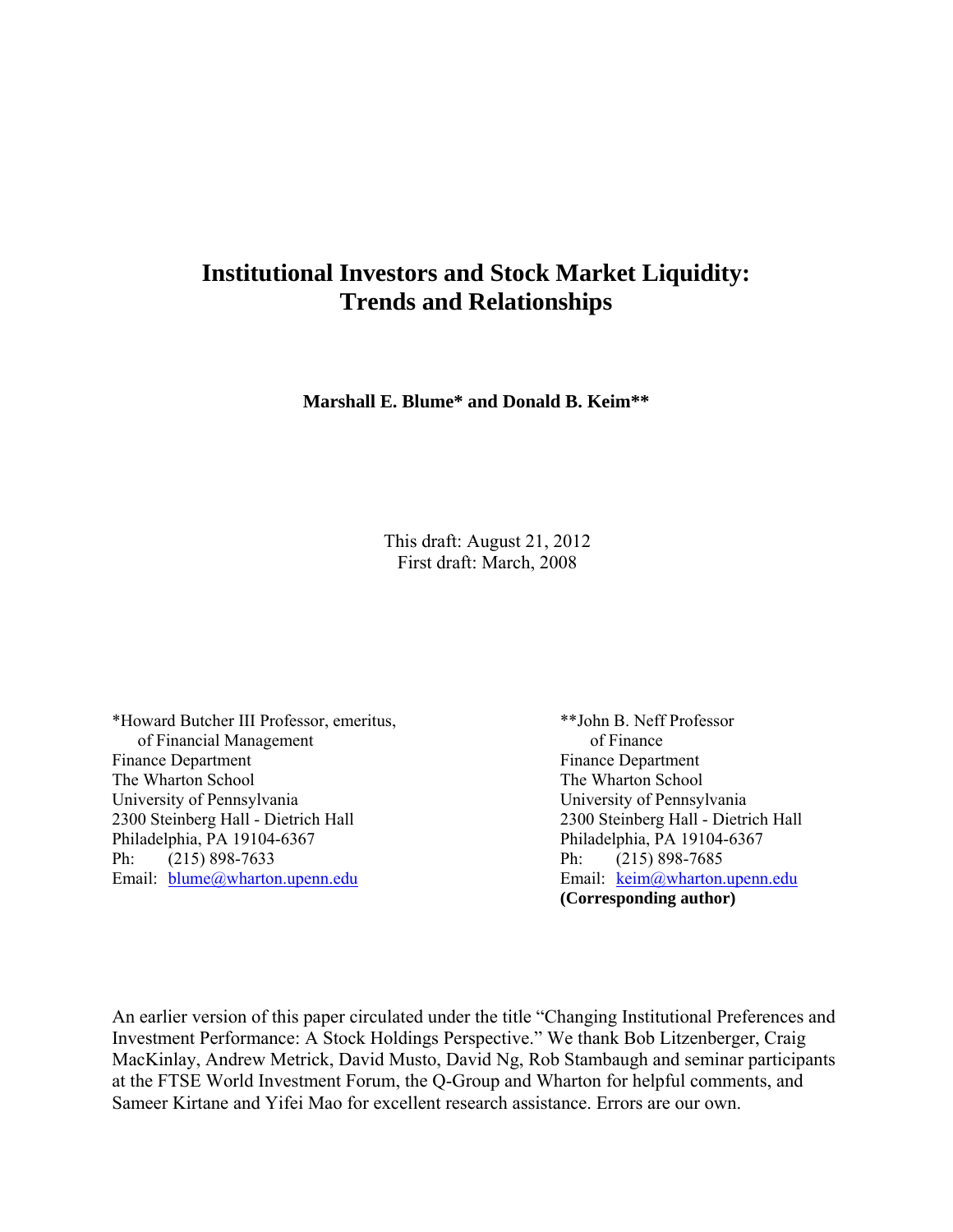# **Institutional Investors and Stock Market Liquidity: Trends and Relationships**

#### **Abstract**

In this paper we show that institutional participation in the U.S. stock market in recent decades has played an ever increasing role in explaining cross-sectional variation in stock market illiquidity. We first document trends in the growth of institutional stock ownership using the 13F holdings, extending the evidence by thirteen years to the end of 2010. In contrast to previous research, we find that institutions, and particularly hedge funds, have increased their holdings of smaller stocks and decreased their holdings of larger stocks over this period. Institutions currently underweight the largest stocks and overweight the smallest stocks relative to market weights. We then examine the relation between illiquidity and two measures of institutional stock ownership – the percentage of a stock owned by institutions and the number of institutions that own the stock – both in the cross section and through time. We find that: (1) the number of institutions that own and trade a stock is more important than the percentage of institutional ownership in explaining the cross-sectional variability of illiquidity; and (2) the power of the number of institutional owners in explaining illiquidity is significantly stronger in the second half of our sample period.

*Keywords*: Institutional investors, Institutional stock ownership, SEC 13F filings, Hedge funds, Market liquidity

*JEL Classification*: G11, G12, G23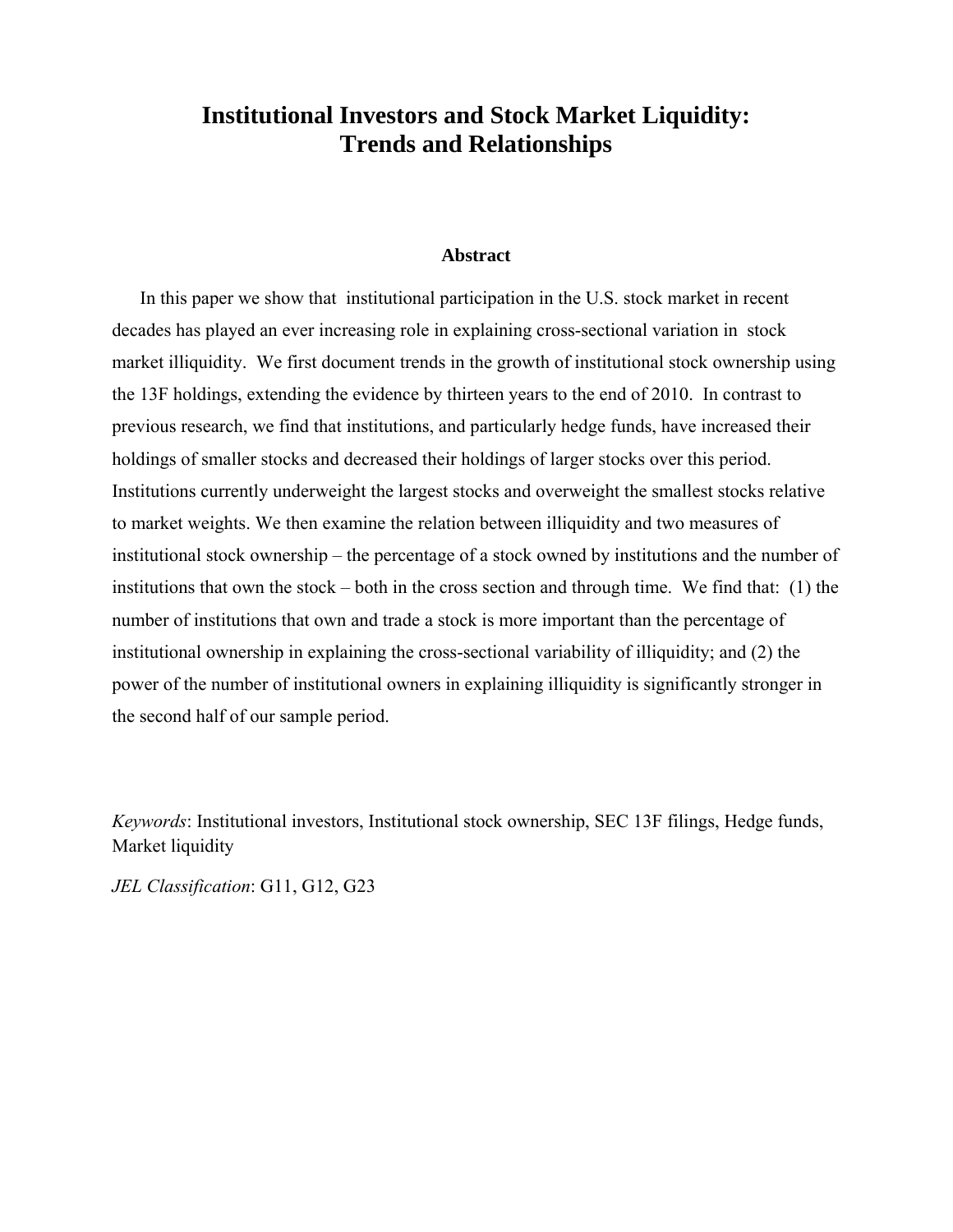#### **1. Introduction**

1

Since the Congressional repeal of fixed non-competitive commission rates in 1975, there have been numerous, and sometimes important, regulatory changes in the equity market. To name two: the gradual reduction in the tick size, which allowed tighter spreads as between the quoted bid and ask prices; and Regulation National Market System (NMS) in 2005, which mandated the electronic integration of trading in all listed equities and allowed high-frequency trading. Concurrent with these changes was the growth of investing through institutions and an increase in stock market liquidity, or equivalently a decrease illiquidity. In this paper, we examine the role of institutions in explaining illiquidity across stocks and over time.

We first address recent changes in institutional preferences for common stocks. An extensive academic literature documents the overall growth in institutional equity ownership as well as the changing composition of the types of stocks in which they invest. We use the Thomson 13F institutional holdings file to analyze trends in institutional stock ownership over the period 1980-2010, thereby extending the evidence by thirteen years. We examine institutional portfolio allocations across deciles of equal market value (equal-cap deciles) $<sup>1</sup>$  and</sup> find, in contrast to previous evidence, that institutional investors since 1980 have decreased their holdings in larger stocks and have increased their holdings in smaller stocks. Specifically, over the last three decades, institutions as a whole gradually increased their portfolio allocations to the stocks that make up the smallest ten percent of the value of the market – from 3.5 percent in 1980 to 10.2 percent in 2010 – and now overweight these smallest stocks relative to market weights. Further, institutions as a whole have over time decreased their portfolio allocations to the largest stocks, and as of the end of 2010 underweight, relative to market weights, those stocks that make up the largest 40 percent of the value of the market.

We also show that even though these trends apply to institutions of all sizes, they are most pronounced for smaller institutions. In addition, for the shorter thirteen-year period from 1998 through 2010, we find that hedge funds exhibited a greater shift towards smaller-cap stocks

 $1$  Each equal-value decile contains approximately ten percent of the total value of the stock market. In contrast, the market values in the equal-number deciles, which the academic literature typically uses, are skewed with about 80 percent of the market value of all stocks in the largest decile and the remaining 20 percent in the other nine deciles. It is important to note that our findings are not dependent on how the equal-cap deciles are constructed – our results using equal-value deciles are consistent with those using equal-number deciles. However, the results using equalvalue deciles reveal significant differences in changes in institutional holdings among the largest stocks, which make up the bulk of the market; these changes are not discernible with equal-number deciles, which group these largest stocks into one decile. We discuss these issues in more detail in sections 3.1 and 4.1.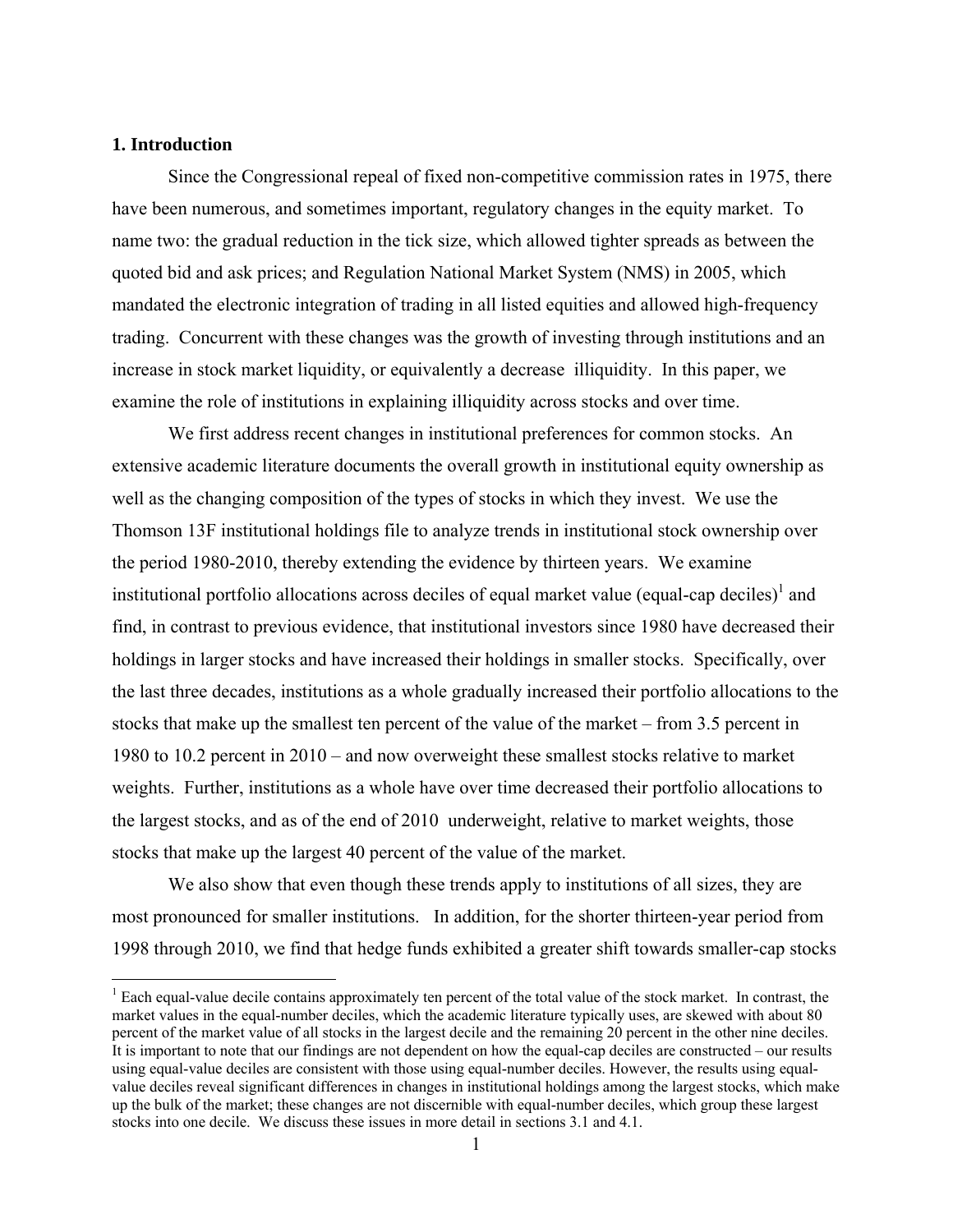than non-hedge institutions of comparable size. We find evidence that the returns of the hedge funds in our sample were greater than the returns of comparable non-hedge funds.

The trends in institutional stock ownership that we document, along with the growth in institutional trading volume that has occurred over recent decades, has implications for the liquidity of U.S. equity markets. Most previous research analyzing institutional ownership and liquidity has focused on the relation between institutional ownership and share turnover (e.g., Bennet, Sias and Starks (2003)). Share turnover, however, is an imprecise and indirect measure of liquidity. Rubin (2007) examines the relation between institutional ownership and several liquidity measures and finds a negative relation for both bid-ask spreads and price impact measures. But because of the specialized data he uses, Rubin is limited to a short sample period from 1999 to 2003.

Like Rubin, we examine the relation between the Amihud (2002) illiquidity measure and the percentage of a stock owned by institutions. We also include in our tests a second measure of institutional ownership – the number of institutions that own the stock – which we argue below should be an important variable in explaining difference in illiquidity across stocks. We find that (1) the number of institutions that own and trade a stock is more important than the percentage of institutional ownership in explaining the cross section of liquidity; and (2) the power of the number of institutional owners in explaining illiquidity across stocks is significantly greater in the second half of our sample period.

 The paper is organized as follows. In Section 2, we describe our data. In Section 3, we document trends in institutional ownership of common stocks over the period 1980 to 2010. We analyze cross-sectional differences in ownership patterns across deciles of equal market capitalization and across exchanges, and show that institutional stock allocations have shifted toward smaller-cap and NASDAQ stocks. In Section 4 we examine ownership patterns across institutions of different size, and also for hedge funds compared to non-hedge institutions of the same size. In Section 5 we reconcile our stock ownership results with results from previous research, and also highlight the differences between our definition of equal-capitalization deciles and other decile definitions, including that used by CRSP. In Section 6 we examine the implications of these changing institutional ownership patterns for changes in market liquidity. In Section 7, we conclude the paper.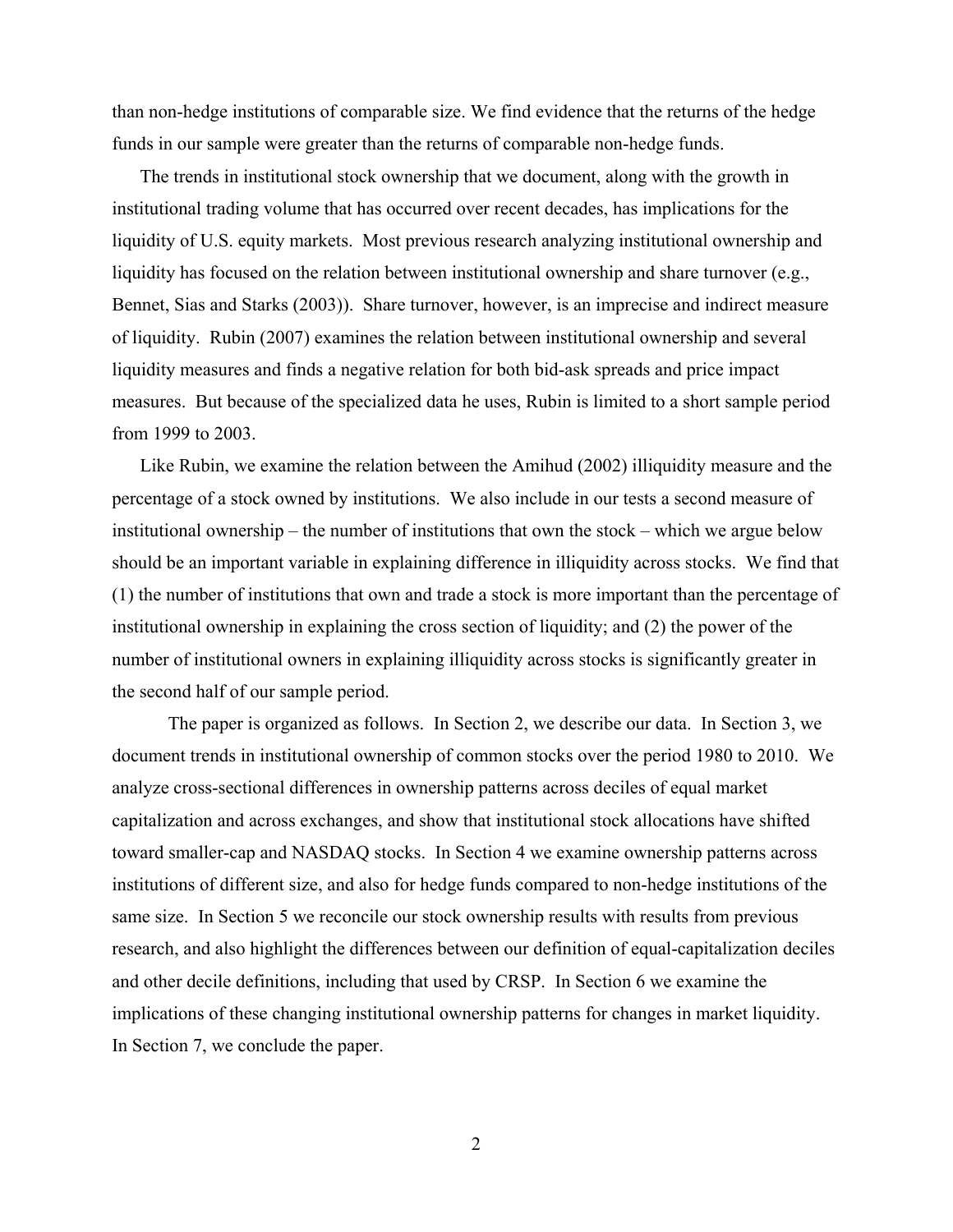# **2. Data**

Any financial institution exercising discretionary management of investment portfolios over \$100 million in qualified securities is required to report those holdings quarterly to the SEC using Form 13F. Qualified securities include stocks listed for trading in the US, among other securities. These filings, compiled quarterly by Thomson/CDA and available through Wharton Research Data Services (WRDS), are the source of the stock holdings used in this study for the period 1980 to 2010. It is important to note that the holdings reported in Forms 13F are not the holdings of an individual portfolio but are the aggregate of the holdings in what could be a large number of portfolio, each managed in different styles. Further, some small institutions may engage a larger institution to report its holdings as part of those of the larger institution. One might expect that the number of aggregated portfolios will be greater for large institutions. The reports of smaller institutions are more likely to contain a limited number of separately managed portfolios—perhaps following the same style. Thus, the holdings for large institutions obtained as reported in Form 13F may not be as useful in understanding the investment behavior of a single portfolio manager as those for smaller institutions. As documented below, Thomson/CDA made two errors in transcribing the original 13F filings to its files—errors that cause a substantial upward bias in the calculation of institutional returns for two months. The analysis in this paper uses corrected data.

To examine the holdings and investment performance of hedge funds separately, we used several sources to compile a list of hedge funds, as described in detail in Section 3.4. A major advantage of using holdings data is that it avoids the self-reporting biases that occur in hedge fund return databases when a fund chooses not to report poor returns (see Griffin and Xu (2009) for a discussion of these issues, and for a list of references.) In anticipation of the results presented below, the identified hedge funds are almost always associated with smaller institutions, as it is not possible to separate the hedge fund of, say, Goldman Sachs from their other non-hedge fund portfolios as reported to the SEC.

We merge the holdings data with accounting and market data from Compustat and the CRSP monthly file, both available through WRDS, using the concurrent CUSIP number. Our analysis includes all common stocks and Real Estate Investment Trusts (REITs) listed on US markets, as determined by the CRSP share codes 10, 11, 12, 18, 48, and 72. We exclude American Depository Receipts (ADRs), Exchange Traded Funds (ETFs), and closed-end investment companies. ETFs and closed-end investment companies can be viewed as pass-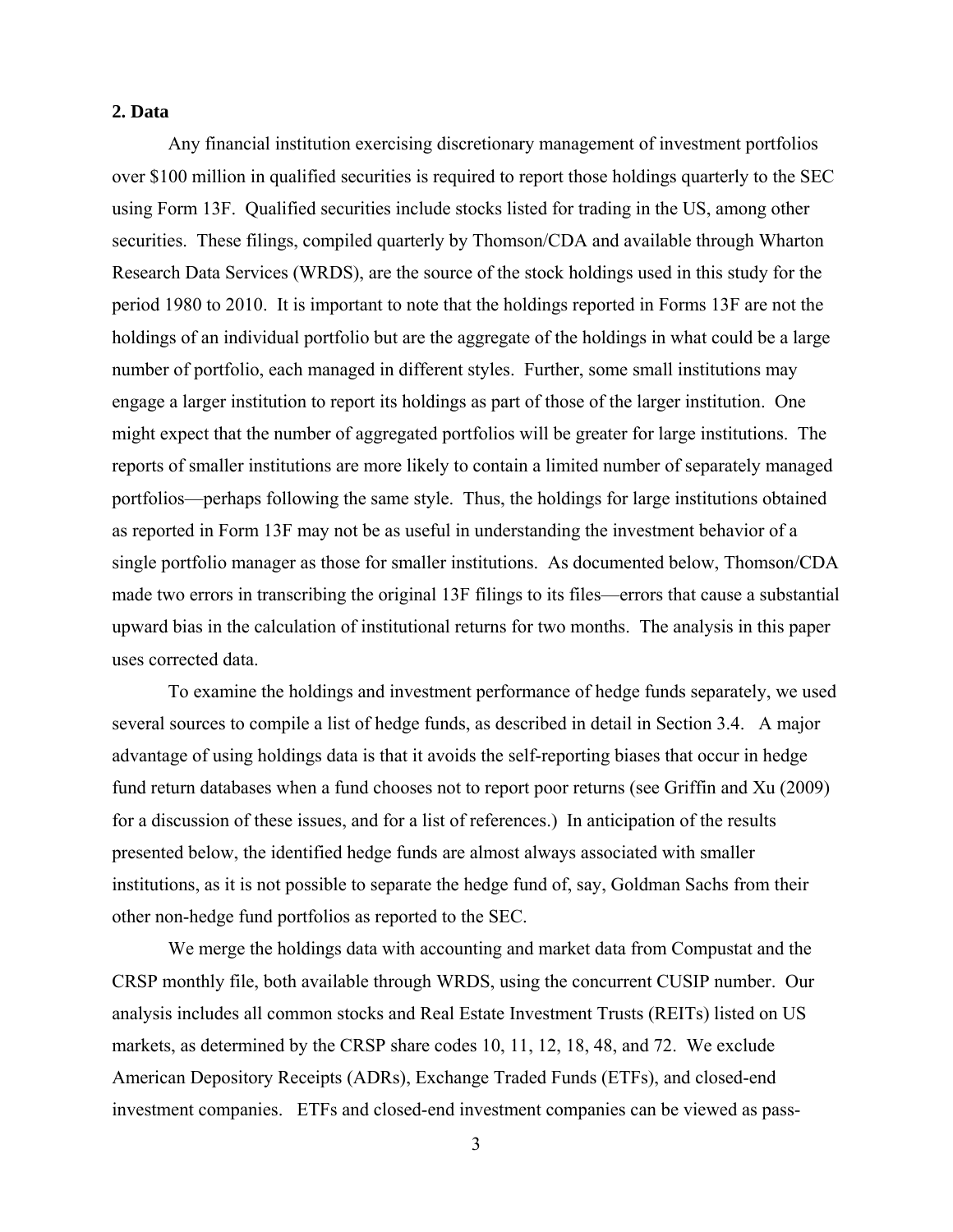through vehicles of liquid assets including common stock and are similar to mutual funds; including these companies would distort our analysis of institutional ownership. Because the focus of this study is investments in US stocks by institutional investors, we exclude ADRs as they represent investments in foreign companies.

#### **3. Trends in Institutional Stock Ownership**

 The proportion of equities managed by institutional investors hovered around five percent from 1900 to 1945. But after World War II, institutional ownership started to increase, reaching 67 percent by the end of 2010. An extensive literature documents this growth in their assets as well as the changing composition of the types of stocks in which they invest. For example, the Institutional Study Report of the Security and Exchange Commission (1971) finds that institutional equity holdings "tend to be concentrated in the shares of the larger, publicly traded corporations." (vol 1, p. ix). The more recent analyses of Del Guercio (1996), using data from 1988 through 1991, and Falkenstein (1996), using data from 1991 through 1992, reach similar conclusions. In an often-cited paper, Gompers and Metrick (2001) also find that, relative to individuals, institutions prefer "larger, more liquid stocks," and these preferences have remained stable over the years 1980 through 1996. Based on this finding, combined with the increasing institutional share of stock ownership mentioned above, Gompers and Metrick conclude there was increasing demand for large stocks during their sample period and argue that this contributed to the demise of the small-stock premium. Bennett, Sias and Starks (2003) also find that institutions overweighted large-cap stocks throughout the period 1983 to 1997, but conclude that this overweighting decreased in the second half of their sample period. In conformity with these studies, the profession appears to have accepted as a stylized fact that institutions prefer larger, more liquid stocks, and that this preference has resulted in an increased demand for large stocks over time. (See, for example, Campbell, Ramadorai and Schwartz (2009), p. 67).

This section updates previous research on institutional preferences for common stocks, extending the evidence by thirteen years to the end of 2010, a period of considerable change in equity markets. We begin with an analysis of the aggregate holdings of all institutions by market value and, like other studies, find an increase in institutional stock ownership. In contrast to most previous research, however, we find that institutions have gradually increased their holdings of smaller stocks and decreased their holdings of larger stocks relative to market weights. As of 2010, institutions now underweight the largest stocks relative to market weights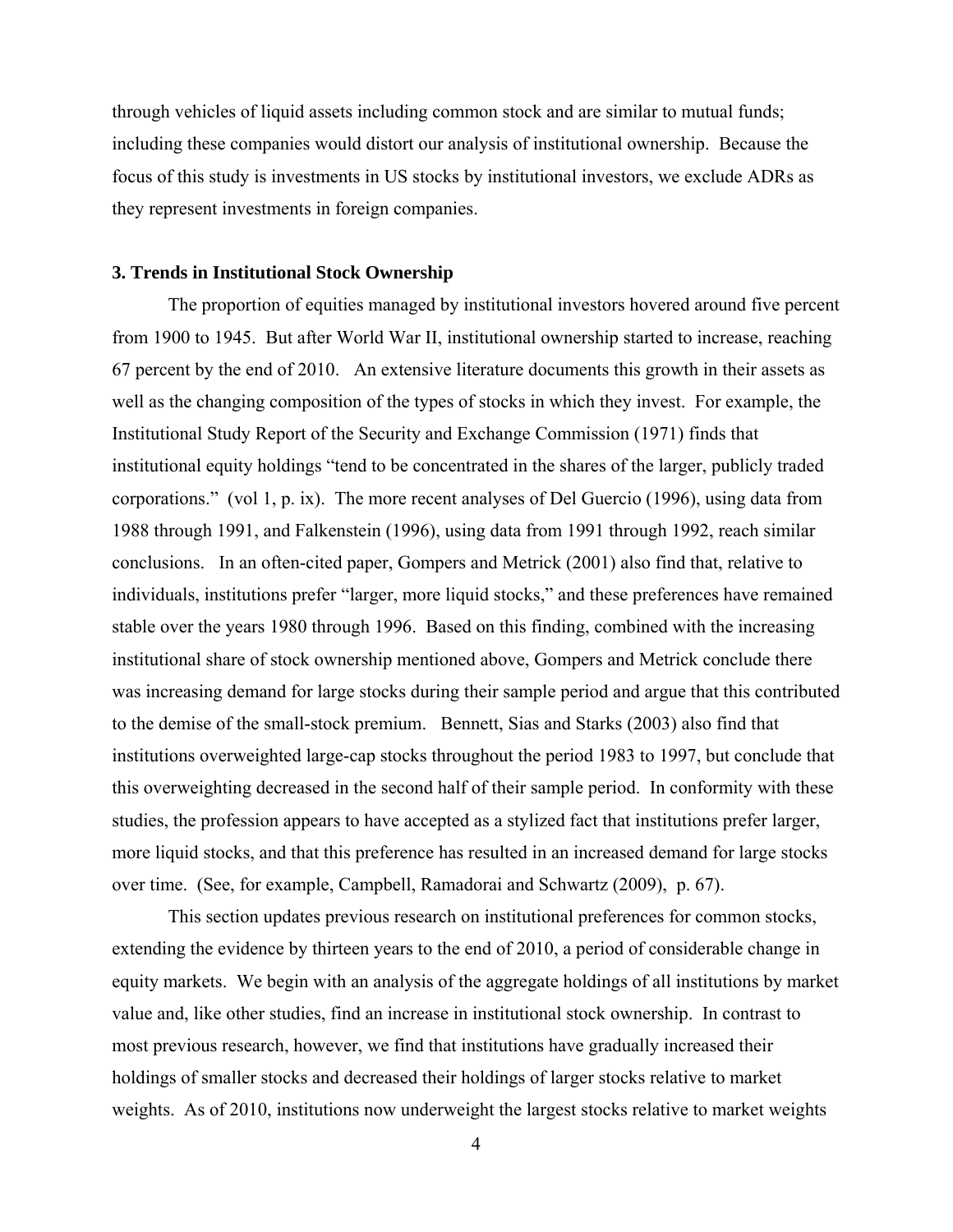and overweight the remainder. We also find that, over time, changes in both aggregate and institutional holdings were more pronounced for NASDAQ stocks than for NYSE stocks.

## *3.1. Trends in Stock Ownership: All Stocks*

We begin by partitioning US equities into ten equal-capitalization deciles (hereafter, equal-cap deciles). Specifically, for each quarter during the period 1980 to 2010, we rank all US equities in our sample by their quarter-end market values and assign to the first decile the largest stocks whose combined market value is less than or equal to ten percent of the total market value of all stocks. Because of the granularity of market values, the combined market value of the stocks in our top decile is very likely to be less than ten percent of the total market value of all equities. To compensate for this possibility, we assign to the second decile the next largest equities whose total market value combined with those in the first decile is less than or equal to twenty percent of the total market value. We then repeat this process for the remaining eight deciles. This approach differs substantially from that used by most researchers when constructing market-cap deciles and by CRSP when constructing its US Market Cap-Based Portfolios. Those alternative approaches focus on the number of securities in each decile, rather than the market value of the stocks in each decile. As shown below, the stratification we use highlights more clearly deviations from market portfolio weights for the larger stocks, which of course account for a substantial portion of the total market value of all stocks.

In Table 1, we present summary statistics for the distribution of stocks by equal-cap deciles at yearend 1980 and yearend 2010 for all stocks and for all institutional holdings. Of the total market value of US common stocks of \$1.4 trillion in 1980, institutions held \$473 billion, or 34 percent. By 2010, the total market value of common stocks had increased to \$17.1 trillion, and institutions had increased their holdings to \$11.5 trillion, or 67 percent of all stocks. This increase in institutional ownership of common stocks continues the trend following World War II that prior studies have documented.

 The market value of stocks is highly concentrated.. In 1980, there were 4844 stocks in our sample (Table 1, Panel A). The largest four accounted for 10 percent of the total market value of these stocks, and the largest 68 accounted for 40 percent of the total market value. The smallest 3,753 stocks accounted for just 10 percent of the total market value. The results for 2010 are similar (Table 1, Panel B).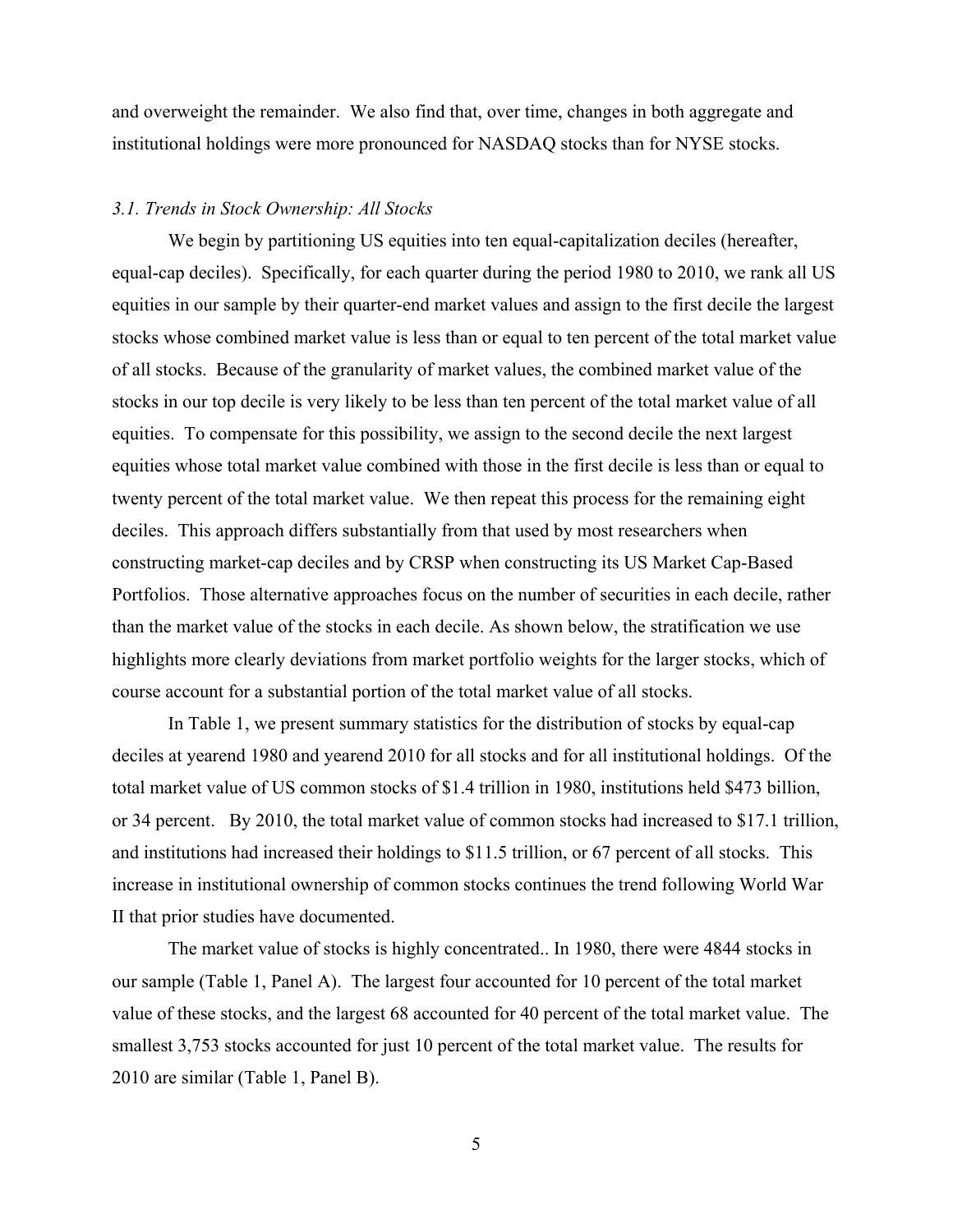Institutional allocations across the equal-cap deciles, relative to market weights, have changed over time, as illustrated in Table 1. In 1980, institutions underweighted each of the smallest three equal-cap deciles, while they overweighted each of the seven larger equal-cap deciles. Their underweight of the smallest equal-cap decile was extreme: The stocks in this decile constituted just 3.5 percent of the value of institutional holdings in comparison to the ten percent representation in the entire market—an underweight of 65 percent.<sup>2</sup> Although institutions overweighted all of the seven larger equal-cap deciles in 1980, they particularly overweighted the third and fourth deciles—an overweight of 36.2 percent and 21.9 percent, respectively. By the end of 2010, however, institutions were underweighting the stocks in each of the largest five deciles, and overweighting the stocks in the smallest five deciles.<sup>3</sup> Indeed, the percentage of individual stocks in the smallest equal-cap decile that were *not* held in institutional portfolios declined from 37 percent in 1980 to less than three percent at the end of 2010 (Figure 1).

 The time trend in institutional allocations provides further insights. In Figure 2, we plot the annual under- and overweights for all institutions for four market-cap groups: large-cap stocks (equal-cap deciles 1 to 4), mid-cap (deciles 5 to 8), small-cap (decile 9), and micro-cap (decile 10). We picked these groupings to correspond roughly to the broad trends discussed in the last paragraph and at the same time to simplify the figure. There is little change in institutional allocations to mid-cap stocks during our sample period, but there is a steady increase in allocation to small-cap and micro-cap stocks and a steady decrease in the allocation to largecap stocks. On the basis of more detailed data than shown in Figure 2, institutions that had overweighted large-cap stocks in 1980 began to underweight these stocks by the third quarter of 1990. In contrast, institutions, which underweighted the micro-cap stocks by 66 percent in 1980, gradually increased their allocation to these stocks and by the first quarter of 2006 were overweighting them. Similarly, institutions began to overweight the small-cap stock by the second quarter of 1996. $4$  In sum, institutions have gradually shifted their holdings from larger to

 $\overline{a}$ 

 $2$  We compute over- and under-weights as the ratio of institutional ownership percentages to the total market

percentages less one and expressed as a percent.<br><sup>3</sup> We broke up the smallest equal-cap decile into five groups of successively smaller market proportions (largest 8% of the decile value, the next 1%, next 0.5%, next 0.25%, and smallest 0.25%) to see whether institutions were uniformly overweighting the entire smallest decile at the end of 2010. We found that only the smallest 2% of the stocks was underweighted by institutions relative to market weights. The largest 8% of the smallest decile was overweighted by institutions by 8.9%.

<sup>4</sup> Another way to illustrate the shift in institutional ownership is to compute the percentage of the value of a decile owned by institutions. Although the institutional ownership share grew across all the equal-cap deciles, the growth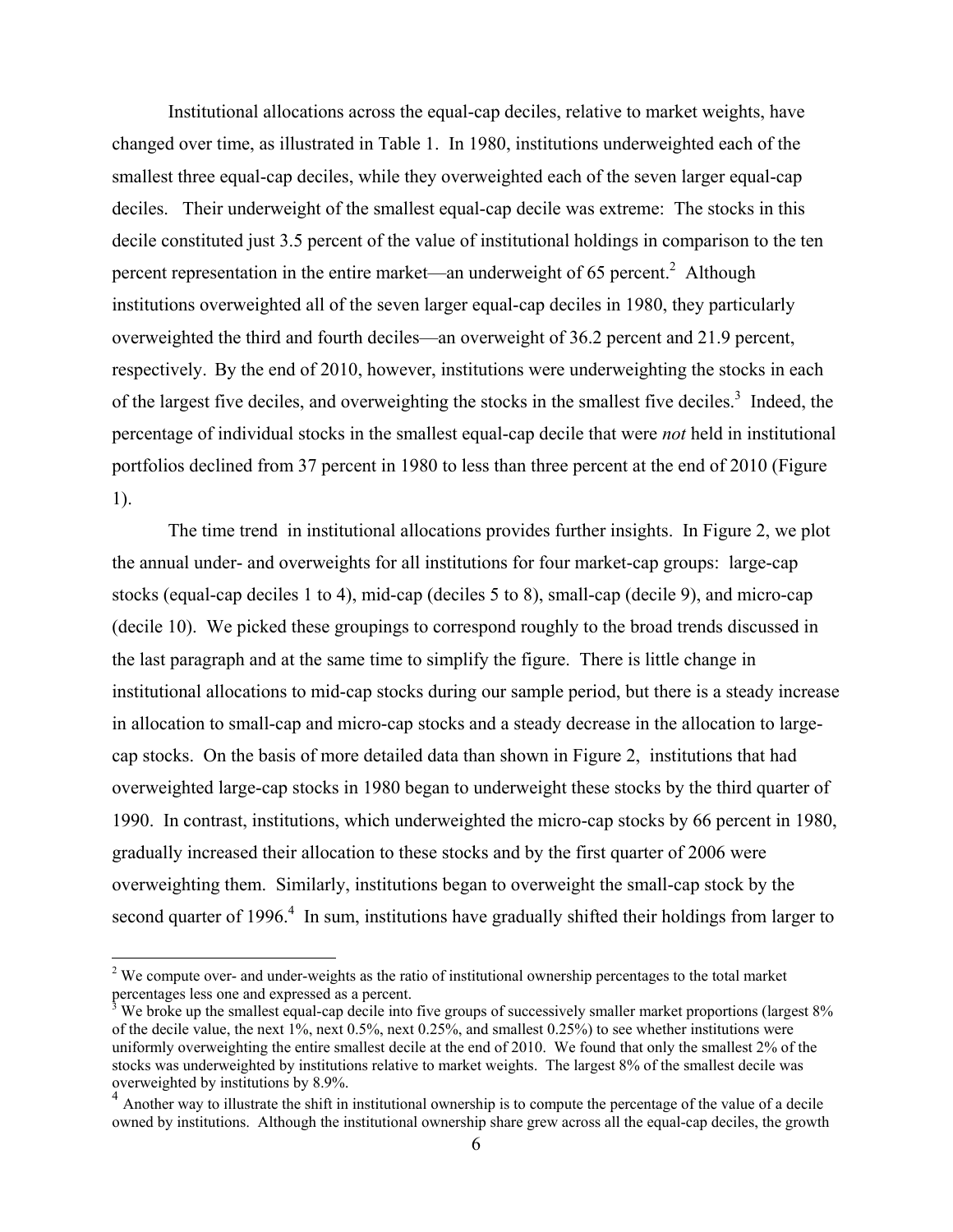smaller stocks over the years 1980 through 2010 and now underweight large-cap stocks and overweight small-cap and micro-cap stocks relative to market weights.<sup>5</sup>

## *3.2 Trends in Stock Ownership: NYSE versus NASDAQ stocks*

 In this section we compare institutional ownership trends between NYSE and NASDAQ stocks and find substantial differences. To compare the distributions of market value and institutional holdings of NYSE and NASDAQ stocks, we use the same decile cutoffs that we used in Section 3.1.

In 1980, the bulk of the \$125 billion market value of NASDAQ stocks was tilted towards smaller stocks: 82 percent of this value was in the two smallest equal-cap deciles and none in the four largest equal-cap deciles (Table 2, Panel A). In contrast, at yearend 1980 NYSE stocks were underweighted in the two smallest deciles and overweighted in the largest seven deciles. By 2010, the distribution of NASDAQ stocks was bimodal with close to market weights in the largest three deciles, substantial underweight in the fourth and fifth decile, close to market weights in the sixth through ninth deciles, and substantial overweight in the smallest decile (although considerably less overweight than in 1980 (Table 2, Panel B)). The changes in the distribution of NYSE stocks were less dramatic between 1980 and 2010 with the most noticeable changes being a reduction in NYSE market value in the largest three deciles and an increase in the two smallest deciles.

Substantial differences in institutional holdings exist between NYSE and NASDAQ stocks. In 1980 institutions held a greater proportion of the market value of NYSE stocks in comparison to NASDAQ stocks (37.5 percent for NYSE and 17.2 percent for NASDAQ), but by 2010, this relationship had reversed (66.2 percent for NYSE and 71.6 percent for NASDAQ)

in the institutional ownership share of the large-cap stocks is much smaller than the growth in their shares of the small-cap and micro-cap stocks over our sample period. For example, the percentage of the large-cap stocks owned by institutions grew from 40.3% in 1980 to 60.0% in 2010. In contrast, the percentage of the micro-cap stocks owned by institutions grew from 11.9% in 1980 to 68.2% in 2010. And even though institutions underweighted the smallest 2% of stocks in 2010 relative to market weights (see footnote 3), the institutional ownership percentage of this tail of the distribution increased dramatically between 1980 and 2010 (from 3.75% to 45.7%). Thus, although institutions were steadily displacing individual investors across *all* strata of the market-cap spectrum, the displacement was largest for the micro-cap stocks.

 $<sup>5</sup>$  These results are based on deciles having equal total market values. Results using the more traditional equal-</sup> number deciles formed from market value rankings convey a similar message. In terms of equal-number deciles, institutional ownership in the largest decile declined from a 12.8 percent overweight in Dec 1980 to a 2.5 percent underweight in 2010, while institutional allocations to stocks in each of the nine other deciles increased over the same years. As shown below in Section 5.1, these differences can be reconciled by comparing the composition of our equal-cap deciles with the composition of the equal-number deciles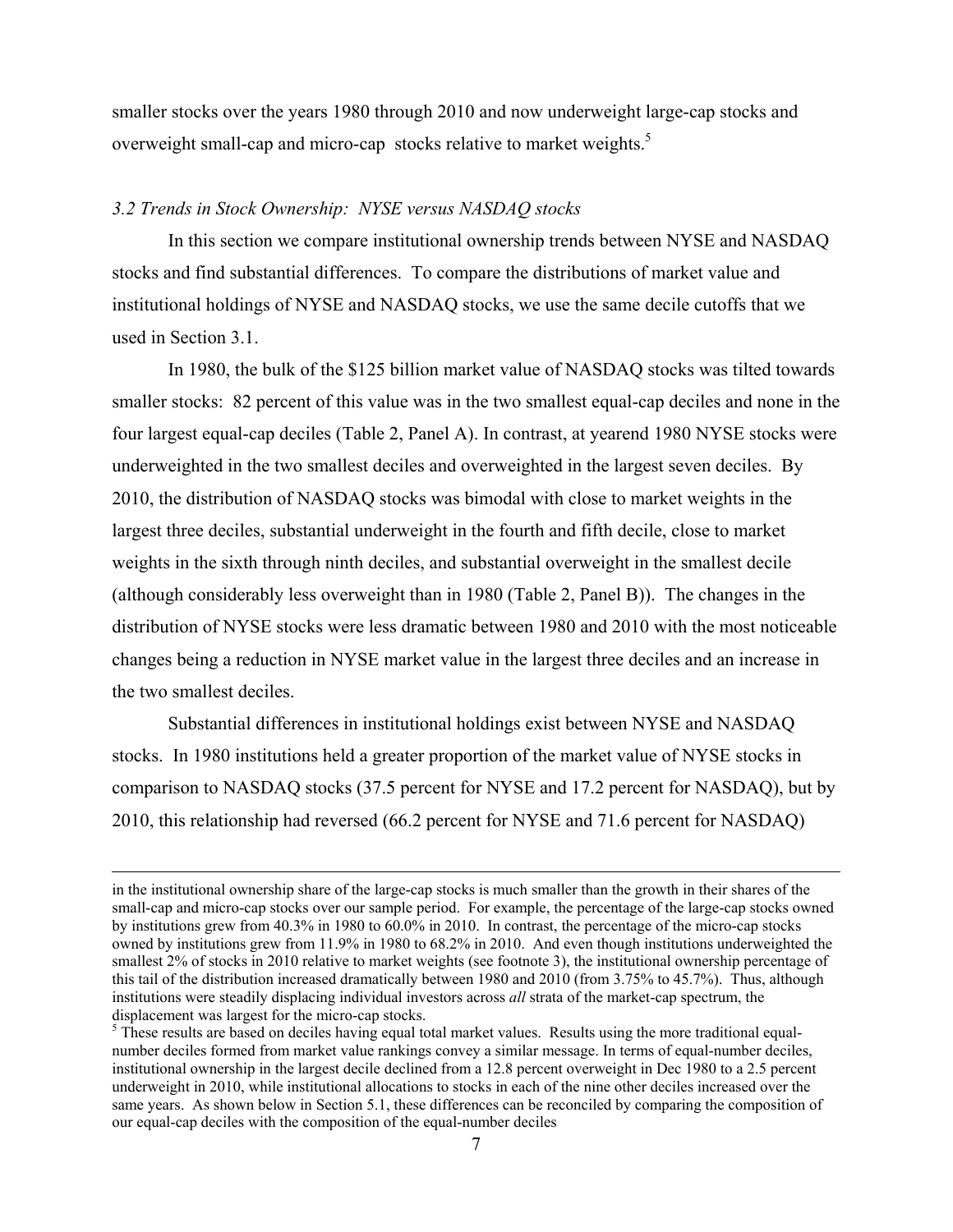(derived from Table 2). Consistent with overall trends, institutions increased their ownership of micro-cap stocks and decreased their ownership of large-cap stocks for both NYSE and NASDAQ stocks (Figure 3). For mid-cap stocks, institutions reduced their overweighting of NASDAQ stocks over the sample period, while institutions maintained a small, and mostly unchanged, overweight of NYSE stocks.

Thus, there are significant and important differences in the patterns of institutional allocations to NYSE and NASDAQ stocks over time. There are other differences as well: As mentioned before, the two exchanges record trade volume in different ways. Further, each exchange has different trading systems—a specialist system for the NYSE and a competitive dealer system for NASDAQ, although NMS in 2005 has introduced competition between these two systems and perhaps reduced their differences. For these reasons, our analysis of the relation between institutional holdings and illiquidity in section 6 will examine NYSE and NASDAQ holdings separately.

## *3.3 Some Issues Regarding SEC Reporting Requirements*

It is possible that unique characteristics of the 13F data may in part be responsible for the relative increase in institutional holdings in small-cap and micro-cap stocks. As mentioned above, only institutions with more than \$100 million of qualified securities are required to file Form 13F. This cutoff has not changed during our sample period even though the annual return on the equity market, as measured by the value-weighted CRSP index, averaged 12.9 percent from 1980 through 2010. This increase in market value could result in a relatively greater number of smaller institutions in the sample over time. If smaller institutions invest more heavily in small- and micro-cap stocks, as the next section shows, an increase in the number of smaller institutions might over time increase the ownership percentage in small stocks from those reported above. To examine this possibility, we adjust the 1980 cutoff of \$100 million dollars annually by the return on the CRSP value-weighted market index, and identify institutions that were required to file but would have fallen below this adjusted cutoff. The number of institutions falling below the adjusted cutoff increases to a high of 2567 in 2010, while the number above the cutoff shows only a small increase from 511 in 1980 to 580 in 2010. Over most of our sample period, the institutions that fall below the adjusted cutoff underweighted the stocks in the largest seven equal-cap deciles and overweighted the stocks in the smallest three deciles. Even though the number of institutions falling below the cutoff is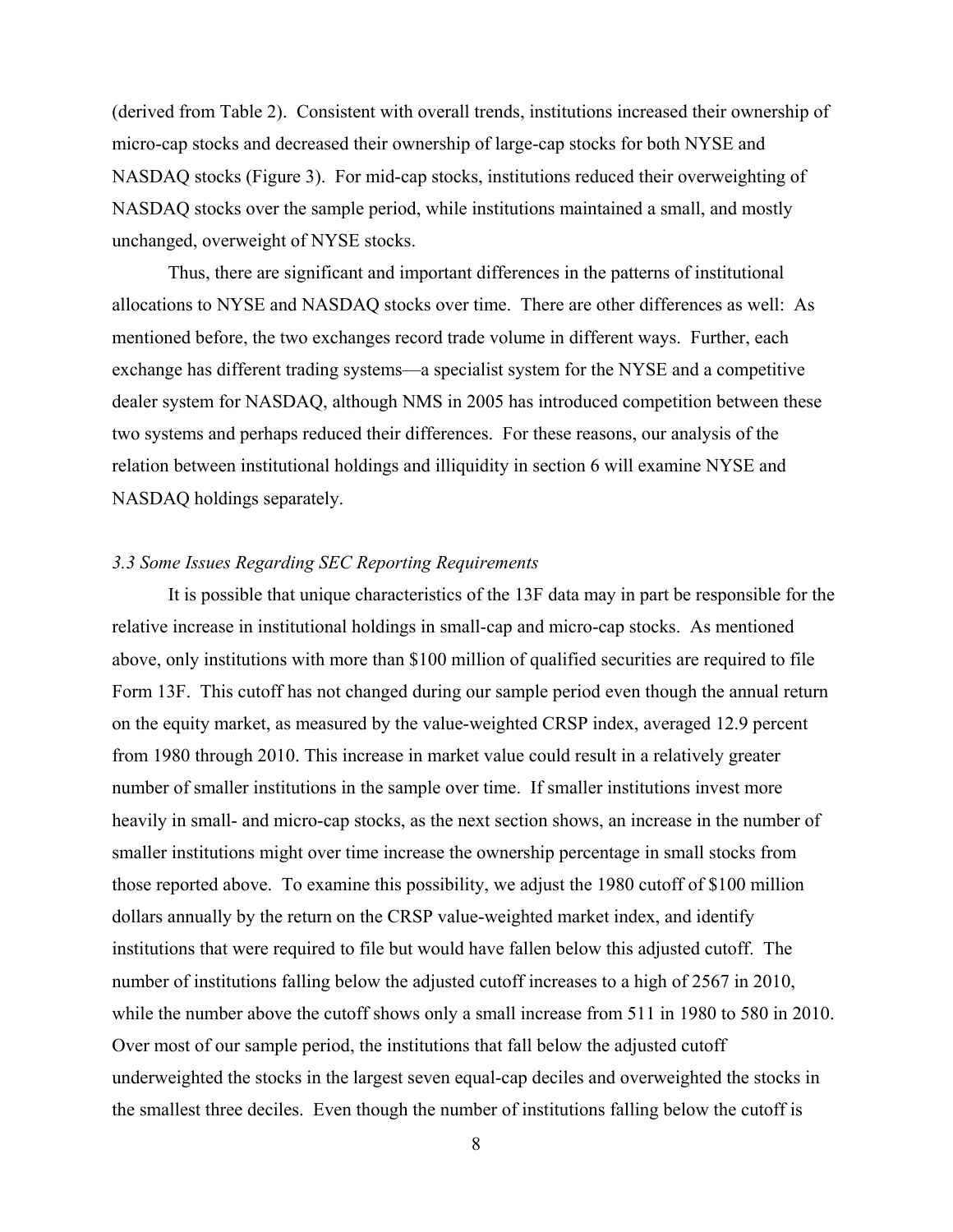large, their market value in total is small due to the small size of each institution: for example, in 2010 these institutions represented only 6.1 percent of total institutional holdings. Eliminating them from the sample does not change our conclusions as to the trends in institutional ownership. 6

 Another issue arises from the way in which institutions report their holdings when they have lent these holdings to other investors. When an institution lends a security, it technically no longer owns the security and carries it as a security receivable. Yet, the SEC requires that such an institution report the security as if it owned it on the rationale that the institution is still exposed to the risk of that security even if it does not have legal title. This is a reasonable rationale for the purpose of analyzing individual portfolios. For the purpose of analyzing trends in aggregate holdings, though, this SEC reporting requirement can result in a double-counting of the same security, which will occur if both the institution that lent the security and the one that ultimately holds the security are required to file a form 13F. Indeed, we find that the ratio of institutional ownership to the total market value of an individual security sometimes exceeds one, and a likely explanation of this observation is the double-counting associated with lending for 13F filers.<sup>7</sup>

There are numerous reasons to borrow and lend securities (e.g., short selling, dividendrecapture programs, and corporate voting schemes.) Although it would be desirable to adjust for all of these types of lending, the only publicly available data on security lending at the security level are short sales data. If the lender in a short sale transaction and the ultimate holder are both 13F filers, analysis of the 13F data overstates institutional ownership. If most lending of securities involves short sales and involves 13F filers, we can make a rough adjustment to institutional holdings by reducing the total 13F holdings in each security by the short interest in that security.

To adjust for this double-counting, we use the short interest at the end of each quarter from Compustat Xpressfeed from 2007 to 2008. Prior to 2007 and going to back to 2003, we approximate the short interest at the end of the quarter by the mid-month short interest of the last month in each quarter by mid-month short interest, as month-end data are not available. We find

 $\overline{a}$ 

 $6$  Gompers and Metrick (2001) also examined this bias and found that during their sample period (1980–1996) institutions were sufficiently concentrated above this breakpoint that any resulting bias is minimal. 7

 $\frac{1}{2}$  We find numerous instances where the market value of the holdings for a stock from the Thomson data exceeds the outstanding market value of the stock as reported in CRSP. (Most of these violations were concentrated in the smallest three equal-cap deciles, with no violations in the largest four deciles.) For these observations, we reduced the institutional holdings to the outstanding market value.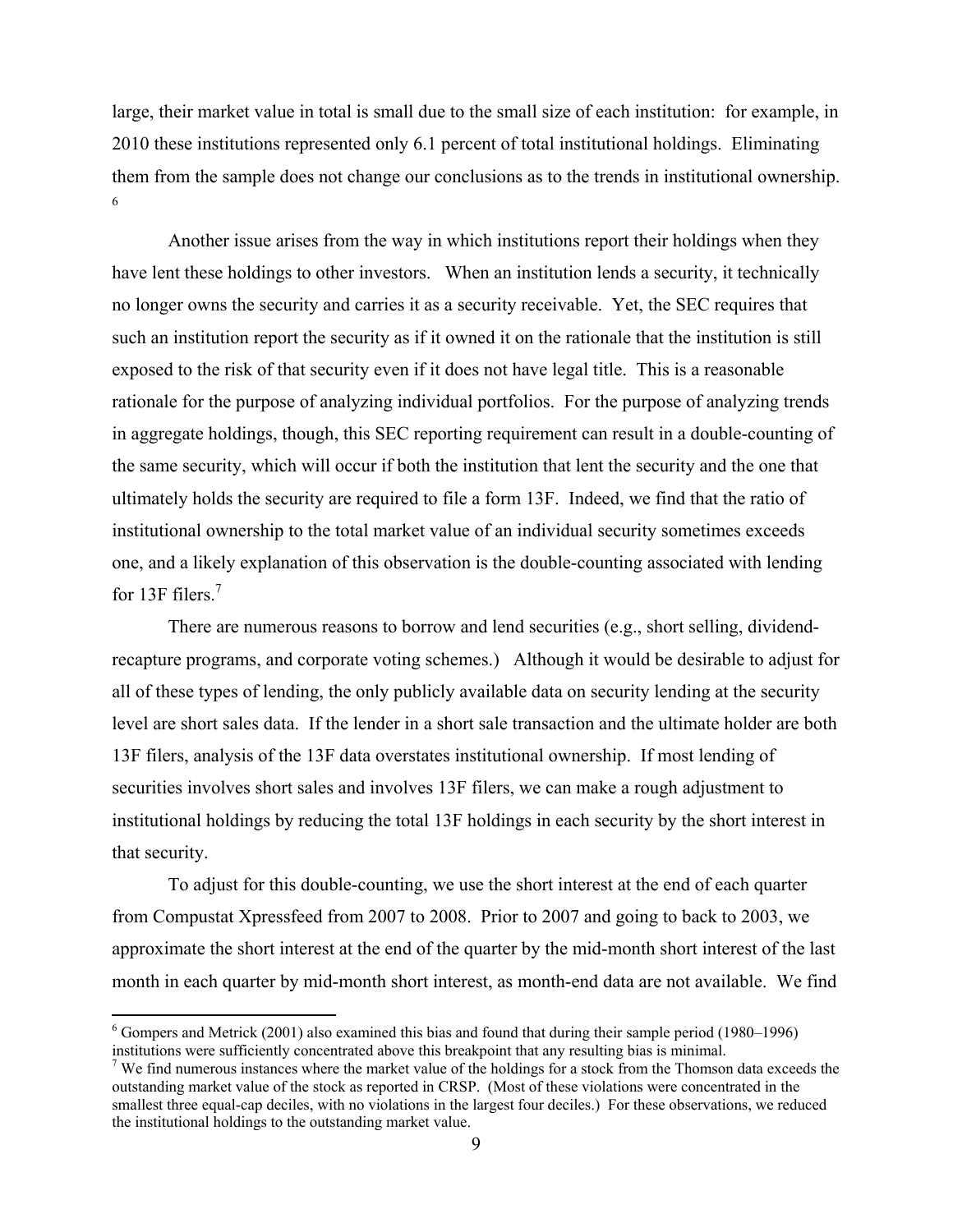that this adjustment reduces the percentage of stock held by institutions in the four largest and two smallest deciles, but has a negligible effect on their allocations to stocks in deciles five through eight. Even with this adjustment, it is still the case that institutions decreased allocations to the largest stocks during the period and underweighted them by the end of 2008, and increased their allocations to the two smallest deciles during the period. Unlike our earlier conclusions, though, the adjusted holdings indicate that institutions slightly underweighted the stocks in the smallest decile relative to market weights at the end of 2008. As short interest data are available only after 2002 and the adjustment for short interest does not materially affect our findings, the analysis in the rest of the paper relies on the unadjusted holdings data.

#### **4. The Distribution of Stock Ownership: Large versus Small Institutions**

 In actively managing a portfolio, the strategy used by an investment manager might limit the number of securities that a portfolio can contain. As one example, some managers will only invest in companies whose headquarters they have personally visited, and clearly time considerations will limit such visits. Similarly, some managers review in detail companies' filings with the SEC, and again there is a limit to how many companies can be followed. And some institutional investors are legally limited with regard to the percentage of an individual company's stock they can own, and others may perceive that federal and state diversification requirements require similar limitations.<sup>8</sup> One might expect that those larger active institutions that face practical limits on the number of securities they can hold will on average tilt their portfolios to larger companies. If they were to invest in smaller companies, there may not be enough stock outstanding to satisfy their investment needs and even if there were, they would necessarily have to take large positions that likely would entail large transactions costs.<sup>9</sup> SEC reporting requirements for holdings in excess of five percent, and possibly violations of statutory limits on investment in individual companies are further constraints. Such constraints, however, are not as binding on smaller institutions, enabling them to tilt their portfolios towards smaller stocks.

<sup>&</sup>lt;sup>8</sup>On the other hand, some managers use quantitative screens and presumably even the largest quantitative manager faces few limitations on the number of securities in which they invest, provided the allocations are approximately proportional to the market value of each stock (e.g., an enhanced index fund.)

 $^9$  See, e.g., Chan and Lakonishok (1995) and Keim and Madhavan (1997) for evidence on the magnitudes of price impacts and trading costs associated with common stock trades.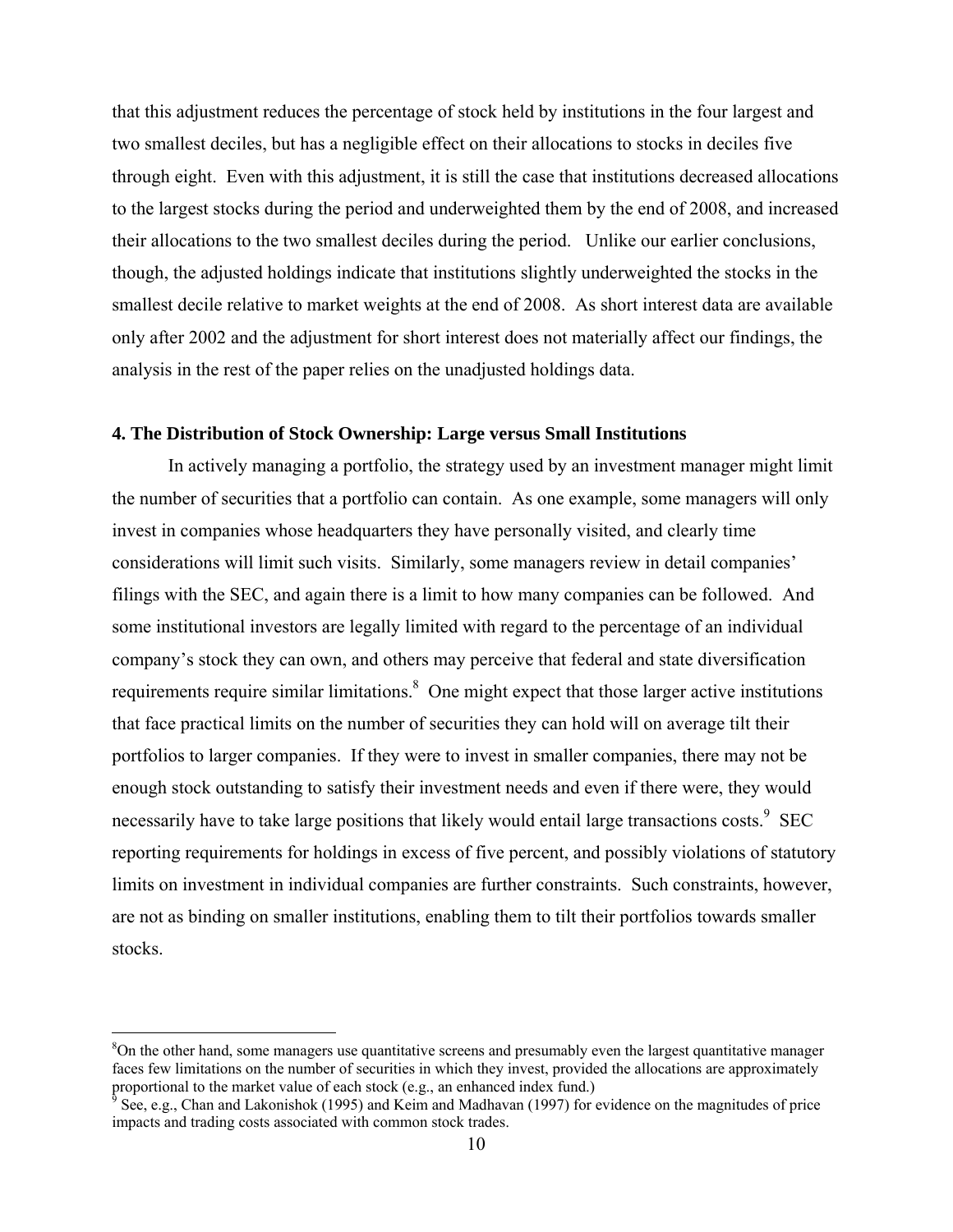To explore these conjectures, we break our sample each year into four quartiles of institution size from the largest to the smallest, where each quartile has approximately the same total market value in the same manner as the equal-cap deciles. Thus, the largest quartile contains many fewer institutions than the smallest quartile. As an example, in 2010 the largest quartile contained six institutions and the smallest contained 2991 institutions. We then crossclassify the holdings of the institutions by these quartiles and the equal-cap deciles described earlier. To conserve space, we limit our discussion to the quartile of largest institutions and the quartile of smallest institutions.

As conjectured, the largest institutions overweight large- and mid-cap stocks relative to market weights, and underweight the small- and micro-cap stocks for most of the sample from 1980 through 2007 (Figure 4, Panel A). However, over time, the largest institutions gradually shifted their holdings of large-cap stocks into small- and micro-cap stocks. By 2010, these largest institutions had virtually eliminated their overweight of the large- and mid-cap stocks, and dramatically reduced their underweight of small- and micro-cap stocks; in fact, the largest institutions had a slight overweight in small-cap stocks after 2007. This shift towards smaller stocks is consistent with a growth in quantitative portfolio strategies among these large institutions, where portfolio weights are close to market weights.

Although we have no specific conjecture as to the market-cap tilt of smaller institutions, we have noted that these institutions are less constrained than larger institutions and have greater flexibility to invest in smaller stocks. As it turns out, the smaller institutions do indeed tilt their portfolios towards smaller stocks (Figure 4, Panel B). The smaller institutions overweighted the small-cap stocks for the entire period, increasing their overweight from five percent in 1980 to 52 percent in 2010. Their allocations to micro-cap stocks exhibited the most dramatic increase over the period, beginning with a 39 percent underweight in 1980 and ending with a 51 percent overweight in 2010. In contrast, their underweight of large-cap stock became more pronounced throughout most of the period, ending 2010 with an underweight of about 29 percent relative to market weights.

#### *4.1 Stock Ownership by the Smallest Institutions: Hedge Funds versus Non-Hedge Funds*

In this section we explore the extent to which the increase of hedge funds in recent years contributed to the increased holdings of small-cap and micro-cap stocks. Our first task is to develop a list of hedge funds (HFs), and we begin with the annual list of the largest 100 HFs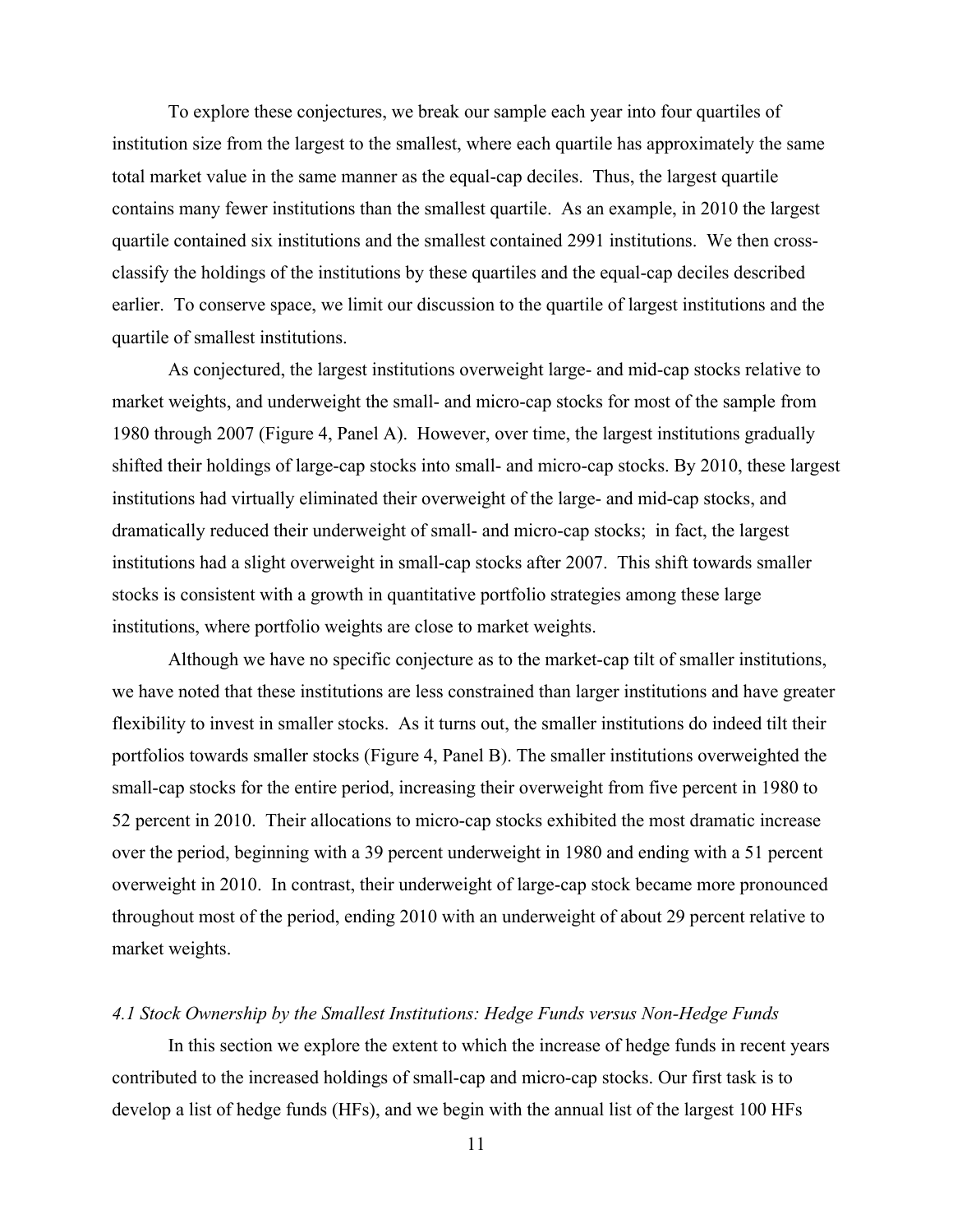from *Institutional Investor Magazine* for each year end from 1997 to 2010.<sup>10</sup> To these we add funds from a list of the 100 largest HFs in the Goldman Sachs database (Kostin, et.al (2009)). Finally, following Brunnermeier and Nagel (2004) and Griffin and Xu (2009), we consult *Nelson's Directory* and the ADV forms on the SEC Website and identify additional HFs (ranging from 27 in 1998 to 48 in 2006), requiring each fund to have over half of its assets listed as "other pooled investment vehicles (e.g., hedge funds)" or over half of its clients to be "high net worth individuals." We manually match our list of HF names with the parent institution names in the 13F file and identify the Thompson "mgrno" codes, thereby allowing us to obtain holdings data for them. The HFs in our sample fall in the fourth (208 funds in Dec 2010) and third (8 funds in Dec 2010) quartiles of institution size as defined in the previous section.

Our resulting HF sample at yearend 2010 consisted of 208 funds with equity holdings of \$689 billion, or 4.03 percent of all stocks outstanding (Table  $3$ )<sup>11</sup>. Since most of the HFs in our sample fall in the smallest (fourth) quartile of institutions in most years, we restrict our comparisons to just those institutions in the fourth quartile. In Table 4, we report the percentage distribution of ownership by equal-cap decile, as well as the corresponding percentage over- and under-weighting, separately for hedge funds and non-hedge funds for yearend 1997 (Panel A) and yearend 2010 (Panel B). In 1997, HFs underweighted the stocks in the seven largest equalcap deciles, relative to market weights, and this underweight (on average −40.5%) is substantially greater than the underweight for non-HFs (−11.6%). Further HFs substantially overweighted stocks in the three smallest deciles (on average 94.2%), in comparison to the average 27.0% overweight by the non-hedge institutions. These same patterns are also evident in the 2010 results in Panel B, but at a somewhat attenuated level. Indeed, this pattern is a consistent feature of the HF versus non-HF weights throughout our sample period. Taken together, these more extreme under- and over-weightings by the HFs may have contributed to the performance differential between HFs and non-HFs over these years, an issue we address in the next section.

 $\overline{a}$ 

<sup>&</sup>lt;sup>10</sup> We thank Chris Geczy for providing this list for the earlier years in our sample.

 $11$  How does our HF sample compare to samples used by other researchers? In their Table 1, for example, Griffin and Xu (2009) report that their sample covering the years 2000 through 2004 contained approximately 200 HFs with average equity holdings of \$2.105 billion, or a total of \$421 billion in equity holdings. From our Table 3, the average values for the same period are 126 funds with total equity holdings of approximately \$224 billion, a little more than half the size of theirs. On the other hand, our sample contains more HFs with a larger total market value than the sample in Brunnermeier and Nagel (2004), which includes about 40-45 hedge funds in the period 1998 to 2000 with an aggregate value of about \$45 billion. The corresponding averages for our sample are 82 HFs with total holdings of just under \$130 billion.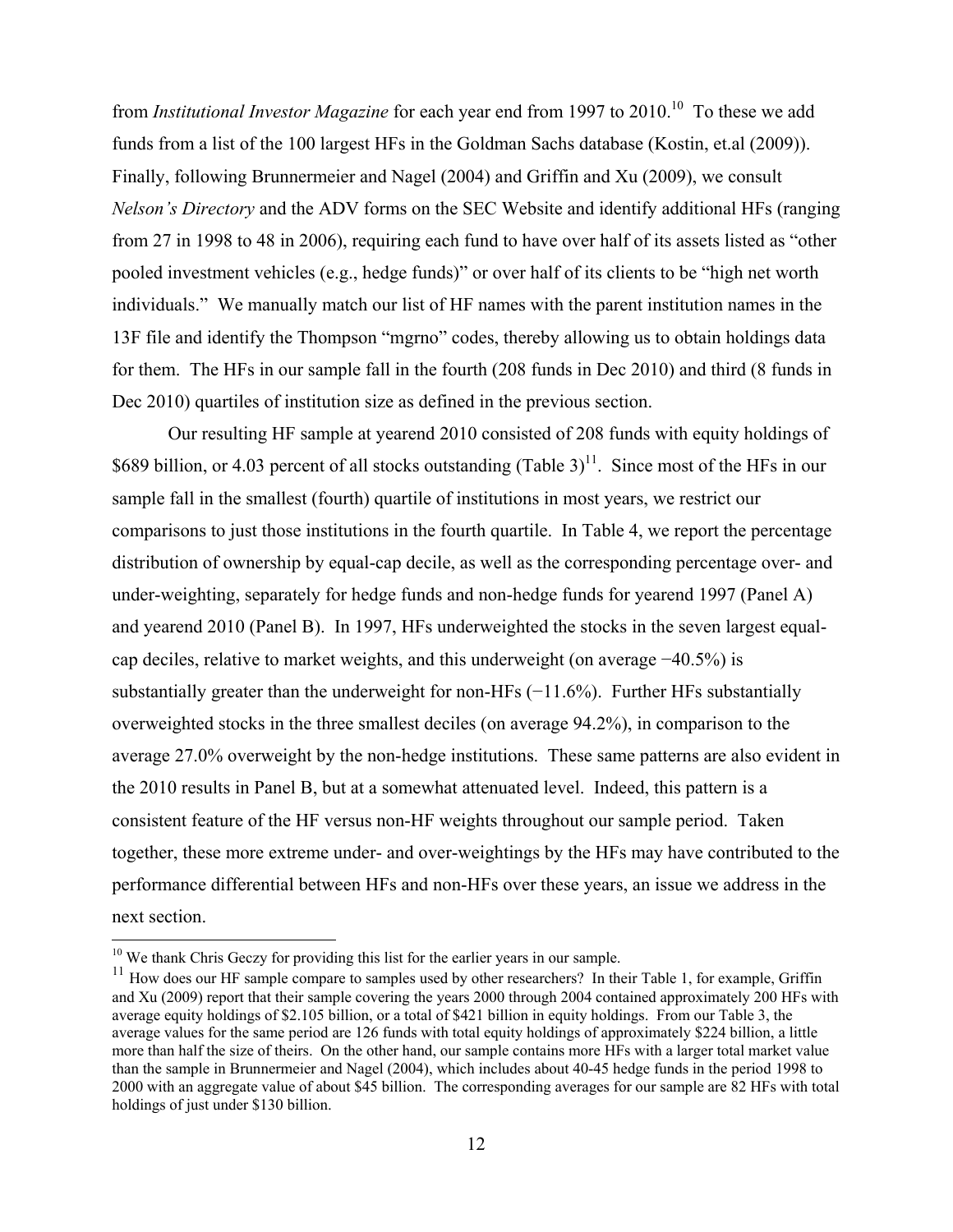# *4.2 The Effect of Holdings Differences on the Relative Performance of Hedge and non-Hedge Funds*

There is not a consensus in the academic literature on the investment performance of HFs. For example, Ibbotson, Chen and Zhu (2011) document a 3.0% risk-adjusted return for a large sample of HFs over the period 1995-2009, while Griffin and Xu (2009) find little evidence of superior HF performance over the period 1980-2004. Such differences may be due to their use of substantially different data sources. We use the 13F data to ask whether these differences in holdings documented in the previous section resulted in differences in returns as between HFs and non-HFs. The benefit of using 13F holdings data to analyze hedge fund performance is that it eliminates the selection and survivor biases that occur in hedge fund return databases.<sup>12</sup>

For both HFs and non-HFs, we compute weighted average quarterly returns within each of the equal-cap deciles described above, where the weights are proportional to the market value of the holdings at the end of the prior quarter within each decile. Of particular interest to reseachers, we identified two types of data errors in the Thomson 13F database. These errors, which occurred in the quarters ending September 30, 1999, and June 30, 2000, result in substantial upward biases in returns computed from the Thomson data for these quarters. The appendix contains a detailed description of the errors and the adjustments we make to correct them. All of the analyses in this section correct for these data errors.<sup>13</sup>

Our focus is on relative performance, so we compute the differences in return between HFs and non-HFs for each quarter for each equal-cap decile and report the average return differences for three subperiods in panel C of table 4. In all three subperiods and in most of the equal-cap deciles, the returns of HFs are greater than those of non-HFs. The largest differences in returns are in the smaller-cap deciles, especially deciles 6 through 9, and many are significant in the first two subperiods.<sup>14</sup> This superior selection ability of HFs, coupled with their overweighting of smaller stocks relative to non-HFs, indicate that their outperformance is both statistically and economically significant. In a related paper, we find weak evidence that the

 $\overline{a}$ 

 $12$  See Griffin and Xu (2009) for a discussion of these issues, and for a list of references.

<sup>&</sup>lt;sup>13</sup> Briefly, these errors are related to the incorrect substitution of the prices in these two months with prices from the subsequent end of quarter, and incorrect adjustments for stock splits and dividends. These two quarters coincide with the tech bubble and the high returns associated with hedge funds during that period (e.g., Brunnermeier and Nagel (2004)). After correcting for these inaccuracies, the extremely large returns in 1999 and 2000 vanish.

 $^{14}$  The level of significance was determined by the ratio of the simple average of the quarterly differences to the estimated standard deviation of that average.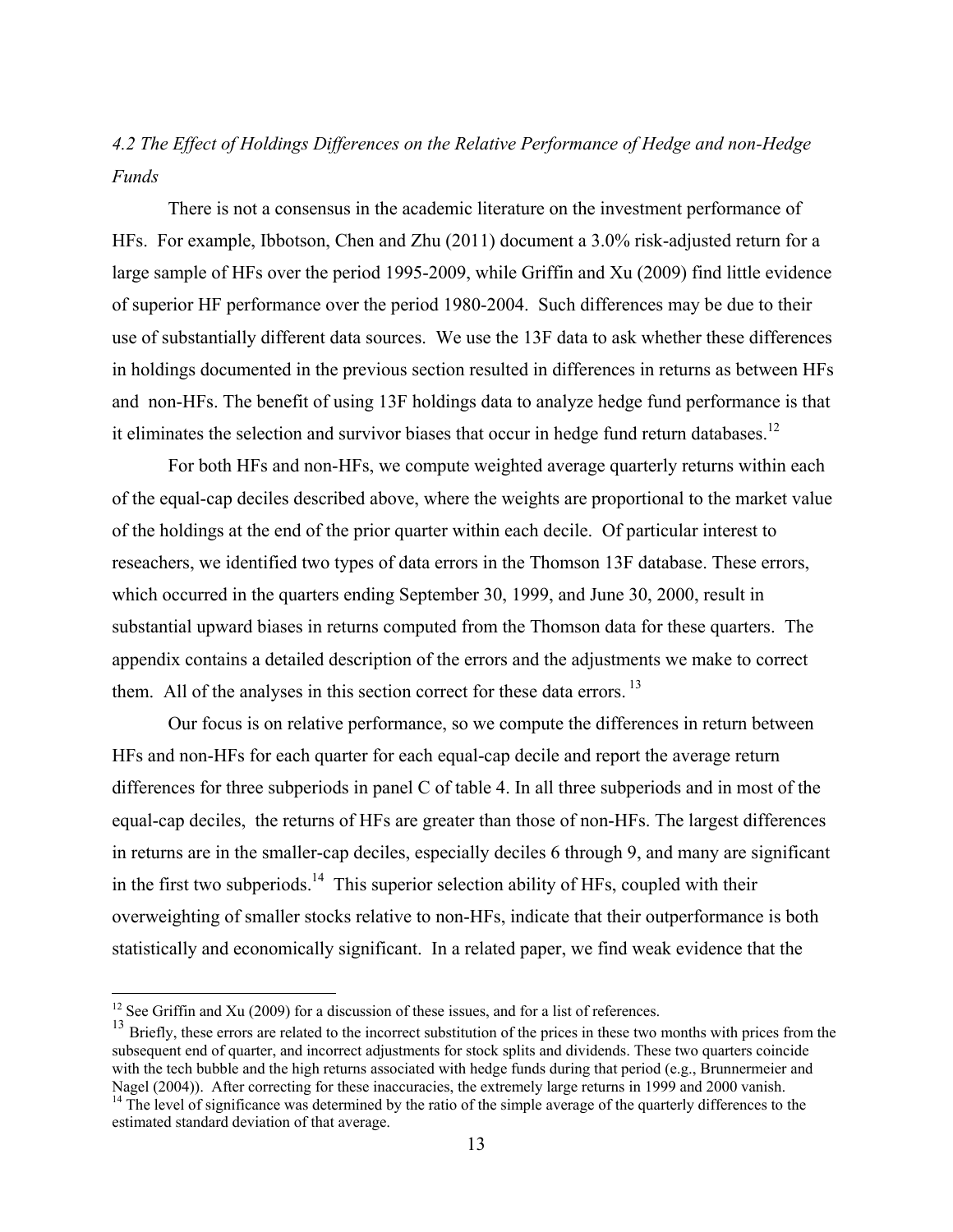performance differential remains when estimated using a four-factor model (Fama and French (1993), Carhart (1995).)<sup>15</sup>

# **5. Institutional Ownership Results: Comparison with Previous Literature**

As discussed in Section 3, previous researchers, with the notable exception of Bennett, et al. (2003), conclude that the relative allocation of institutional portfolios as between large and small stocks in recent decades has remained largely unchanged. Our conclusions differ in that institutions over time decreased the relative allocation of their portfolios to large-cap stocks and increased their allocations to small stocks. Whether the relative institutional allocation to large stocks has been stable or not is economically important, as Gompers and Metrick (2001) (hereafter GM) argue that a stable institutional allocation contributed to increased aggregate demand for large-cap stocks and, thereby, "can explain part of the disappearance of the historical small stock premium."

In an attempt to reconcile the differences, we take a closer look at the results in GM. They base their conclusion of an increasing demand for larger stocks over time on two observations. First, the institutional ownership percentage of common stocks has increased over time: this is consistent with our results. Second, there is an institutional preference for larger stocks that has been stable over recent decades; this observation differs from our results. Specifically, GM find a positive correlation between institutional ownership (measured by the ratio of shares owned by institutions to shares outstanding) and the logarithm of the market value of the shares outstanding.<sup>16</sup> From the first quarter of 1980 through the last quarter of 1996, they report an average cross-sectional correlation of 0.625 (computed every quarter, across individual securities), and assume this relation is stable over their sample period. We replicated their

<sup>&</sup>lt;sup>15</sup> In Blume and Keim (2012) we find that hedge fund alphas, computed relative to a four-factor model, are economically larger than the alphas for the non-hedge institutions in most subperiods (e.g., 30 basis points larger in 1998-2000 and 20 basis points larger in 2005-2006), but the differences are not statistically significant at usual levels. However, under a binomial distribution where a positive or negative drawing is equally likely, the number of times the hedge fund alphas exceed the alphas for non-hedge funds is significant at the five percent level..<br><sup>16</sup> GM also illustrate this result in a multiple regression in which the institutional ownership ratio is regres number of stock characteristics, including log of market capitalization. Bennett, Sias and Starks (2003) report a regression result similar to Gompers and Metrick using the same institutional ownership ratio. Campbell, Ramadorai and Schwartz (2009) find that institutions decreased their allocations to small-cap and increased their allocation to large-cap stocks. CRS compute the ratio of the quarterly change in number of shares held by institutions to total shares outstanding for each stock, and find that the average of the ratio is negative in the smallest equal-number size quintile and positive in the four largest quintiles (see their Table 1). However, their ratio measures the change in the number of shares held and not the change in value of shares held, and thus does not tell us much about changes in institutional portfolio allocations.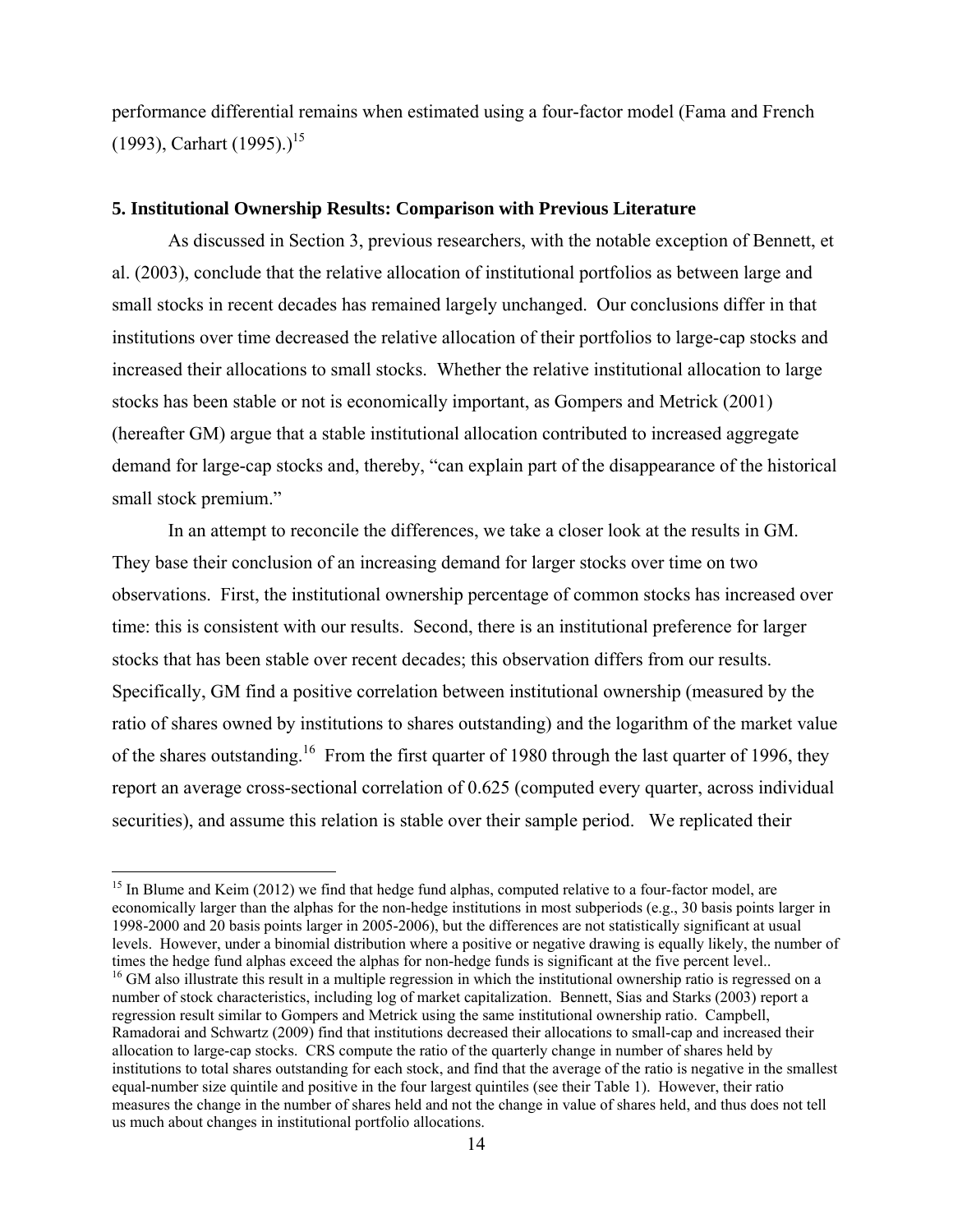analysis for the 124 quarters from the first quarter of 1980 through 2010 and find that the correlations varied from a low of 0.58 to a high of 0.68. These correlations are consistent with theirs and on the surface suggest a stable relation.

 To help resolve this paradox, we focus first on 1980 and plot in Figure 5A the linear regression of the percent of institutional ownership in each stock on the logarithm of its market value, treating the market value variable as an exogenous variable as they do. We also plot the unweighted means of these two variables for each equal-cap decile and center upon each point a disk whose area is proportional to the number of stocks in the decile used in the regression. As a measure of specification, we also indicate the average residual for each decile. The regression overestimates institutional holdings in the two largest equal-cap deciles by large amounts, slightly overestimates institutional holdings in the smallest decile, and underestimates institutional holdings in the middle deciles. This pattern of over and underestimates suggests that the linear specification is inappropriate – the expected residuals conditional on the independent variable are not zero – and that a non-linear function would better fit the data. Further, the large number of observations in the two smallest equal-cap deciles relative to the small number in the larger equal-cap deciles, coupled with the differences in institutional holding in the smaller equal-cap deciles, may be driving the positive slope. As a rough test of this conjecture, we set the ratio of institutional holdings to zero for each stock in the four largest equal-cap deciles. The re-estimated correlation coefficient (0.23) is a still positive.

 These diagnostics suggest that the data better conform to a non-linear specification, As reported in Table 1, institutions in 1980 underweighted the largest equal-cap decile and the three smallest equal-cap deciles, with substantial underweights in the smallest decile. They overweighted the middle equal-cap deciles. Over time, we find that institutions gradually reduced their relative holdings in the four largest equal-cap deciles while increasing their relative holdings in the smaller equal-cap deciles. To analyze the effects of these changes on the linear regression specification, we produced a plot like Figure 5A for 1996, the last year of the GM study, and report it in Figure 5B. Like the 1980 analysis, the large number of stocks in the smallest equal-cap deciles appears to be driving a positive relation between institutional holdings and log of market capitalization – and now the estimated linear model for 1996 overestimates institutional holdings for the seven largest equal-cap deciles. The diagnostics again suggest a non-linear relationship, but one that has changed dramatically from that in 1980.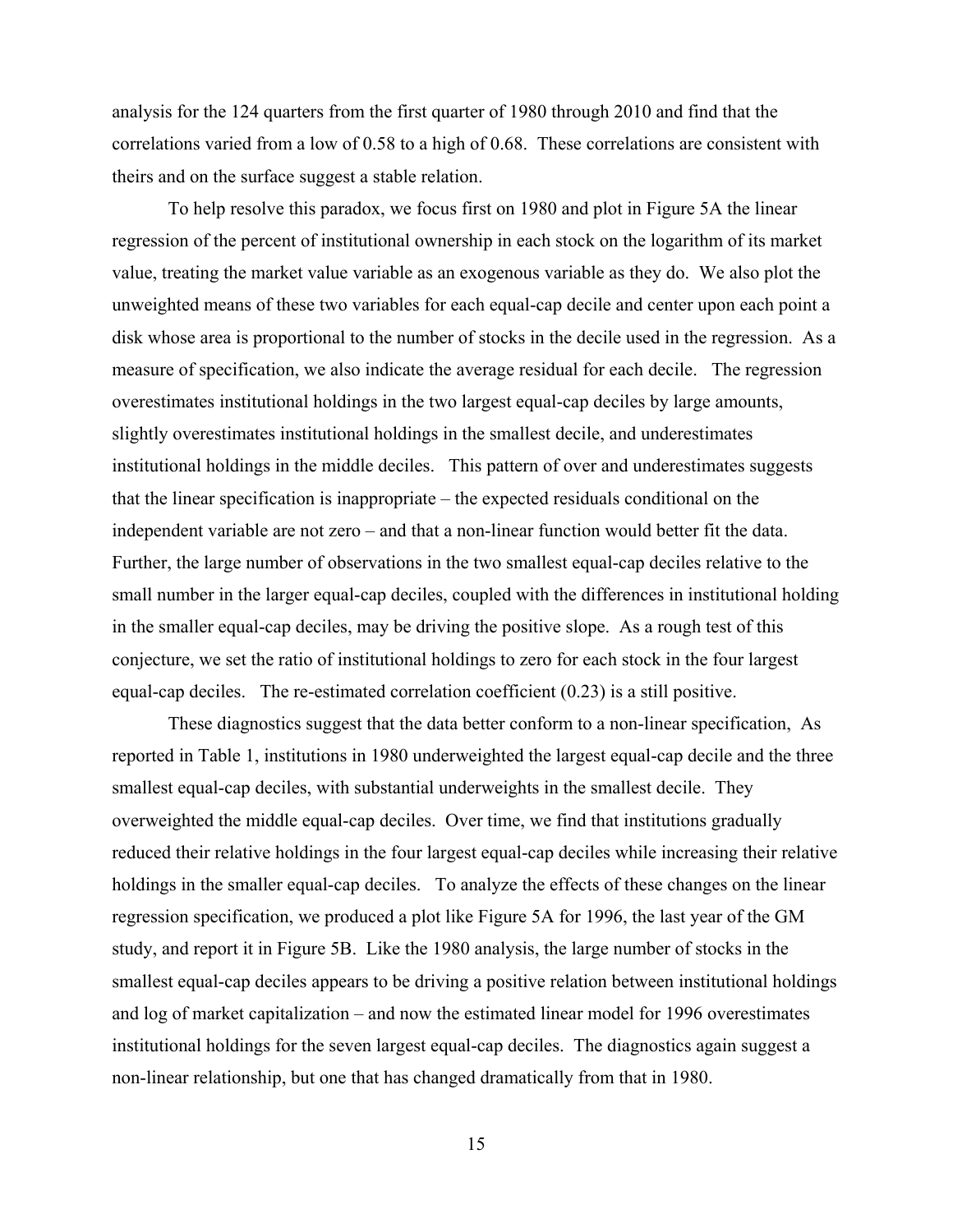In sum, GM's conclusion of increased demand for large-cap stocks rests on a model specification that is inconsistent with the data and, while assumed to be stable, is not. As shown above in Section 3, institutions over time actually have reduced their relative allocations to large stocks and increased their relative allocations to small stocks.

## *5.1. Comparison with other Weighting Schemes*

1

 In this section we highlight the implications of different decile weighting schemes. As described in Section 3, each equal-cap decile contains approximately ten percent of the market value of all stocks. As a result, the number of stocks per decile varies dramatically. These characteristics are evident under the columns labeled "Equal Cap" in Table 5 where we report the market value and number of securities in each decile at yearend 1980 and 2010. For example, at yearend 2010, the smallest decile contains 77.8 percent of all the securities in our sample while the largest decile contains only 0.2 percent.

 An alternative is equal-number deciles in which each decile contains an equal number of stocks. As a result, the market values of the deciles vary dramatically. The characteristics of the deciles in this scheme are reported under the columns "Equal Number" in Table 5. Looking again at December 2010, the stocks comprising the largest equal-number decile have a market value that represents almost 77.3 percent of the entire market, while the smallest equal-number decile has a market value less than 0.1 percent of the total market.

The composition of our deciles is also very different from that of the U.S. market-capbased portfolios published by CRSP. In its procedure, CRSP first ranks NYSE-listed US stocks by market value and assigns an *equal number* of stocks to each decile. It then uses the resulting market-value breakpoints to assign NASDAQ and AMEX stocks to the deciles. Although this approach falls between the equal market value and the equal number approaches, it is closer to the equal-number method. For example, by applying the CRSP algorithm to the stocks used in this study for yearend 2010, we find that the market value of the stocks in the largest decile makes up 60.5 percent of the market value of all stocks and the stocks in the smallest decile makes up 1.1 percent. $17$ 

 The stratification we use in this paper better highlights deviations from market portfolio weights, especially for larger stocks, than other commonly used stratification methods. If the

<sup>&</sup>lt;sup>17</sup> Note that CRSP uses all stocks in its indexes, whereas we exclude ADRs, ETFs, and closed-end investment companies.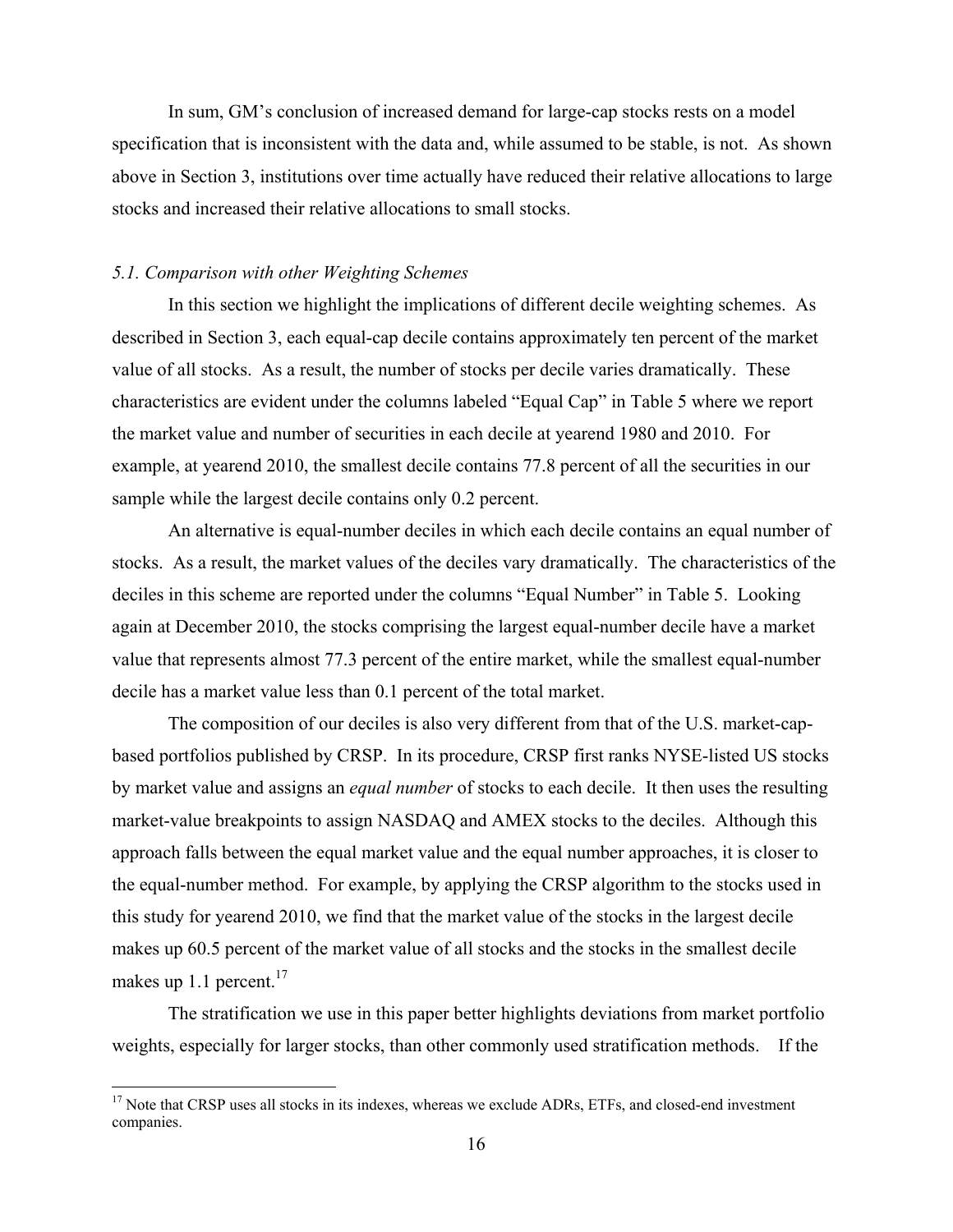objective is to understand market-wide relations, such as the investment performance of institutions relative to the market, the equal-number scheme has less power than the equal-cap scheme because cross-sectional variation in relative weights for up to 77 percent of the market is obscured by combining all this value into one decile. On the other hand, if one is testing hypotheses about individual securities independent of their market value, equal-number (or CRSP) deciles will have more power than our equal-cap deciles.

#### **6. Illiquidity and Institutional Ownership**

The shift in U.S. institutional ownership from larger to smaller stocks, along with the growth in institutional trading volume over recent decades has potential implications for the liquidity of U.S. equity markets. In this section we examine the relation between U.S. stock market liquidity and measures of institutional ownership. Most of the previous research in this area has focused on the cross-sectional relation between institutional ownership and share turnover. For example, Bennet, Sias and Starks (2003) document a positive relation between the percentage of a stock owned by institutions and turnover. The motivation for such a test is twofold: More institutional ownership leads to greater volume; and greater volume is associated with lower trading costs and, thereby, decreased illiquidity (Demsetz (1968), Schwartz and Shapiro (1992)). A more direct test is that of Rubin (2007), who documents a negative relation between institutional ownership and liquidity using both bid-ask spreads and price impact measures. Rubin uses ownership data from Vickers' Stock Research and limits his study to just 1999 to 2003.

Like Rubin, we examine the cross-sectional relation between the Amihud (2002) illiquidity measure and the percentage of a stock owned by institutions. We also include a second measure of institutional ownership – the number of institutions that own the stock. The motivation is that an increase in the number of institutional holders of a stock decreases the average number of shares of the stock held by individual institutions and, thereby, reduces the potential size of a trade and its accompanying liquidity-induced impact (e.g., Merton (1987).)

# *6.1 Illiquidity and Institutional Ownership Variables—Definitions and Summary Statistics*

We use the Amihud (2002) measure to measure illiquidity. Goyenko, Holden and Trzcinka (2009) show that illiquidity measures like Amihud's that rely on daily, or lowfrequency, data accurately measure liquidity benchmarks based on transaction-level, or highfrequency, data. Indeed, they conclude the Amihud measure does a better job than most other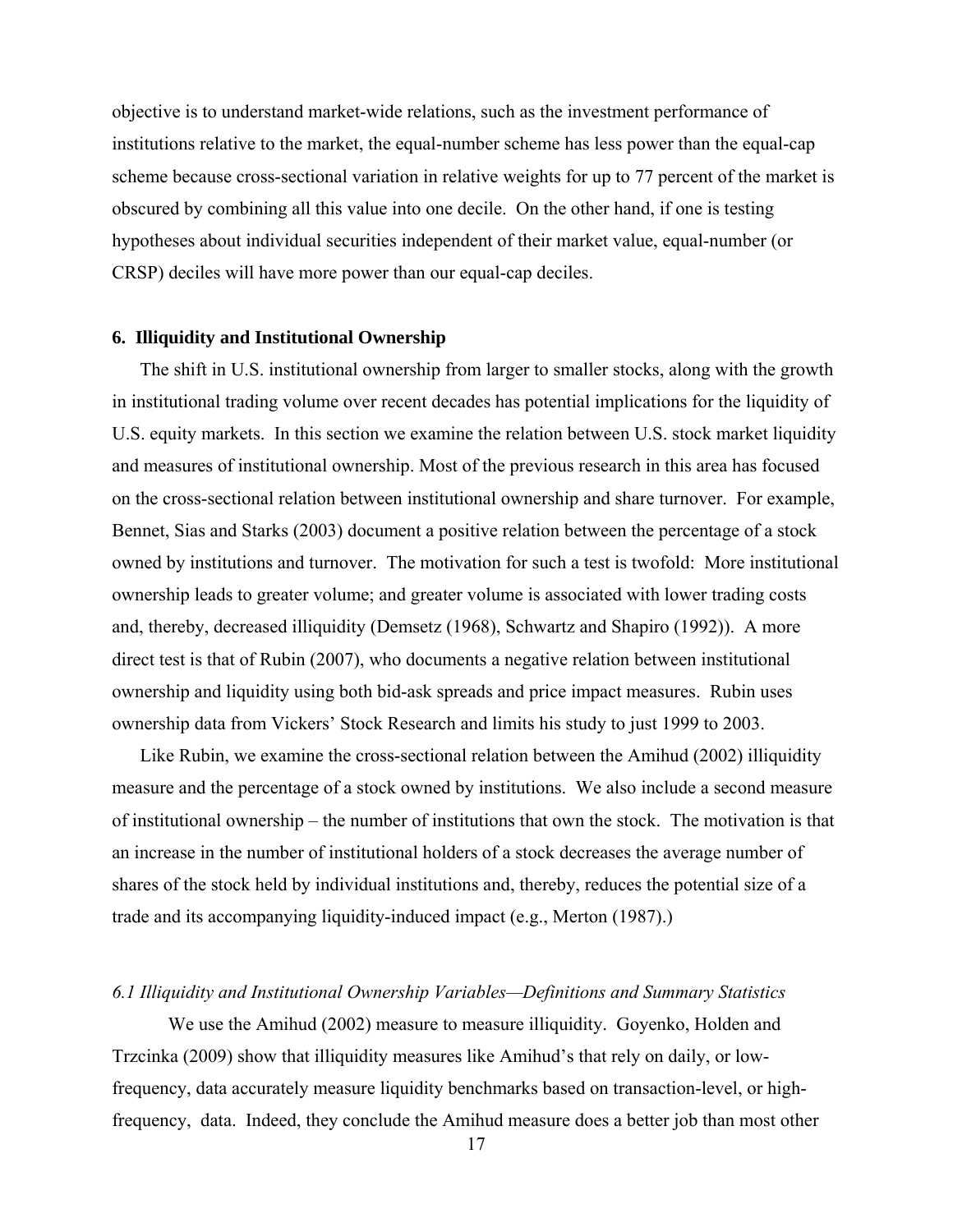measures at capturing liquidity, and is robust to regime changes such as the change in minimum tick size to decimals. The Amihud measure for stock  $i$  in quarter  $q$  is defined as:

$$
llliquid_{iq} = \frac{1}{N_{iq}} \sum_{t}^{N_{iq}} \frac{|r_{it}|}{\text{dolvol}_{it}},
$$

where  $r_{it}$  is the daily return for stock *i* on day *t*; *dolvol<sub>it</sub>* is dollar volume for stock *i* on day *t*; and *Niq* is the number days on which stock *i* traded during quarter *q*. We require that a stock trade on 40 or more days per quarter to be included in our sample.

We use a variety of institutional ownership and control variables to model the cross-sectional and time series variation in illiquidity. As in previous research (e.g., Bennet, Sias and Starks (2003), Gompers and Metrick (2001)), we use the ratio of the market value of the stock owned by institutions to the total market value of that stock  $(D_{iq})$  to measure the concentration of institutional ownership in stock *i* in quarter *q*. As described above, we also utilize another measure of institutional activity – the number of institutions holding the stock (*numiq*). Our primary control variable is the market capitalization of the stock (*mktvaliq*), an often-used proxy for illiquidity in models describing price impact (e.g., Keim and Madhavan (1997, 1996)). Following previous research (e.g., Bennet, Sias and Starks (2003)), we also use share price, standard deviation of returns, and the ratio of book value to market value as control variables. All of these explanatory variables are measured at the end of quarter *q*−1, except the standard deviation of returns which is measured using daily returns during quarter *q*−1.

In Table 6, we report value-weighted averages of  $num_{iq}$ ,  $IO_{iq}$  and turnover, and the median value of *Illiquid<sub>iq</sub>* multiplied by 10<sup>9</sup>, within each equal-cap decile at years end 1982 and 2010. We start with yearend 1982, rather than 1980, as it was not until the third quarter 1982 that CRSP began to report volume information for NASDAQ stocks. Turning first to 1982, there are substantial differences in the values of these variables between NYSE and NASDAQ stocks. For example, the relative concentration of institutional ownership  $(IO_{iq})$  between NYSE and NASDAQ stocks varied considerably across deciles (Panel A). Institutions held a larger proportion of the value of NYSE stocks than NASDAQ stocks in the three largest and three smallest deciles, and a larger proportion of the value of NASDAQ stocks in deciles four through seven. In contrast, the number of institutions holding NASDAQ stocks is uniformly less than for NYSE stocks across all deciles, although the differences are not as great for those for deciles 4 through 6 (Panel B).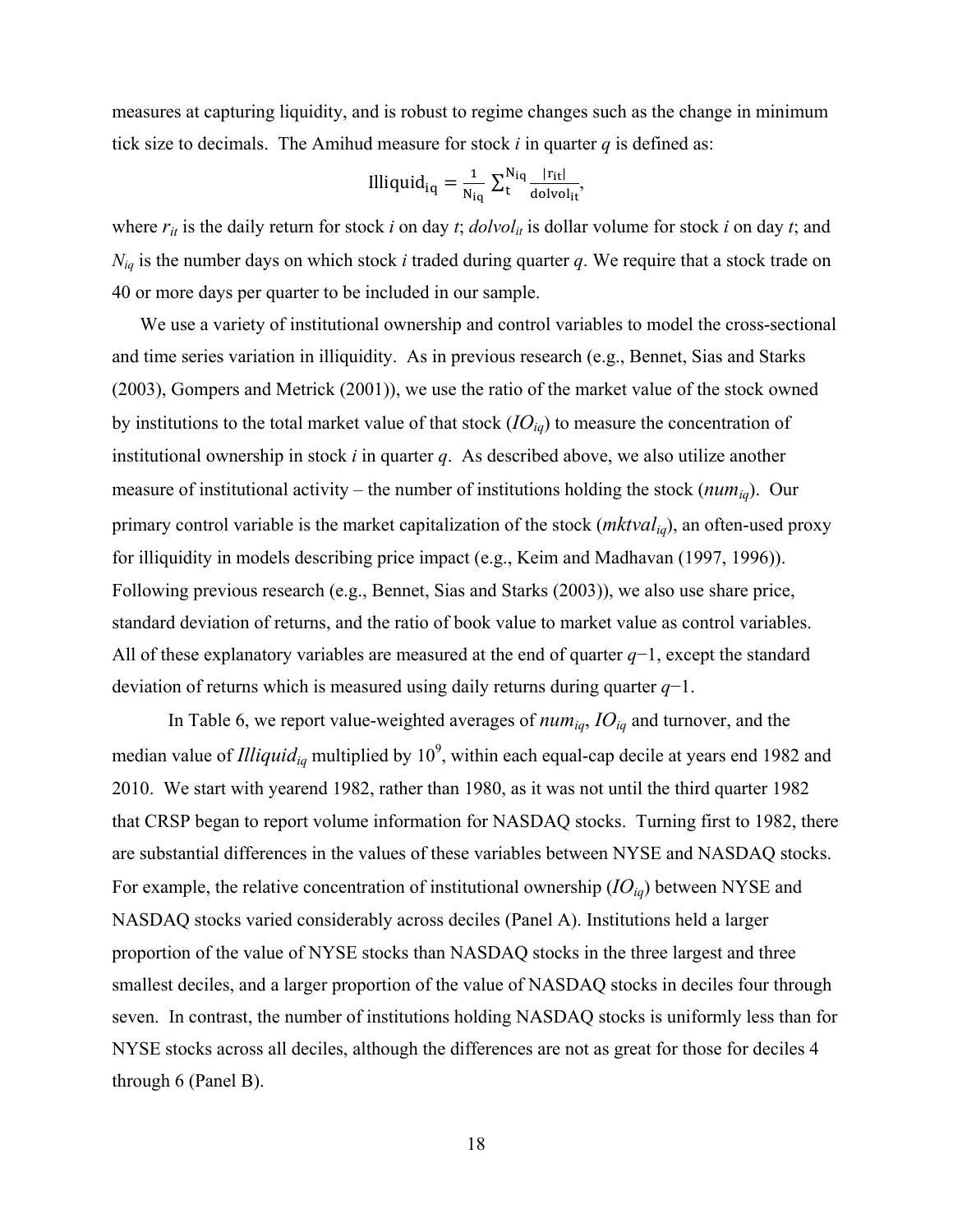Of note, illiquidity in 1982 is uniformly greater for NYSE stocks with its specialist system than NASDAQ stocks with its competitive dealer system, with the exception of the smallest decile (Panel C). For stocks in decile four through seven, the turnover rate is greater for NASDAQ stocks than for NYSE stocks in 1982 (Panel D). This finding is consistent with the double-counting of volume for NASDAQ stocks as discussed in Anderson and Dyl (2007). However, that the turnover rate is about the same for both NYSE and NASDAQ stocks in the smallest three deciles and the third largest decile is not consistent with the double-counting argument unless there is substantially more institutional trading in NYSE stocks than in NASDAQ stocks in these deciles.

 By 2010, some of differences between NYSE vs. NASDAQ stocks had disappeared. The percentage of stocks held by institutions and the number of institutional holders are very similar in 2010 for both NYSE and NASDAQ stocks across most of the deciles (Panels A and B). Illiquidity is about the same for both markets at the end of 2010, except for the smallest equalcap decile where the NASDAQ value is twice the NYSE value (Panel C). This general similarity is consistent with the homogenization of the equity markets following NMS. As might be expected, turnover rates are much higher in 2010 for both NYSE and NASDAQ stocks than in 1982 (Panel D). And although NASDAQ turnover rates are generally higher than for NYSE stocks, the differences between NYSE and NASDAQ turnover rates are narrower for most deciles.

 The evidence in Table 6 shows that there are clear time trends in the ownership and liquidity variables, consistent with the changes in institutional structure over these years. In addition, in cross-sectional analyses of the data not presented here, we identified skewness in the data. To reduce the level of skewness, we compute natural logarithms of all the variables. By using logs, we are forced to eliminate zero values of the institutional holdings variable. Because substantial skewness remained in the log values of the variables, we also eliminated those observations with institutional ownership of less than 0.1 percent. The number of observations in the original sample is 569,616 observations. Elimination of observations with zero institutional holdings reduced the sample by 27,634, and the elimination of stocks with very small institutional holdings by 6,904. With these reductions, the final sample size is 535,078 observations. To eliminate time trends, we then standardized each variable in a quarter for each exchange by subtracting its quarterly mean and then dividing by its quarterly standard deviation,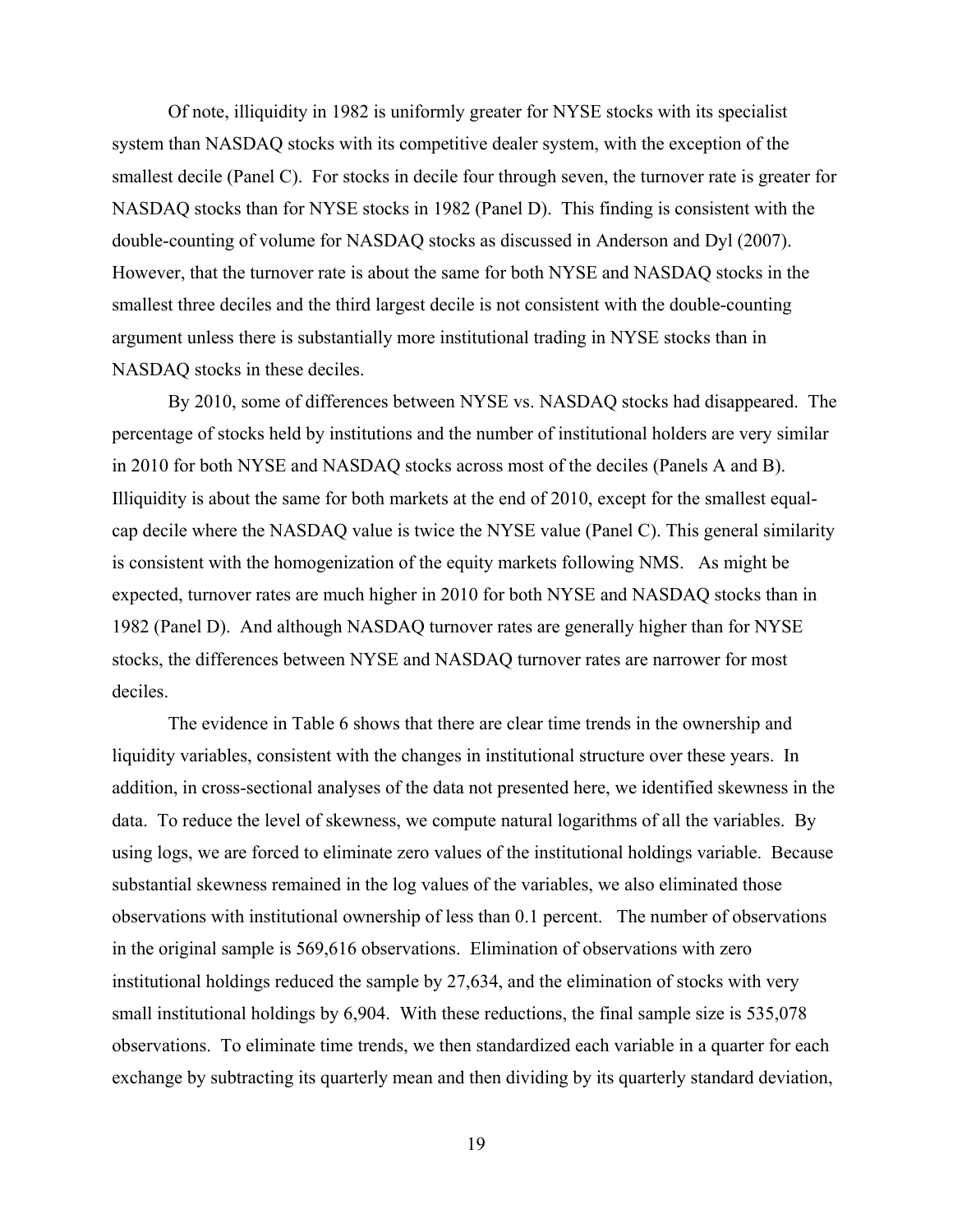similar to the approach used by Bennett, Sias and Starks (2003). In the following tests, we use the same variable labels for the transformed variables that we used in the discussion above.

# *6.2 The Relation between Illiquidity and Institutional Ownership*

 For reasons mentioned above, we examine the relation between *Illiquidity* and ownership characteristics separately for NYSE and NASDAQ stocks.<sup>18</sup> To begin, we compute Spearman rank correlations, estimated over the entire sample period, between the *Illiquidity* and our main independent variables. We find a high degree of correlation.<sup>19</sup> For NYSE stocks, the rank correlation of *Illiquidity* with number of institutions is −0.93, with institutional ownership −0.45, and with market value is −0.93. The corresponding rank correlations for NASDAQ stocks are −0.81, −0.61, and −0.86 respectively. Of concern, however, when estimating our proposed model of illiquidity is the level of correlation between the independent variables. The correlation between number of institutions and institutional ownership is 0.53 for NYSE stocks and 0.82 for NASDAQ. The correlation between market value and number of institution is also high: 0.91 for the NYSE and 0.86 for NASDAQ. Even with such high multi-colineararity, however, it is still possible to distinguish the individual importance of these three variables given a sufficiently large number of observations.

To examine this relation, we estimated two versions of a regression of the transformed dependent variable *Illiquid* on subsets of the transformed independent variables: (1) with variables *mktval* and *IO* , similarly to models estimated in prior studies and (2) with variables *mktval*, *IO*, and *numinst*. Table 7 reports these results separately for NYSE and NASDAQ stocks for six subperiods during 1982 to 2010. The inferences from the NYSE and NASDAQ results are not qualitatively different, so the discussion below is in general terms and applies to results for both exchanges. We also note that the regressions appear to fit the data well, with adjusted R-squared values ranging between 0.67 and 0.91.

The results for model (1) show that *mktval* and *IO* are both significant at the .0001 level and are negatively related to *Illiquidity* in each subperiod – the illiquidity of a stock declines with increasing market capitalization and with increasing institutional ownership. This is consistent

<u>.</u>

<sup>&</sup>lt;sup>18</sup> While we analyze both NYSE and NASDAQ stocks, most of the previous research using the Amihud measure to measure market liquidity excludes NASDAQ stocks (e.g., Amihud (2002), Acharya and Pedersen (2005), Rubin (2007)) . Goyenko, Holden and Trzcinka (2009) use a sample of both NYSE and NASDAQ stocks in their analysis, but do not report results separately for the two exchanges. Hasbrouck (2009) includes both NYSE and NASDAQ stocks and reports results separately for the two exchanges.

<sup>&</sup>lt;sup>19</sup> We also find similarly high correlations in the six subperiods we analyze below.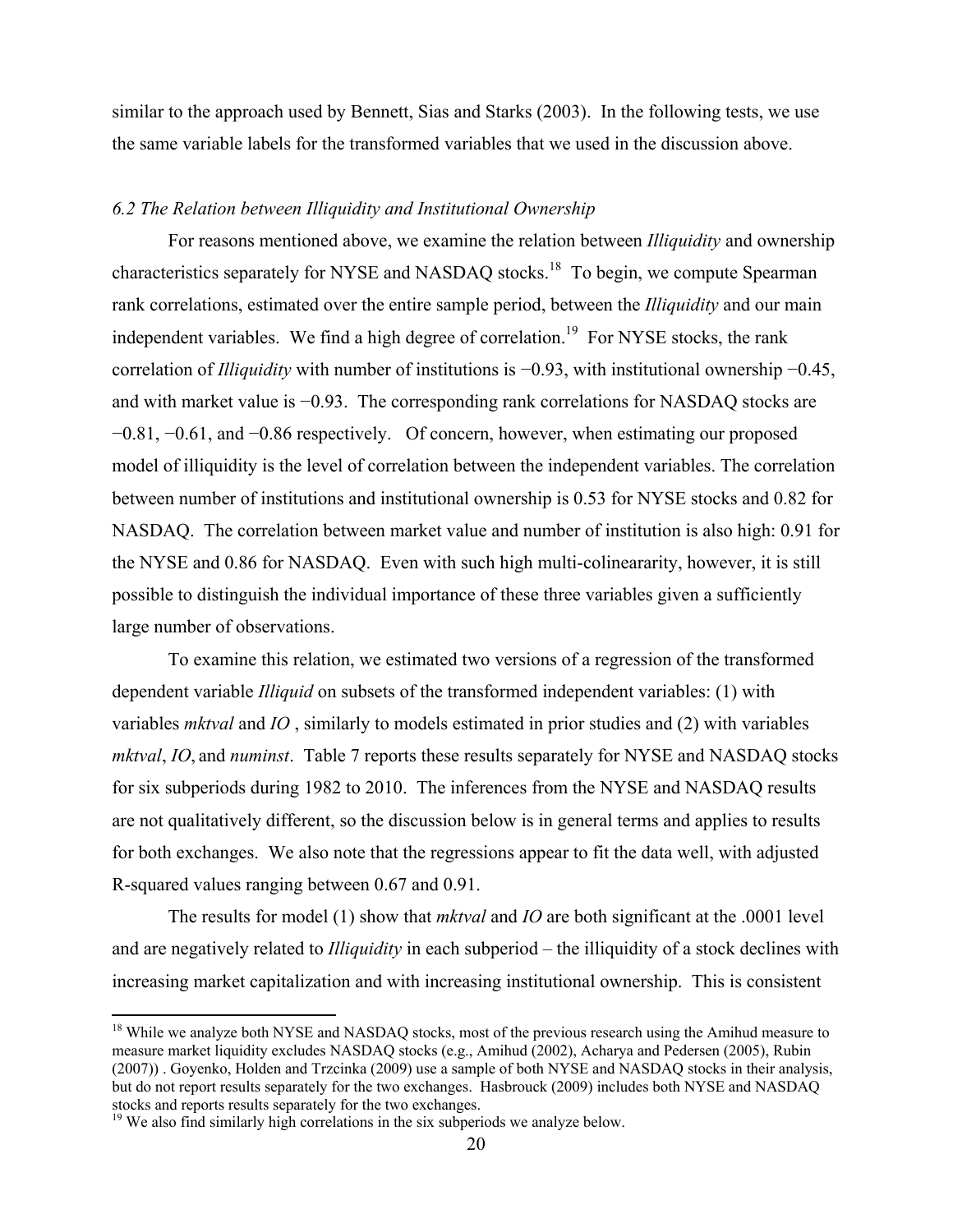with results in previous research. Because the variables in the regression are standardized, we can directly compare the size of the coefficients. As such, it is clear that market capitalization plays a larger role than *IO* in explaining cross-sectional differences in illiquidity because the absolute values of the coefficients on *mktval* are much larger, sometimes by an order of magnitude. The coefficient on *mktval* is remarkably stable over time; but it is interesting to note that the coefficient on *IO* tends to become more negative over time, indicating that institutional ownership becomes more important over time in explaining illiquidity.

Including the standardized value of the log of number of institutions in the regression (i.e., model (2)) reduces the absolute value of the coefficients on both *IO* and *mktval*. Although the coefficients on both *mtkval* and *IO* are still significant, the coefficient on *IO* drops dramatically in absolute value, sometimes changes sign, and no longer displays a clear pattern over the subperiods. On the other hand, the coefficient on *numinst* is negative, significant, and much larger (in absolute value) than the coefficient on *IO*, indicating that *numinst* has much greater power than *IO* in explaining cross-sectional differences in Illiquidity. Thus, the larger is the number of institutions that own and trade a stock, the lower is the illiquidity of the stock. We also observe a growing importance of *numinst* in explaining the cross-sectional variability in illiquidity: The absolute values of the coefficient on *numinst* are almost constant in the first three periods; they are also almost constant in the last three subperiods, but nearly twice as large as in the first three subperiods. It is also interesting to note that in the latter half of our sample period the magnitudes of the coefficients on *mktval* and *numinst* are very similar, indicating that in recent years market capitalization and number of institutional owners have nearly equivalent importance in explaining cross-sectional differences in illiquidity.

#### *6.3 Some Additional Diagnostic and Robustness Checks*

Following Bennett, Sias and Starks (2003), we reestimated model (2) with three additional control variables (price, standard deviation of returns, and ratio of book to market) but do not report the results as the coefficient estimates for *mktval*, *IO*, and *numinst* in these regressions are similar to those in model (2). Further, the coefficients on the three additional variables are much smaller in absolute value than the estimates for *mktval*, *IO*, and *numinst*, and are often insignificant.

An examination of the residuals for models (1) and (2) suggests the relation is non-linear, particularly with respect to *mktval*. To account for nonlinearity, therefore, we estimated a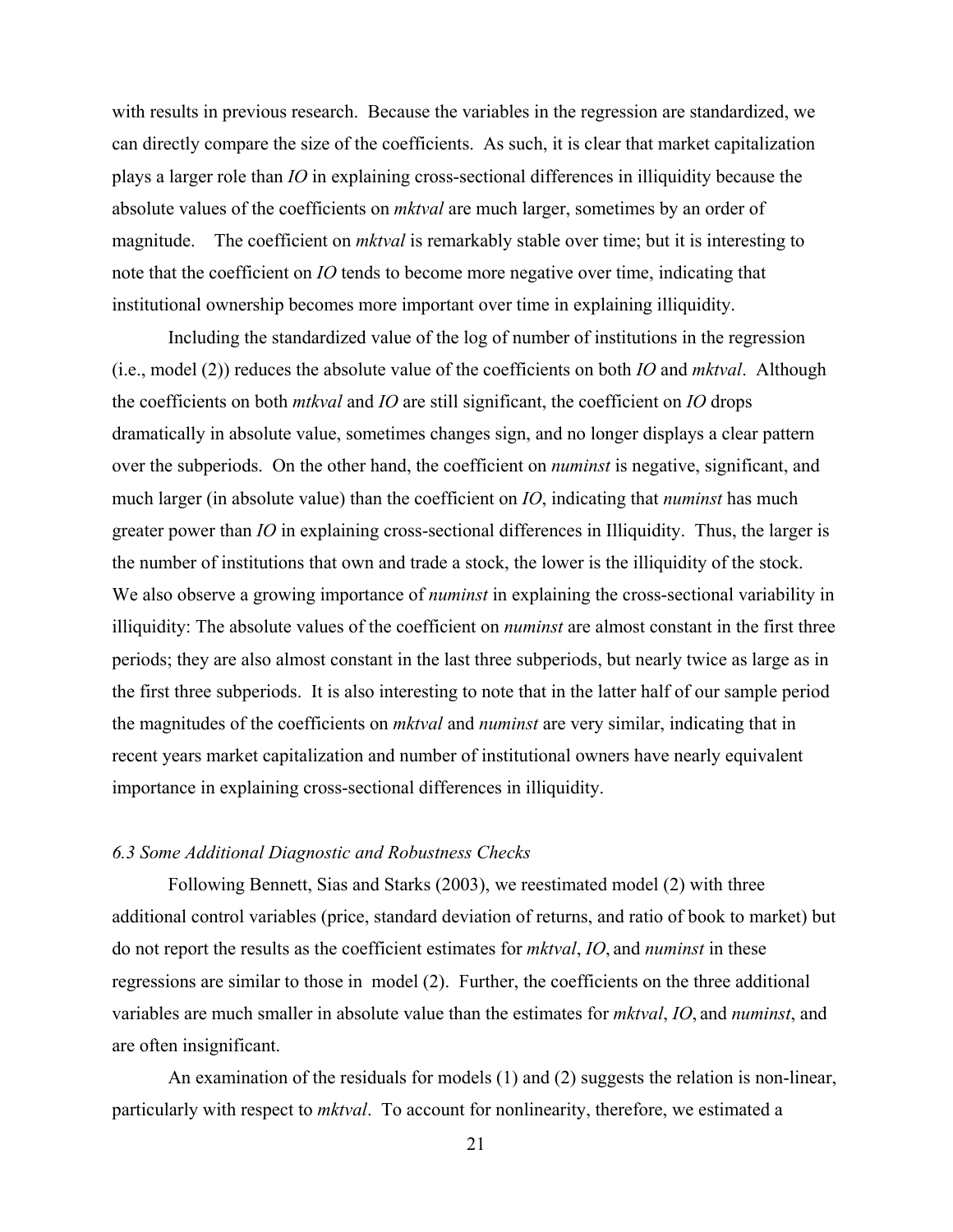variation of the model that includes the squared values of the independent variables. The results are similar. As way of illustration, the estimated coefficients on *numinst* for NYSE stocks in the first subperiod are *−0.352*\**numinst* −*0.107*\**numinst<sup>2</sup>* . We plotted this curve for the first subperiod from −3.0 to 3.0 standard deviations from the mean. The difference between the endpoint value of 0.095 at -3.0 and-2.018 at 3.0, or -2.11, can be interpreted as a measure of steepness. The corresponding difference for the last subperiod is -3.07, indicating greater steepness. Similar analyses for the nonlinear model coefficients on *mktval* and *IO* are consistent with the patterns of these coefficients for the linear models in Table 7.

Finally, we also estimated regressions using log-transformed variables, rather the standardized values of the log-transformed variables which remove time trends, and find that the coefficients on numinst display similar patterns over time—becoming more negative in the second half of the sample. Because the average number of institutions increased over the sample period, it is tempting to say that the increase in institutional ownership resulted in reduced illiquidity. However, this conclusion may be overstated because both variables display a time trend and there may well be important omitted variables that are correlated with the average number of institutions. Given our evidence, we can only conclude that the observed trends in institutional ownership and illiquidity are correlated. In a recent unpublished paper, however, Agarwal (2007) finds evidence that percentage institutional of ownership causes (in a Granger sense) liquidity as measured by intraday spread measures.

As a final check of the reasonableness of our results, we note that the pattern in our estimated coefficients also coincides with a structural change that occurred during the 1996-2000 subperiod: Changes in the minimum tick size from eighths to sixteenths in 1997 and then to decimals at the end of 2000 (phased in over the period August 2000 to February 2001).

## **7. Conclusion**

In recent decades, there has been rapid growth in institutional ownership of common stocks and an increasing presence of institutional traders in stock markets. In this paper we show that institutional participation in equities markets has played an increasingly important role in explaining cross-sectional variability in illiquidity.

In the first part of the paper we document trends in the growth of institutional stock ownership using the 13F holdings data. Since 1980 institutional investors have shifted their portfolio allocations from larger stocks to smaller stocks; as of 2010 institutions underweight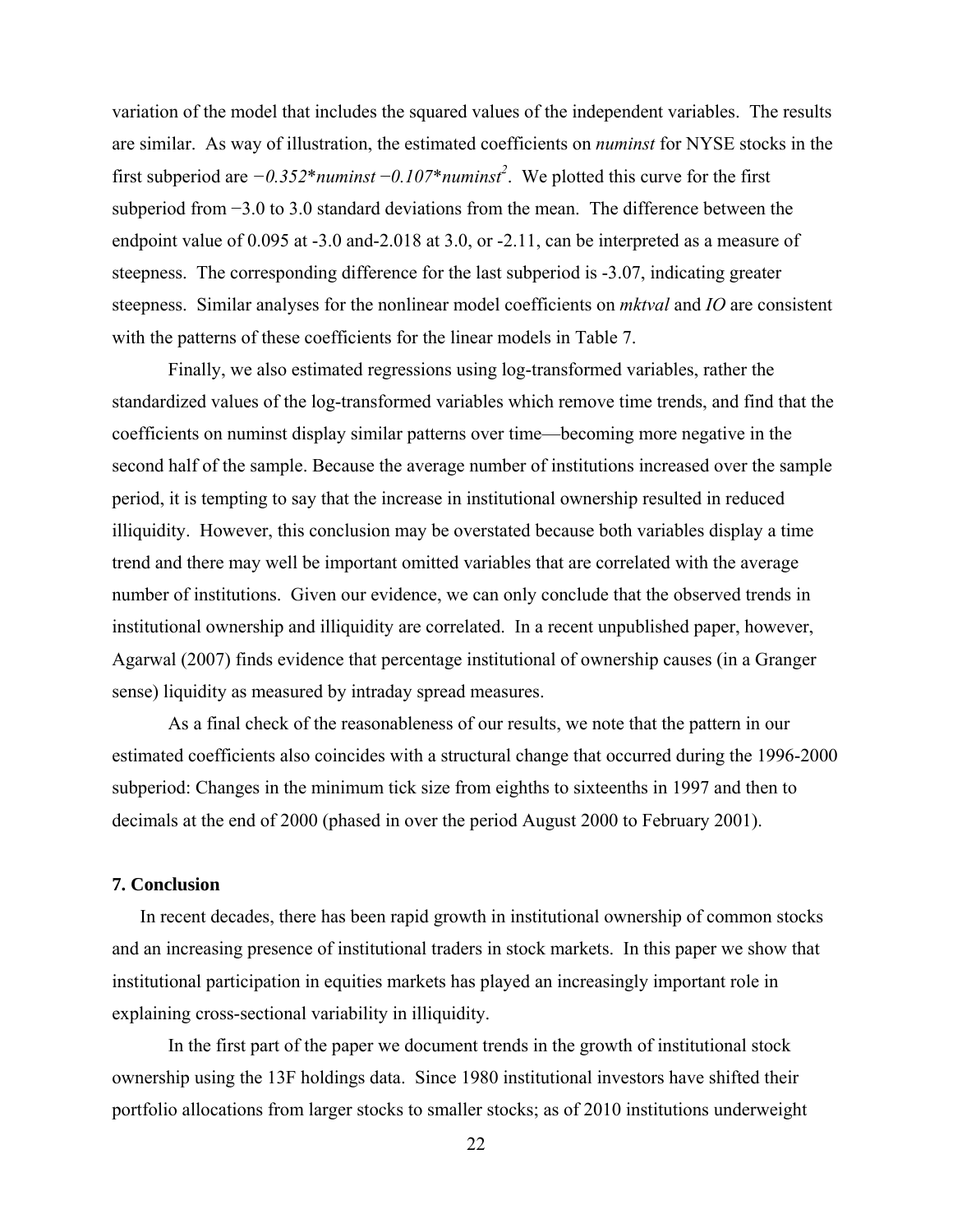larger stocks, and overweight the smallest stocks, in comparison to market weights. We also show that although these trends apply to institutions of all sizes, they are most pronounced for smaller institutions. And for the shorter thirteen-year period from 1998 through 2010, we find that of these smallest institutions, hedge fund portfolios exhibited the greatest shift towards smaller stocks.

In the second part of the paper we examine the relation between institutional ownership and stock market illiquidity. Most previous research in this area has focused on the relation between institutional ownership and share turnover, but share turnover is an imprecise and indirect measure of liquidity. We examine the relation between the Amihud (2002) illiquidity measure and two measures of institutional stock ownership – the percentage of a stock owned by institutions and the number of institutions that own the stock – both in the cross section and through time. While controlling for several factors that are commonly used to explain crosssectional differences in illiquidity, we find: (1) the number of institutions that own a stock is more important than the percentage of institutional ownership in explaining the cross section of liquidity; and (2) the power of the number of institutional owners in explaining illiquidity is significantly stronger in the second part of our sample period, 1996-2010, than the first part, 1982-1995.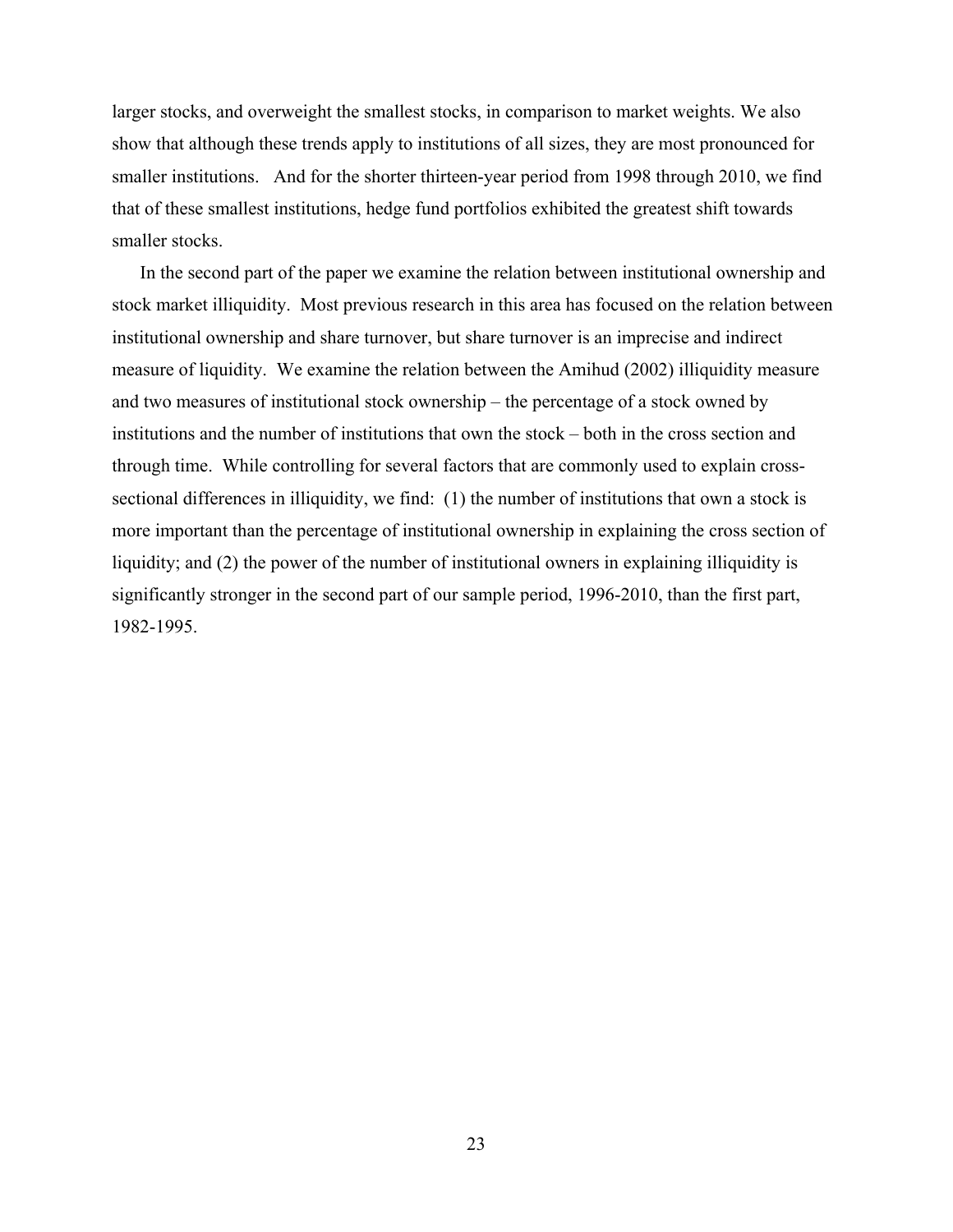#### **Appendix**

#### **Measuring institutional returns with the Thomson/CDA database: a word of caution**

 The analysis in section 4 requires quarterly returns for the institutions in our sample. In analyzing the data used to calculate these returns, we found two types of errors in the prices and shares in the Thompson data for September 30, 1999 and June 30, 2000. These errors are related to the incorrect substitution of the prices in these two months with prices from the subsequent end of quarter, and incorrect adjustments for stock splits and dividends. This appendix contains a detailed description of the errors and the adjustments we make to correct them.

To demonstrate the problem, consider the value-weighted returns for a portfolio for all the institutions in our sample. To compute this, we first aggregate the dollar value of the holdings of all institutions at the end of each quarter for each individual stock. We then compute a buy-and-hold return for the aggregated balance sheet of all institutions by averaging the quarterly return for each stock weighted by the dollar value of the holdings of each stock at the end of the prior quarter. To measure the market return, we compute an average return of the equities used in this study, weighted by the market value of each stock at the end of the prior quarter.

 A plot of the differences between the quarterly institution and market returns reveals two outliers: a return in excess of the market of 9.76 percent in the fourth quarter of 1999 and 7.51 percent in the third quarter of 2000 (Figure 6). Both outliers occurred during the internet bubble during which Brunnermeier and Nagel (2004) report that hedge funds significantly outperformed the market due to their investments in technology stocks. Thus, it is possible that these outliers might be correct if technology stocks had larger weights in the aggregate institutional portfolio than in the market portfolio. However, once we make the corrections described below, the excess return of 9.76 percent for the fourth quarter 1999 decreases by 10.04 percent to −0.28 percent, and the excess return of 7.51 percent for the third quarter 2000 decreases by 6.39 percent to 1.12 percent.

To analyze the outliers in the Thomson/CDA data in the fourth quarter of 1999 and the third quarter of 2000 (Figure 6), we compare the share and price data from Thomson/CDA with those in CRSP for the two quarters. This analysis reveals two types of errors in the Thomson/CDA data that account for the two outliers. The first error occurs in the closing stock prices and shares outstanding recorded by Thomson for September 30, 1999, and June 30, 2000.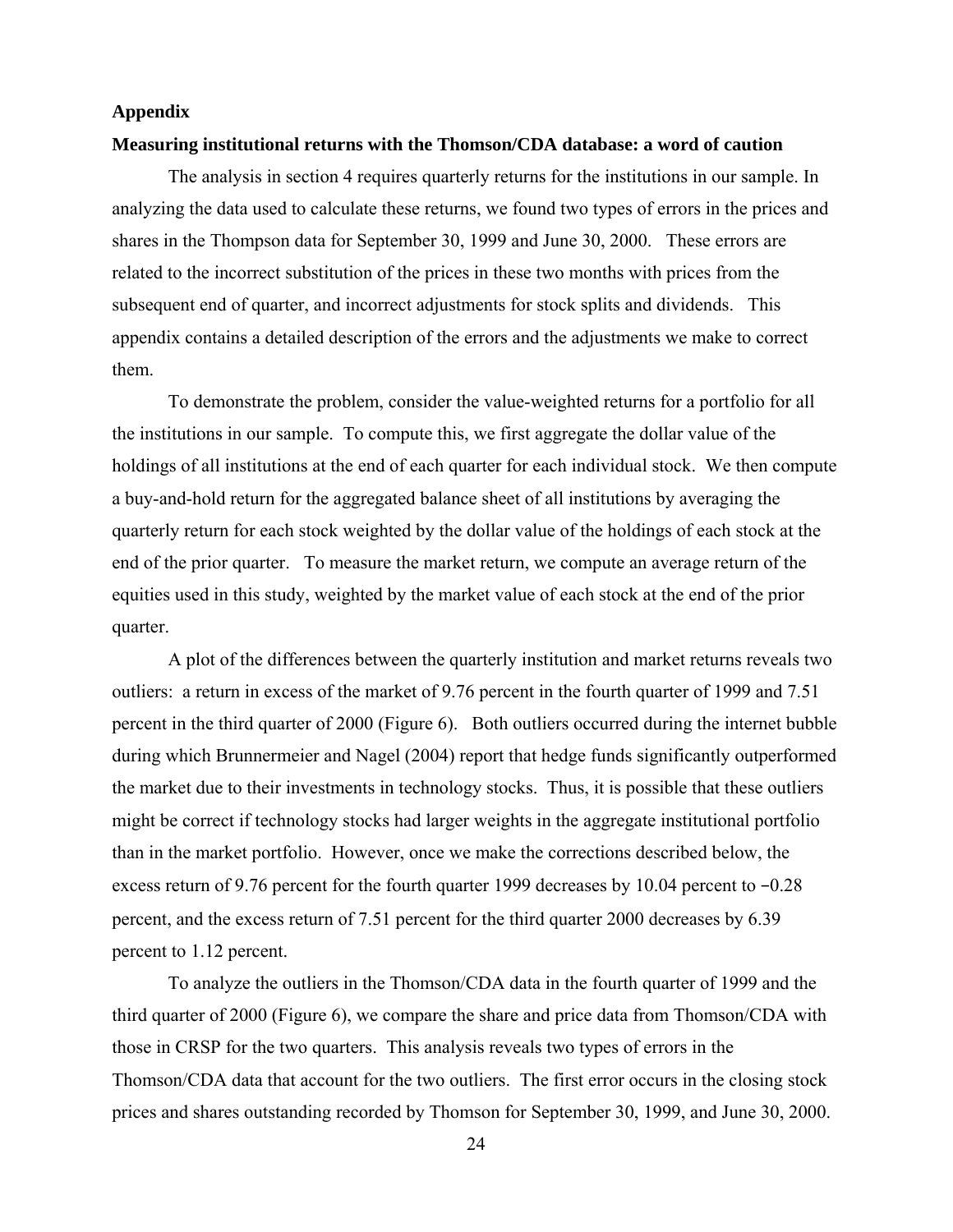Consider the error for the stock of Toll Brothers on June 30, 2000. On this date, Thomson/CDA recorded a price of \$34.38, while CRSP recorded a price of \$20.50. It appears that Thomson/CDA replaced the price for June 30, 2000 with the price for September 30, 2000. Indeed for all stocks in our sample, the price recorded by Thomson/CDA for June 30, 2000 is the same as the price for September 30, 2000. Similarly, Thomson/CDA replaced the prices for September 30, 1999 with December 31, 1999 prices.

Replacing an earlier price with a later price creates a look-ahead bias. In the absence of stock splits, stocks whose later prices are greater (less) than their earlier prices will receive a larger (smaller) weight in any portfolio than they would with correct prices. Such over- and under-weightings result in an upward bias in institutional returns calculated from the Thomson/CDA data for the third quarter of 2000 and the fourth quarter of 1999.

 The effect of this pricing error is more complicated when there is a stock split within the quarter. For example, Merrill Lynch declared a two-for-one stock split on July 18, 2000, with a record date of August 24. Thomson/CDA reports the June price as \$66, which is actually the September price. CRSP reports the correct June price of \$115. How this split-related error affects the weight given in a portfolio depends also on how Thomson adjusts the number of shares held by institutions. As an illustration, the firm McGahan Greene McHugh Capital Management in its 13F filing (retrieved from Edgar) reports that it held 96,000 shares of Merrill Lynch on June 30, 2000 and 192,000 shares on September of that year. The change in shares is consistent with no transactions during the quarter and a two-for-one split. However, Thomson/CDA reports that McHugh owned 192,000 on June 30. This example leads to the conjecture that Thomson/CDA retroactively and incorrectly adjusted the June shares for the split that occurred in August. To verify this conjecture, WRDS at our request compared a sample of the holdings reported in Thomson/CDA to those reported in the contemporaneously filed Form 13F (retrieved from Edgar) for the twelve managers that had the largest number of holdings in the Thomson/CDA data.<sup>20</sup> With a few exceptions, the comparisons are consistent with our conjecture.

 $\overline{a}$ 

 $20$  Many thanks to Luis Palacios at WRDS for his help on this analysis. To illustrate, WRDS selected the 12 managers with the largest number of holdings as of June 2000, according to Thomson. These twelve include, for example, AXA Financial, Vanguard, and Nomura Securities. WRDS was able to match eleven of these managers to the 13F reports to the SEC. For the sake of this exercise, WRDS included all holdings—not the restricted list used in this study. Among the eleven managers there were 41,580 holdings that could be matched to CRSP using the common CUSIP numbers. These 41,580 holding represented 7,104 issues, of which there were 914 with stock splits or dividends of 50 percent of more. For 897 of these 914 issues, the ratios of the Thomson holdings to the holdings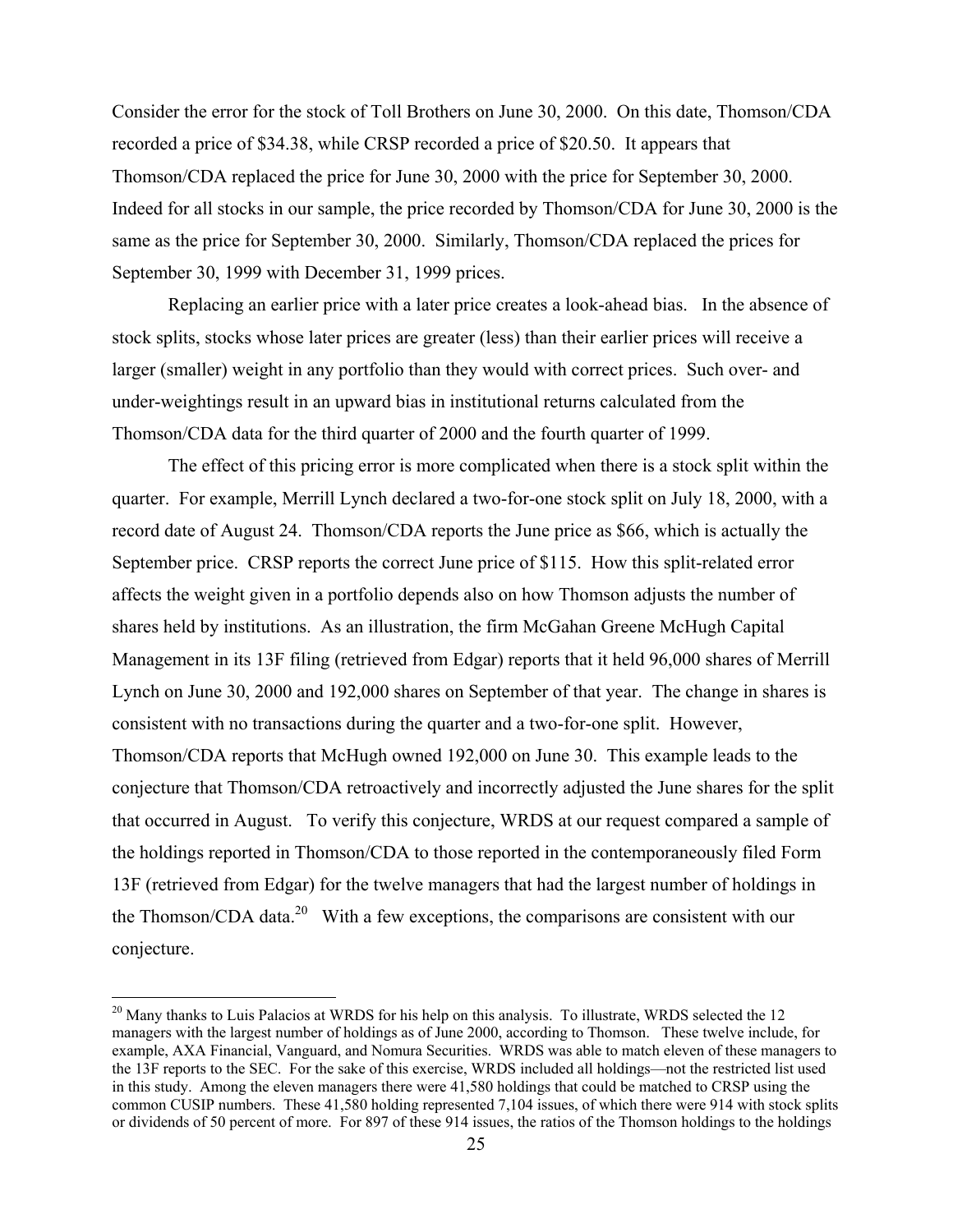The effects of these errors on portfolio weights can be substantial. Consider a portfolio containing Merrill Lynch from the example above. The weight using the Thomson/CDA data is \$12,672,000, the product of the 192,000 shares held and the price of \$66.00. The correct weight is \$11,040,000, the product of the 96,000 shares held (from the actual filing) and \$115 (from CRSP). In this case, the Thomson data overweight Merrill Lynch. The key to the over- or under-weighting for June 30, 2000 is the relation of the CRSP price on June 30 adjusted forward for the split and the Thomson/CDA price on September 30. The CRSP price of \$115 adjusted forward for the split is \$57.50, which being less than the Thomson/CDA September 30 price of \$66.00 results in an overweight. If the Thomson/CDA September 30 price were less than \$57.50, the stock would be underweighted. Thus, stocks with positive returns will be overweighted and stocks with negative returns underweighted—a look-ahead bias.

Researchers who use stock prices from CRSP in place of the Thomson/CDA price may face an even greater bias. For Merrill Lynch for June 30, the number of shares held according to Thomson in this example is 192,000 and the CRSP price is \$115, resulting in a dollar holding of \$22,080,000—twice the correct number. If above-average returns are associated with stock splits, the over-weighting could result in a substantial upward bias in calculating overall institutional returns. It is difficult to assess the impact of this bias on the results of prior studies of institutional performance that include Thomson holdings for these two quarters because the source of the price data used in those studies is often unclear.<sup>21</sup>

 To remove these two biases, we replaced Thomson prices with CRSP prices for September 30, 1999 and June 30, 2000, and also reversed the incorrect Thomson adjustment of holdings for those two dates. Once we make these corrections, the fourth quarter 1999 outlier of 9.76 percent decreases by 10.04 percent to − 0.28 percent, and the third quarter 2000 outlier of 7.51 percent decreases by 6.39 percent to 1.12 percent.

A natural question is which of the two Thomson errors is the most important. To answer this question, we apply the corrections sequentially. If we make only the price adjustment, the 1999 outlier declines from 9.76 percent to 1.30 percent, and the 2000 outlier declines from 10.04 percent to 0.84 percent. If we only make the share adjustment, the 1999 outlier declines to 6.66

in the SEC filings were equal to the split factor available in CRSP. The corresponding numbers for September 1999 are: 37,879; 6,865; 759; and 744.

 $21$  An exception is Binay (2005), who uses only Thomson/CDA data. Possibly as a result of this bias, he finds abnormally good returns for institutional investors in 1999 and 2000.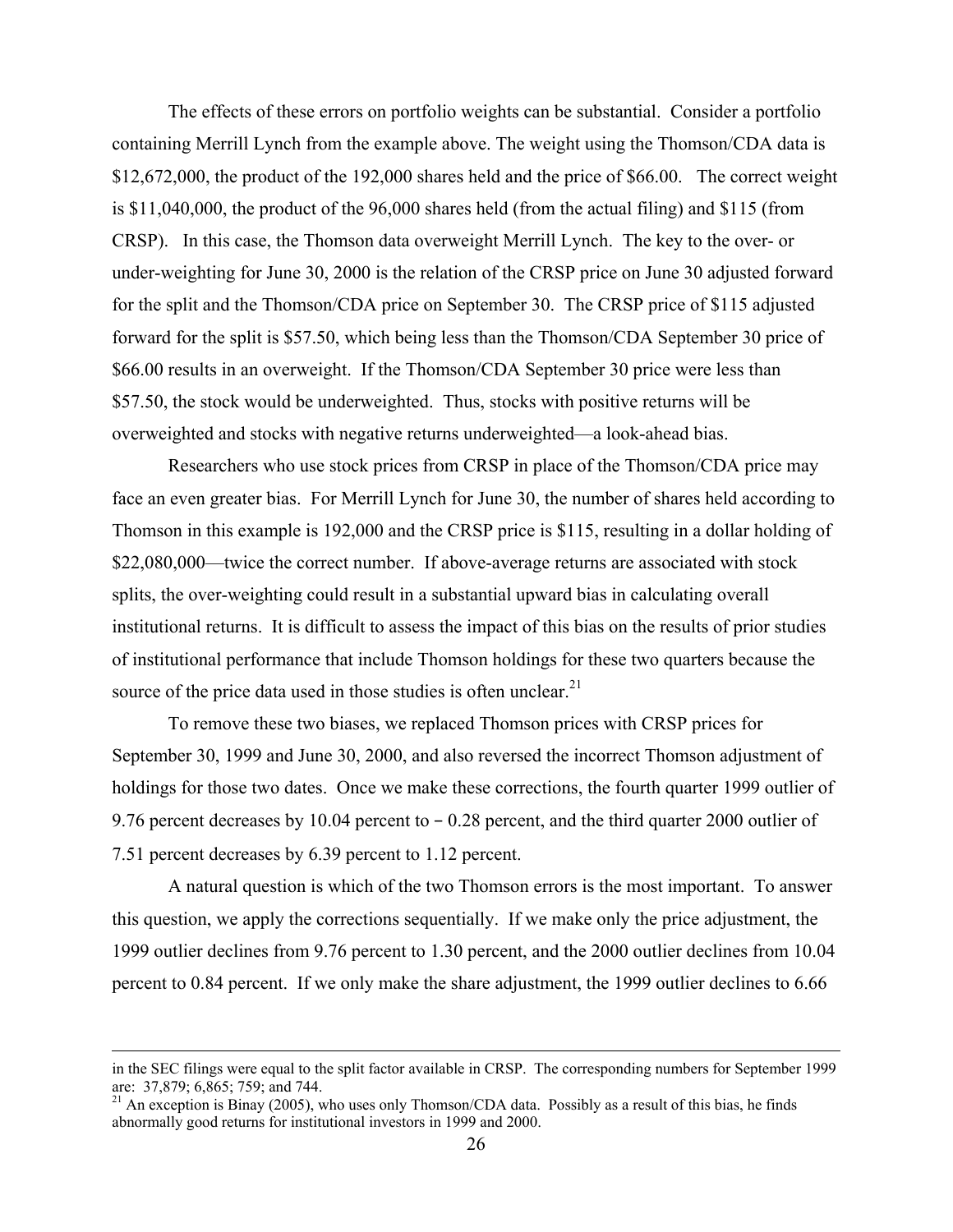percent and the 2000 outlier declines to 7.45 percent. Thus, the price adjustment appears to be more important.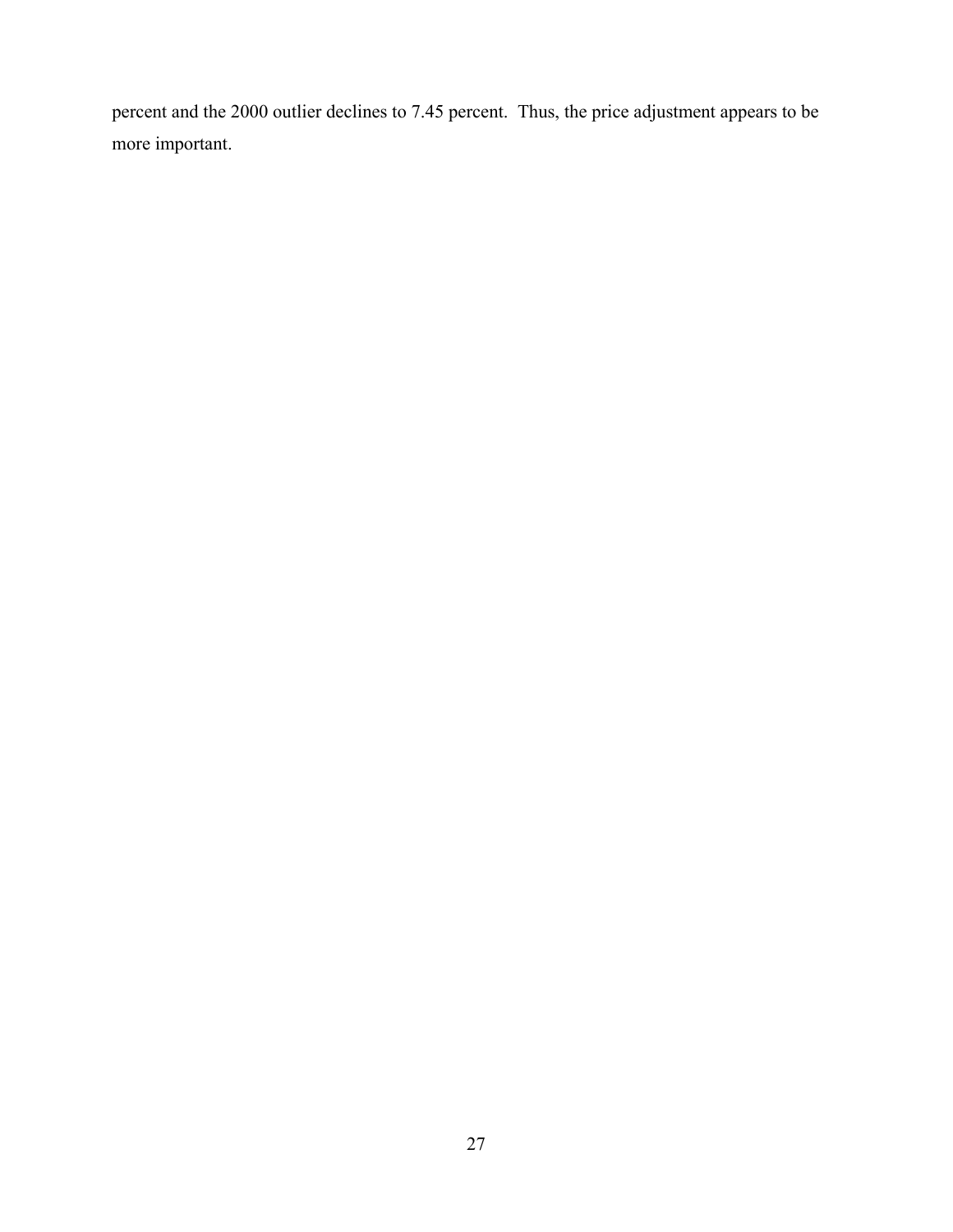#### **References**

- Acharya, V., Pedersen, L., 2005. Asset pricing with liquidity risk. Journal of Financial Economics 77, 375–410.
- Anderson, A.M., and E.A. Dyl. 2007. Trading Volume: NASDAQ and the NYSE. Financial Analysts Journal 63, 79-86.
- Bennett, J. A., R. W. Sias, and L. T. Starks, 2003. Greener pastures and the impact of dynamic institutional preferences. The Review of Financial Studies 16, 1203-1238
- Binay, M., 2005. Performance attribution of US institutional investors. Financial Management. 127-152.
- Blume, M., D. Keim, 2012. Institutional holdings and investment performance. Unpublished working paper.
- Brunnermeier, M., S. Nagel, 2004. Hedge funds and the technology bubble. Journal of Finance 59, 2013-2040.
- Carhart, M.M., 1997. On the persistence in mutual fund performance. Journal of Finance 52, 57- 82.
- Campbell, J. Y., T. Ramadorai, A. Schwartz, 2009. Caught on tape: institutional trading, stock returns, and earnings announcements. Journal of Financial Economics 92, 66-91.
- Chan, L. K. C., J. Lakonishok, 1995. The behavior of stock prices around institutional trades. Journal of Finance 50, 1147-1174.
- Del Guercia, D., 1996, The distorting effect of prudent-man laws on institutional equity investments. Journal of Financial Economics 40, 41-62.
- Demsetz, H., 1968. The cost of transactions. Quarterly Journal of Economics 82, 33–53.
- Gompers, P. A., A. Metrick, 2001. Institutional investors and equity prices. The Quarterly Journal of Economics, 229-359.
- Griffin, J. M., J. Xu, 2009. How smart are the smart guys? a unique view from hedge fund stock holdings. Review of Financial Studies 22, 2531-2570.
- Falkenstein, E., 1996. Preferences for stock characteristics as revealed by mutual fund portfolio holdings. Journal of Finance 52, 111-136
- Fama, E. F., K. R. French, 1993. Common risk factors in the returns on stocks and bonds. Journal of Financial Economics 33, 3-56.
- Ibbotson, R. G., P. Chen and K. Zhu. 2011. The ABCs of Hedge Fund: Alphas, Betas, and Costs. Financial Analysts Journal 67, 15-25.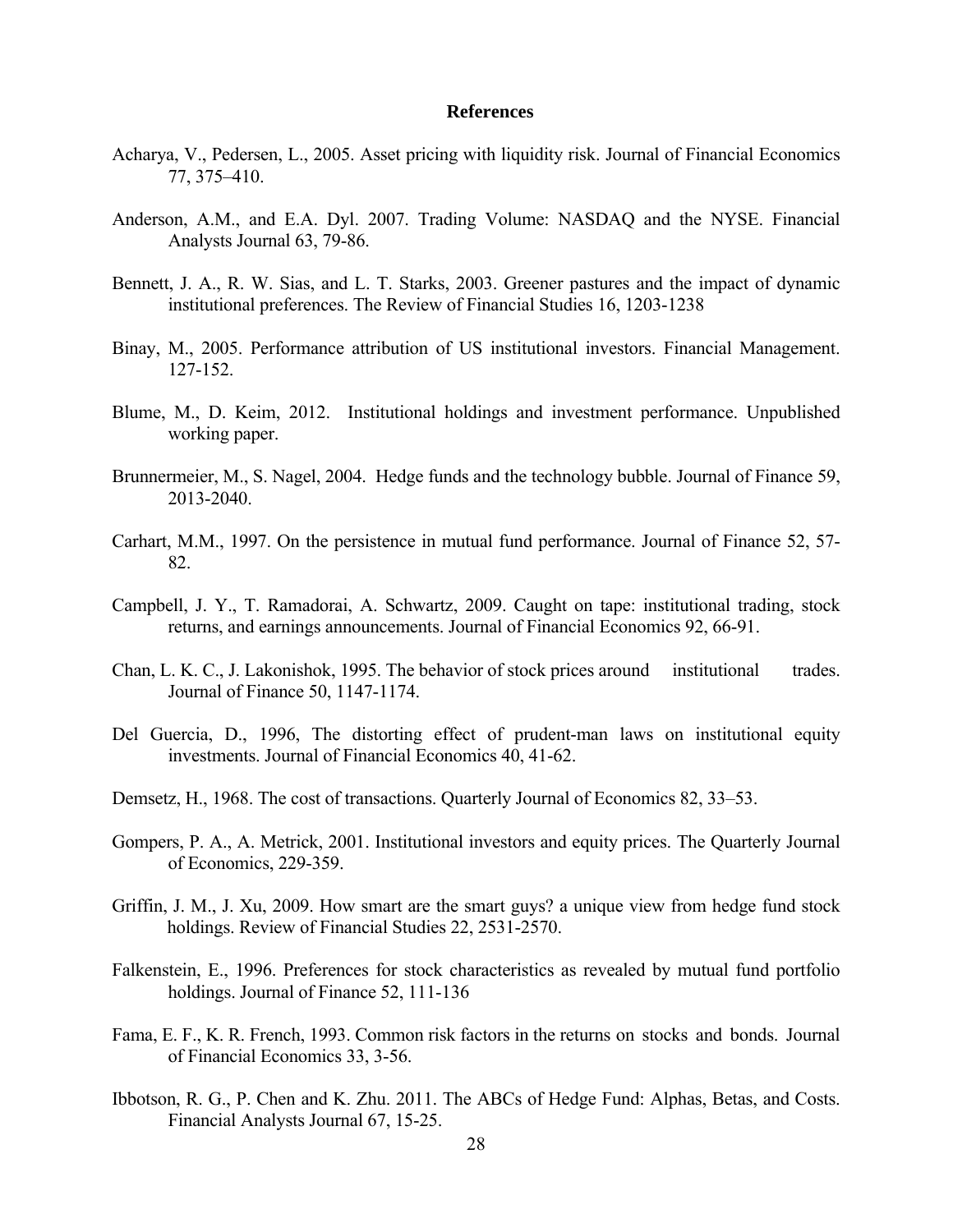- Hasbrouck, J., 2009. Trading costs and returns for US equities: estimating effective costs from daily data. Journal of Finance 64, 1445-1477.
- Keim, D. B., A. Madhavan, 1996. The Upstairs Market for Large-Block Transactions: Analysis and Measurement of Price Effects, with A. Madhavan. Review of Financial Studies 9, 1-36.
- Keim, D. B., A. Madhavan, 1997. Transaction costs and investment style: An interexchange analysis of institutional equity trades. Journal of Financial Economics 46, 265-292.
- Kostin, D., N. Fox, C. Maasry and A. Sneider, 2009. Hedge Fund Trend Monitor. (various dates, The Goldman Sachs Group).
- Merton, R., 1987. A simple model of capital market equilibrium with incomplete information. Journal of Finance 42, 483–551.
- Rubin, A., 2007. Ownership Level, Ownership Concentration and Liquidity. Journal of Financial Markets 10, 219-248.
- Securities and Exchange Commission, Institutional Investor Study Report. (Washington: U. S. Government Printing Office, 1971)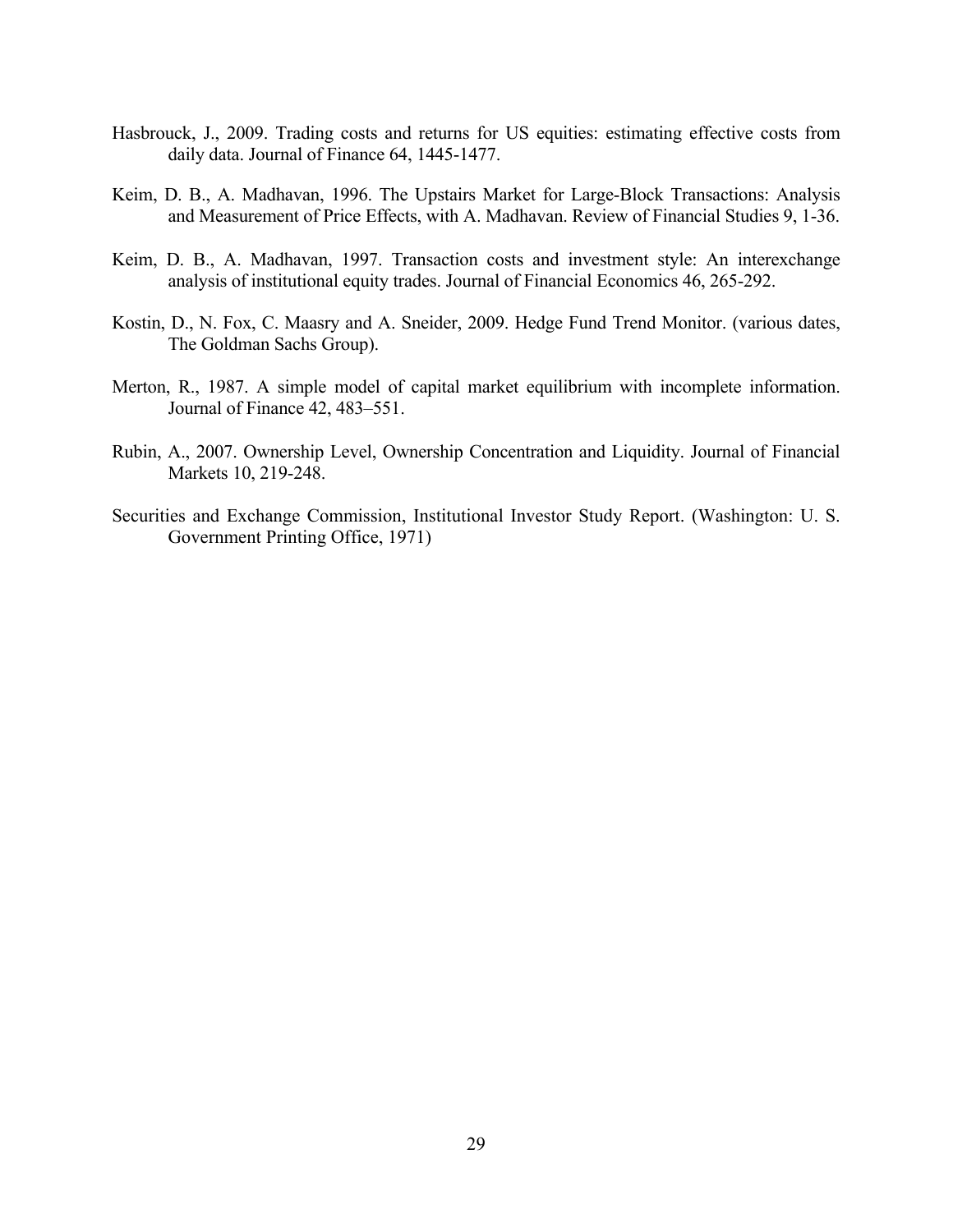# **Table 1 Percentage Distribution of Stock Ownership by Market Cap Deciles: All Stocks, all Institutions Year End 1980 and 2010**

This table presents the percentage distribution of stock analyzed in this study by market cap-deciles, where the largest decile contains the largest stocks whose total market value equal to or less than 10 percent of the total market value of all stocks. The second decile contains the next largest stocks whose total market value combined with the stocks in the largest cap-decile is less than 20 percent of the total market value of all stocks, and so on for the remaining deciles. Also presented are the upper bound values for each decile, and total numbers of stocks in each decile along with the corresponding cumulative number. Market values are in billions of dollars.

|                              | <b>Market Cap Decile</b> |                 |        |       |       |       |       |       |       |                 |                    |
|------------------------------|--------------------------|-----------------|--------|-------|-------|-------|-------|-------|-------|-----------------|--------------------|
|                              | Largest                  | 2 <sub>nd</sub> | 3rd    | 4th   | 5th   | 6th   | 7th   | 8th   | 9th   | <b>Smallest</b> | <b>Total Value</b> |
| A. 1980                      |                          |                 |        |       |       |       |       |       |       |                 |                    |
| All Stocks                   | 9.74                     | 10.25           | 9.92   | 9.91  | 10.10 | 10.07 | 9.96  | 10.04 | 10.01 | 10.01           | 1,375.93           |
| All Institutions             | 9.99                     | 11.02           | 13.51  | 12.07 | 10.99 | 11.67 | 10.47 | 9.69  | 7.12  | 3.47            | 473.26             |
| Memo: All Stocks             |                          |                 |        |       |       |       |       |       |       |                 |                    |
| Number                       | 4                        | 9               | 20     | 35    | 59    | 87    | 133   | 230   | 514   | 3,753           |                    |
| Cumulative                   | 4                        | 13              | 33     | 68    | 127   | 214   | 347   | 577   | 1,091 | 4,844           |                    |
| <b>Upper Bound of Decile</b> | 39.63                    | 22.35           | 9.83   | 5.03  | 2.87  | 1.95  | 1.29  | 0.81  | 0.43  | 0.17            |                    |
| <b>B.</b> 2010               |                          |                 |        |       |       |       |       |       |       |                 |                    |
| All Stocks                   | 9.68                     | 10.07           | 10.02  | 10.17 | 9.93  | 10.09 | 10.04 | 9.98  | 10.02 | 10.01           | 17,084.33          |
| All Institutions             | 7.75                     | 9.50            | 9.38   | 9.06  | 9.77  | 10.82 | 10.74 | 11.39 | 11.42 | 10.18           | 11,471.06          |
| Memo: All Stocks             |                          |                 |        |       |       |       |       |       |       |                 |                    |
| Number                       | 7                        | 11              | 18     | 32    | 48    | 74    | 123   | 214   | 483   | 3,545           |                    |
| Cumulative                   | 7                        | 18              | 36     | 68    | 116   | 190   | 313   | 527   | 1,010 | 4,555           |                    |
| <b>Upper Bound of Decile</b> | 368.71                   | 180.07          | 115.90 | 72.69 | 43.78 | 29.15 | 18.76 | 10.96 | 5.64  | 2.28            |                    |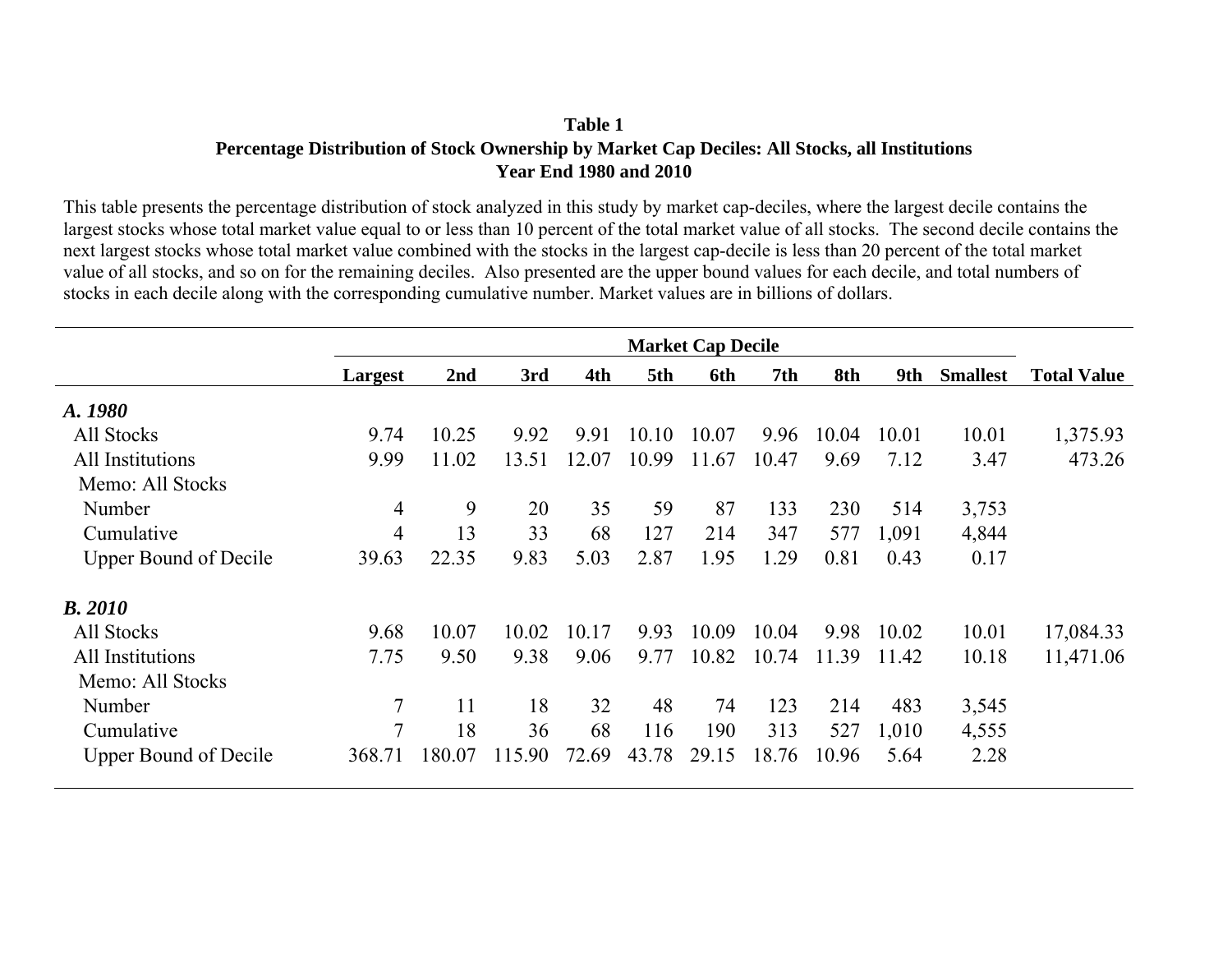# **Distribution of Institutional Holdings, Separately for NYSE and Nasdaq Stocks (Year End 1980 and 2010)**

This table presents the percentage distribution of stock analyzed in this study by market cap-deciles, where the largest decile contains the largest stocks whose total market value equal to or less than 10 percent of the total market value of all stocks. The second decile contains the next largest stocks whose total market value combined with the stocks in the largest cap-decile is less than 20 percent of the total market value of all stocks, and so on for the remaining deciles. Also presented are the upper bound values for each decile, and total numbers of stocks in each decile along with the corresponding cumulative number. Total market values are in billions of dollars.

|                |                               | <b>Market Cap Decile</b> |                 |       |       |       |       |       |       |       | <b>Total Value</b> |              |
|----------------|-------------------------------|--------------------------|-----------------|-------|-------|-------|-------|-------|-------|-------|--------------------|--------------|
|                |                               | Largest                  | 2 <sub>nd</sub> | 3rd   | 4th   | 5th   | 6th   | 7th   | 8th   |       | 9th Smallest       | (\$ Billion) |
| A. 1980        |                               |                          |                 |       |       |       |       |       |       |       |                    |              |
| NYSE:          | Market Weights                | 11.34                    | 11.95           | 11.56 | 10.56 | 11.34 | 10.58 | 11.02 | 9.99  | 7.98  | 3.68               | 1180.9       |
|                | <b>Institutional Weights</b>  | 10.67                    | 11.77           | 14.43 | 12.70 | 11.49 | 11.92 | 10.68 | 9.18  | 5.59  | 1.56               | 443.2        |
|                | <b>NASDAQ:</b> Market Weights | 0.00                     | 0.00            | 0.00  | 0.00  | 2.28  | 4.32  | 2.83  | 8.71  | 24.78 | 57.08              | 124.9        |
|                | <b>Institutional Weights</b>  | 0.00                     | 0.00            | 0.00  | 0.00  | 4.93  | 5.57  | 6.79  | 18.45 | 29.54 | 34.72              | 21.4         |
| <b>B.</b> 2010 |                               |                          |                 |       |       |       |       |       |       |       |                    |              |
| NYSE:          | Market Weights                | 8.56                     | 10.81           | 10.08 | 12.52 | 11.69 | 10.47 | 10.70 | 9.81  | 9.41  | 5.96               | 13109.1      |
|                | <b>Institutional Weights</b>  | 6.25                     | 10.13           | 9.41  | 11.11 | 11.74 | 11.06 | 11.52 | 11.12 | 11.02 | 6.63               | 8673.1       |
|                | <b>NASDAQ:</b> Market Weights | 13.78                    | 7.85            | 10.11 | 2.51  | 3.37  | 9.10  | 8.09  | 10.87 | 12.02 | 22.29              | 3856.6       |
|                | <b>Institutional Weights</b>  | 12.54                    | 7.61            | 9.41  | 2.75  | 3.51  | 10.21 | 8.43  | 12.39 | 12.51 | 20.65              | 2763.2       |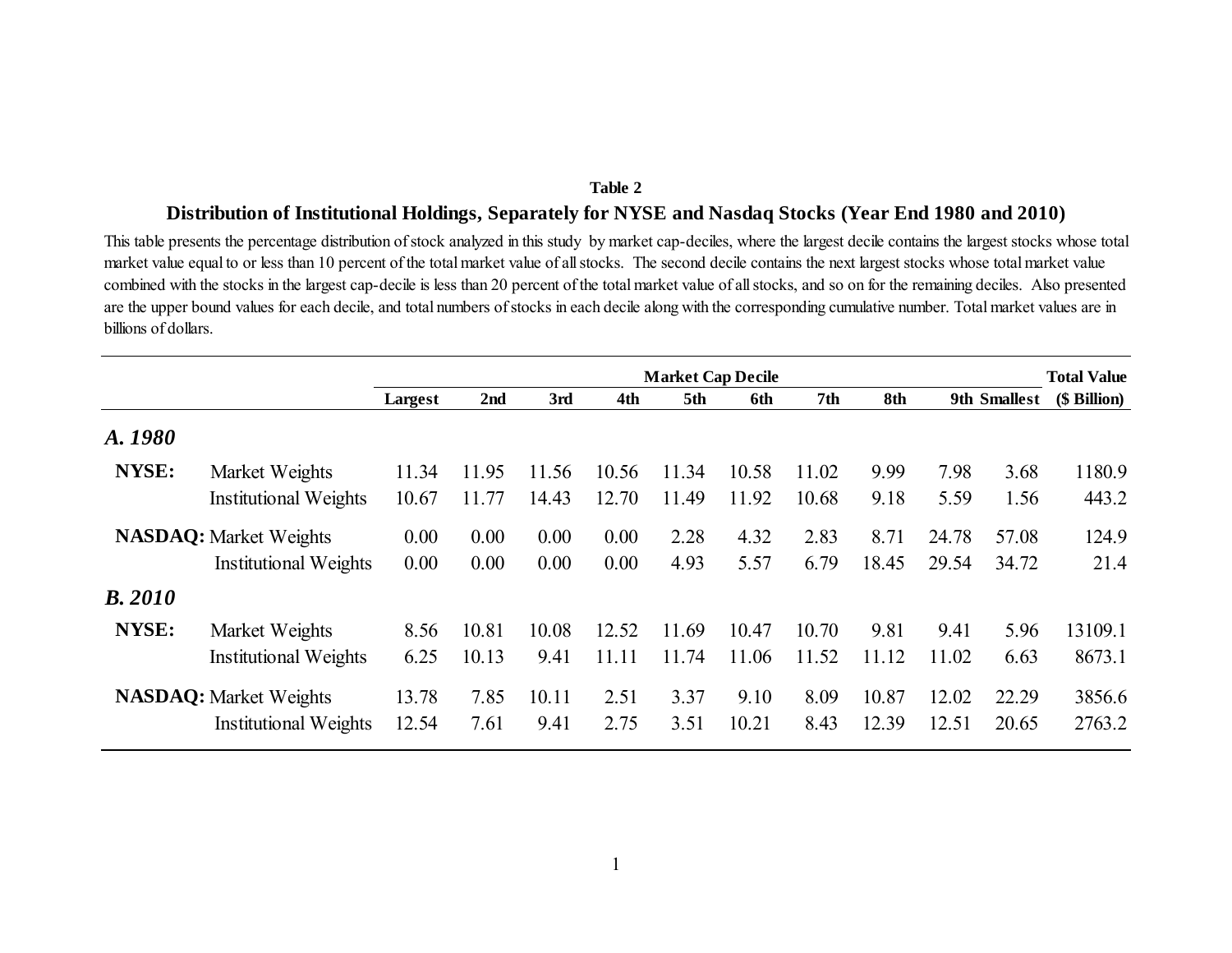# **Total Hedge Fund assets and # of Funds for HFs in Asset Size Quartiles 3 & 4**

| year | (\$ millions) | % of Total Mkt | # Funds |
|------|---------------|----------------|---------|
|      |               |                |         |
| 1997 | 46,454        | $0.44\%$       | 36      |
| 1998 | 99,714        | 0.76%          | 76      |
| 1999 | 148,995       | 0.88%          | 79      |
| 2000 | 138,643       | 0.90%          | 91      |
| 2001 | 211,568       | 1.55%          | 121     |
| 2002 | 193,962       | 1.80%          | 130     |
| 2003 | 249,717       | 1.76%          | 140     |
| 2004 | 327,670       | 2.05%          | 148     |
| 2005 | 402,415       | 2.40%          | 139     |
| 2006 | 611,636       | 3.25%          | 174     |
| 2007 | 650,309       | 3.38%          | 180     |
| 2008 | 318,636       | 2.80%          | 178     |
| 2009 | 564,933       | 3.84%          | 199     |
| 2010 | 688,768       | 4.03%          | 208     |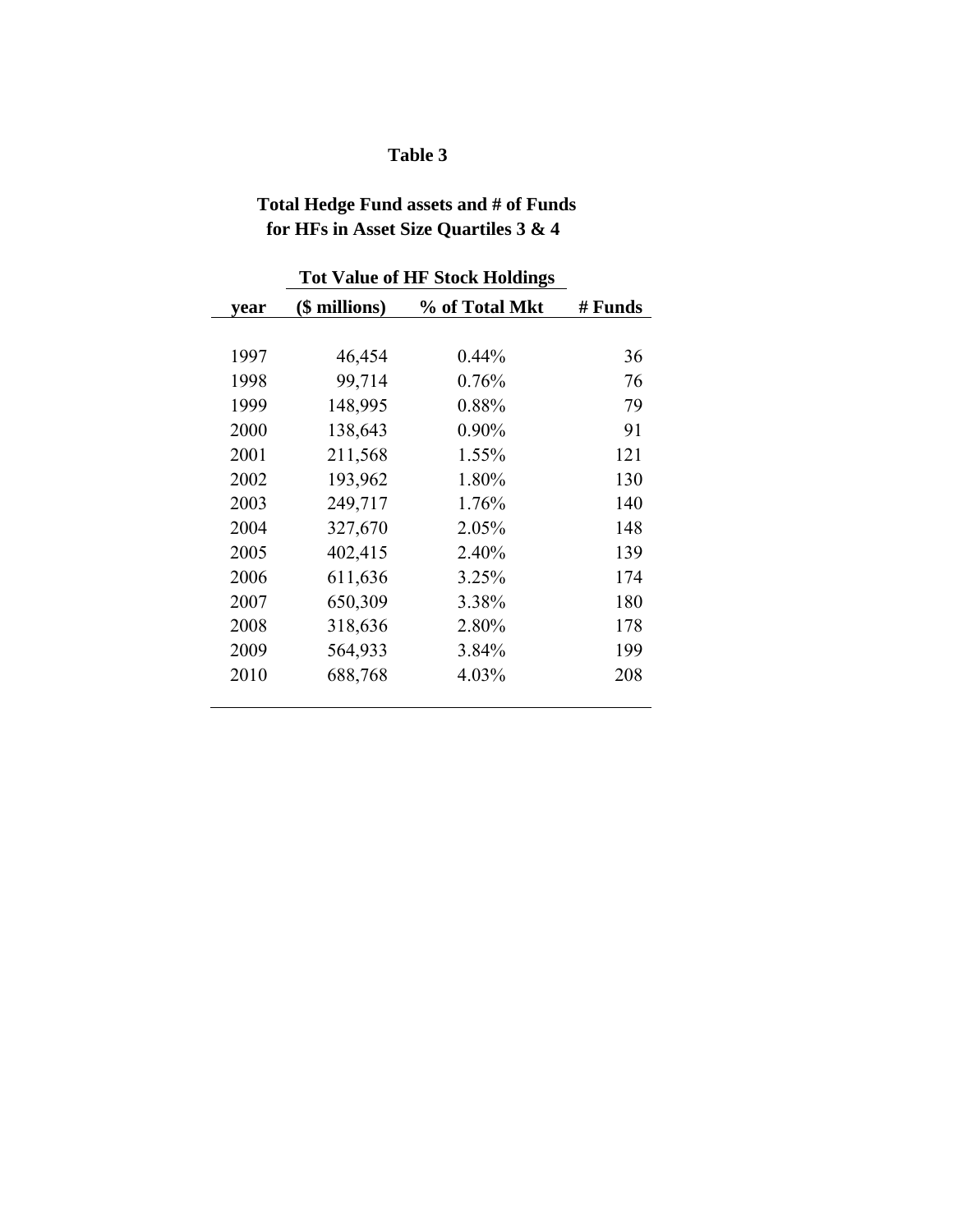#### **Distribution of Stock Ownership (Year End 1997 and 2010) and Quarterly Returns for the Smallest Quartile of Institutions**

Panels A and B present information about the distribution of stock ownership at year ends 1997 and 2010. The first and second row in each panel presents the percentage distribution by market cap of stocks held by institutions in the smallest quartile of asset size, separately for hedge funds and for non-hedge institutions. The market Cap Deciles are equal value deciles as defined in section 3.1. The third and fourth rows in each panel contain the under- and over-weights relative to market weights for the respective type of institution. Panel C contains the average difference in value-weighted quarterly returns between hadge funds and non-hedge institutions in the smallest quartile of manager size, reported separately for each of three subperiods. Values in bold are significant at the 10% level; values in bold and italics are significant at the 5% level.

|                                                                               | <b>Market Cap Decile</b> |                 |          |          |          |          |         |       |        |        | <b>Total Value</b>              |
|-------------------------------------------------------------------------------|--------------------------|-----------------|----------|----------|----------|----------|---------|-------|--------|--------|---------------------------------|
|                                                                               | Largest                  | 2 <sub>nd</sub> | 3rd      | 4th      | 5th      | 6th      | 7th     | 8th   |        |        | <b>9th Smallest of Holdings</b> |
| A. 1997                                                                       |                          |                 |          |          |          |          |         |       |        |        |                                 |
| <b>Holdings Distribution:</b>                                                 |                          |                 |          |          |          |          |         |       |        |        |                                 |
| Q4 ex Hedge Funds                                                             | 7.14                     | 7.67            | 8.39     | 9.09     | 8.84     | 9.70     | 11.03   | 12.16 | 13.79  | 12.18  | \$1,351                         |
| <b>Hedge Funds in Q4</b>                                                      | 3.02                     | 4.02            | 5.19     | 7.74     | 5.50     | 7.00     | 9.24    | 15.19 | 21.94  | 21.16  | \$35                            |
| <b>Under- or Overweight:</b>                                                  |                          |                 |          |          |          |          |         |       |        |        |                                 |
| Q4 ex Hedge Funds                                                             | $-28.51$                 | $-21.20$        | $-15.28$ | $-10.92$ | $-12.78$ | $-2.99$  | 10.27   | 21.41 | 37.87  | 21.77  |                                 |
| <b>Hedge Funds in Q4</b>                                                      | $-69.77$                 | $-58.73$        | $-47.64$ | $-24.15$ | $-45.77$ | $-29.99$ | $-7.61$ | 51.70 | 119.46 | 111.52 |                                 |
| <b>B.2010</b>                                                                 |                          |                 |          |          |          |          |         |       |        |        |                                 |
| <b>Holdings Distribution:</b>                                                 |                          |                 |          |          |          |          |         |       |        |        |                                 |
| Q4 ex Hedge Funds                                                             | 6.40                     | 7.12            | 8.32     | 8.05     | 9.00     | 9.69     | 9.96    | 11.54 | 14.64  | 15.27  | \$2,373                         |
| <b>Hedge Funds in Q4</b>                                                      | 3.82                     | 7.51            | 4.67     | 5.63     | 7.21     | 11.50    | 10.44   | 16.62 | 18.47  | 14.13  | \$453                           |
| <b>Under- or Overweight:</b>                                                  |                          |                 |          |          |          |          |         |       |        |        |                                 |
| Q4 ex Hedge Funds                                                             | $-33.91$                 | $-29.23$        | $-16.97$ | $-20.86$ | $-9.36$  | $-3.90$  | $-0.77$ | 15.67 | 46.17  | 52.52  |                                 |
| <b>Hedge Funds in Q4</b>                                                      | $-60.54$                 | $-25.44$        | $-53.36$ | $-44.65$ | $-27.43$ | 13.96    | 3.98    | 66.62 | 84.42  | 41.18  |                                 |
| C. Average Quarterly Return Difference (%): Hedge Funds minus non-Hedge Funds |                          |                 |          |          |          |          |         |       |        |        |                                 |
| 1997-2001                                                                     | 0.26                     | 0.31            | $-0.42$  | 0.69     | $-0.09$  | 0.86     | 0.99    | 1.31  | 1.22   | 0.61   |                                 |
| 2002-2006                                                                     | $-0.19$                  | 0.47            | 0.01     | 0.21     | 0.17     | 1.30     | 0.64    | 0.56  | 1.31   | 0.43   |                                 |
| 2007-2010                                                                     | 0.56                     | $-0.52$         | 0.57     | $-0.15$  | $-0.34$  | $-0.24$  | $-0.12$ | 1.15  | 0.43   | 0.53   |                                 |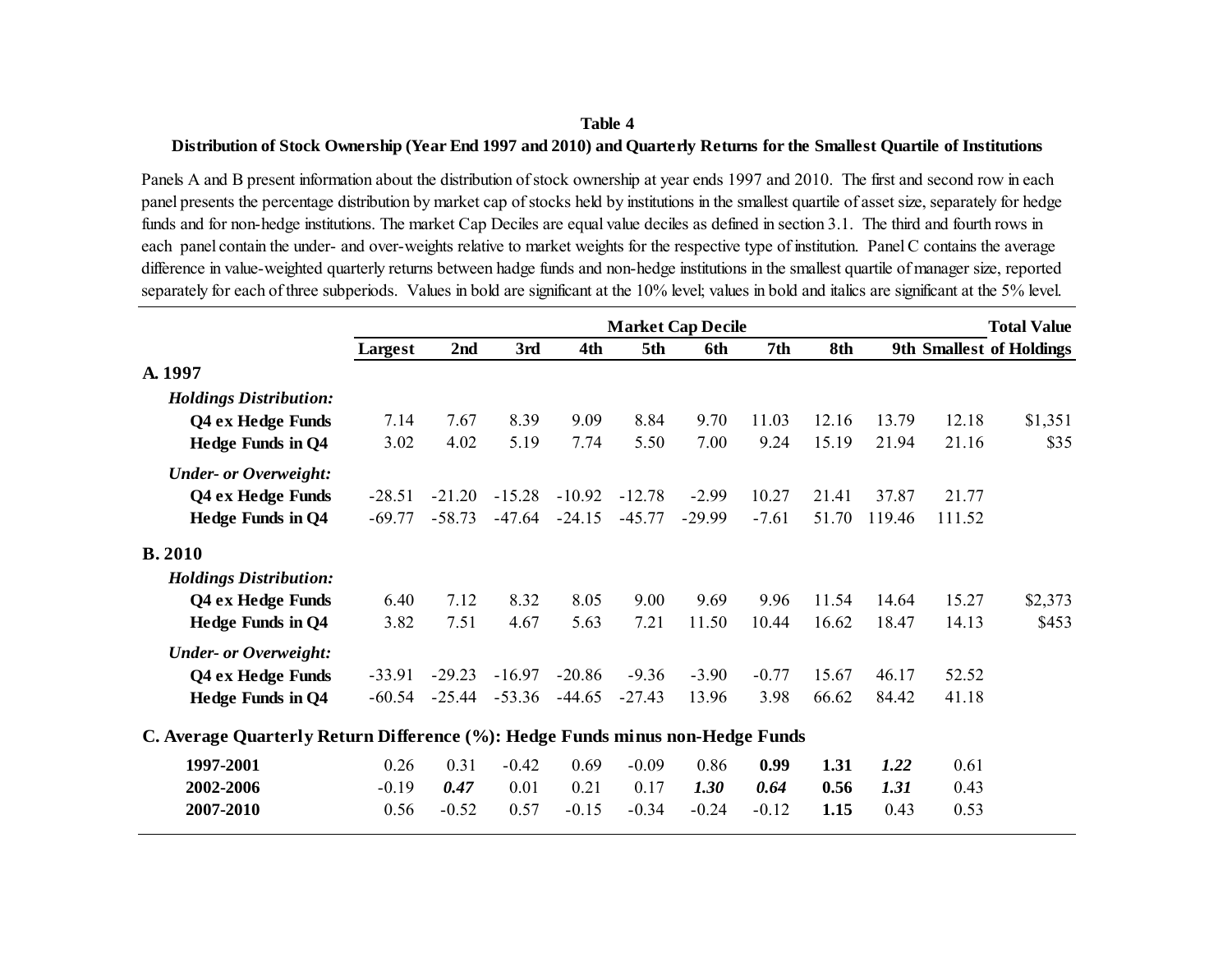This table reports the market value of, and the number of securities in, each decile under three alternative methods for creating deciles: (1) the equalcap approach used in this paper; (2) the equal-number approach commonly used in much academic research; and (3) the CRSP approach (CRSP first ranks NYSE-listed US stocks by market value and assigns an equal number of stocks to each decile. It then uses the resulting market-value breakpoints to assign NASDAQ and AMEX stocks to the deciles.) Year-end results are reported for 1980 and 2010.

|                                   |              |                                            | <b>Basic Data</b>      |                 |                                       |                        |                     |                                       | <b>Percentage by Decile</b> |                     |                                       |              |
|-----------------------------------|--------------|--------------------------------------------|------------------------|-----------------|---------------------------------------|------------------------|---------------------|---------------------------------------|-----------------------------|---------------------|---------------------------------------|--------------|
|                                   |              | <b>Market Value of Decile (\$ Billion)</b> |                        |                 | <b>Number of Securities in Decile</b> |                        |                     | <b>Market Value of Decile</b>         |                             |                     | <b>Number of Securities in Decile</b> |              |
| <b>Equal Cap</b><br><b>Decile</b> | Equal<br>Cap | <b>CRSP</b><br>Approach                    | Equal<br><b>Number</b> | Equal<br>Cap    | <b>CRSP</b><br>Approach               | Equal<br><b>Number</b> | <b>Equal</b><br>Cap | <b>CRSP</b><br><b>Approach Number</b> | Equal                       | <b>Equal</b><br>Cap | <b>CRSP</b><br>Approach Number        | <b>Equal</b> |
| A. December 1980                  |              |                                            |                        |                 |                                       |                        |                     |                                       |                             |                     |                                       |              |
| Largest                           | 133,952      | 743,327                                    | 1,055,611              | 4               | 158                                   | 484                    | 9.7                 | 54.0                                  | 76.7                        | 0.1                 | 3.3                                   | 10.0         |
| 2                                 | 141,085      | 189,805                                    | 160,178                | 9               | 155                                   | 484                    | 10.3                | 13.8                                  | 11.6                        | 0.2                 | 3.2                                   | 10.0         |
| 3                                 | 136,457      | 122,479                                    | 69,227                 | 20              | 171                                   | 485                    | 9.9                 | 8.9                                   | 5.0                         | 0.4                 | 3.5                                   | 10.0         |
| 4                                 | 136,286      | 80,740                                     | 36,898                 | 35              | 185                                   | 484                    | 9.9                 | 5.9                                   | 2.7                         | 0.7                 | 3.8                                   | 10.0         |
| 5                                 | 138,971      | 60,975                                     | 22,000                 | 59              | 214                                   | 484                    | 10.1                | 4.4                                   | 1.6                         | 1.2                 | 4.4                                   | 10.0         |
| 6                                 | 138,536      | 46,056                                     | 13,797                 | 87              | 240                                   | 485                    | 10.1                | 3.3                                   | 1.0                         | 1.8                 | 5.0                                   | 10.0         |
| 7                                 | 137,076      | 44,307                                     | 8,741                  | 133             | 357                                   | 484                    | 10.0                | 3.2                                   | 0.6                         | 2.7                 | 7.4                                   | 10.0         |
| 8                                 | 138,156      | 30,218                                     | 5,290                  | 230             | 390                                   | 485                    | 10.0                | 2.2                                   | 0.4                         | 4.7                 | 8.1                                   | 10.0         |
| 9                                 | 137,710      | 28,505                                     | 3,026                  | 514             | 625                                   | 484                    | 10.0                | 2.1                                   | 0.2                         | 10.6                | 12.9                                  | 10.0         |
| <b>Smallest</b>                   | 137,695      | 29,512                                     | 1,155                  | 3753            | 2349                                  | 485                    | 10.0                | 2.1                                   | 0.1                         | 77.5                | 48.5                                  | 10.0         |
| <b>Sum</b>                        | 1,375,925    | 1,375,925                                  | 1,375,925              | 4,844           | 4,844                                 | 4,844                  | 100.0               | 100.0                                 | 100.0                       | 100.0               | 100.0                                 | 100.0        |
| <b>B.</b> December 2010           |              |                                            |                        |                 |                                       |                        |                     |                                       |                             |                     |                                       |              |
| Largest                           |              | 1,653,265 10,334,799 13,206,528            |                        | $7\phantom{.0}$ | 195                                   | 455                    | 9.7                 | 60.5                                  | 77.3                        | 0.2                 | 4.3                                   | 10.0         |
| 2                                 | 1,719,803    | 2,459,517                                  | 1,921,056              | 11              | 206                                   | 455                    | 10.1                | 14.4                                  | 11.2                        | 0.2                 | 4.5                                   | 10.0         |
| 3                                 | 1,711,935    | 1,389,530                                  | 887,913                | 18              | 231                                   | 456                    | 10.0                | 8.1                                   | 5.2                         | 0.4                 | 5.1                                   | 10.0         |
| 4                                 | 1,737,578    | 782,715                                    | 469,565                | 32              | 220                                   | 455                    | 10.2                | 4.6                                   | 2.7                         | 0.7                 | 4.8                                   | 10.0         |
| 5                                 | 1,697,281    | 559,528                                    | 271,807                | 48              | 228                                   | 456                    | 9.9                 | 3.3                                   | 1.6                         | 1.1                 | 5.0                                   | 10.0         |
| 6                                 | 1,723,359    | 477,137                                    | 156,041                | 74              | 277                                   | 455                    | 10.1                | 2.8                                   | 0.9                         | 1.6                 | 6.1                                   | 10.0         |
| 7                                 | 1,715,088    | 390,352                                    | 91,718                 | 123             | 353                                   | 456                    | 10.0                | 2.3                                   | 0.5                         | 2.7                 | 7.7                                   | 10.0         |
| 8                                 | 1,704,620    | 284,453                                    | 49,021                 | 214             | 407                                   | 455                    | 10.0                | 1.7                                   | 0.3                         | 4.7                 | 8.9                                   | 10.0         |
| 9                                 | 1,711,049    | 217,478                                    | 23,007                 | 483             | 551                                   | 456                    | 10.0                | 1.3                                   | 0.1                         | 10.6                | 12.1                                  | 10.0         |
| <b>Smallest</b>                   | 1,710,356    | 188,824                                    | 7,677                  | 3545            | 1887                                  | 456                    | 10.0                | 1.1                                   | 0.0                         | 77.8                | 41.4                                  | 10.0         |
| <b>Sum</b>                        |              | 17,084,332 17,084,332 17,084,332           |                        | 4,555           | 4,555                                 | 4,555                  | 100.0               | 100.0                                 | 100.0                       | 100.0               | 100.0                                 | 100.0        |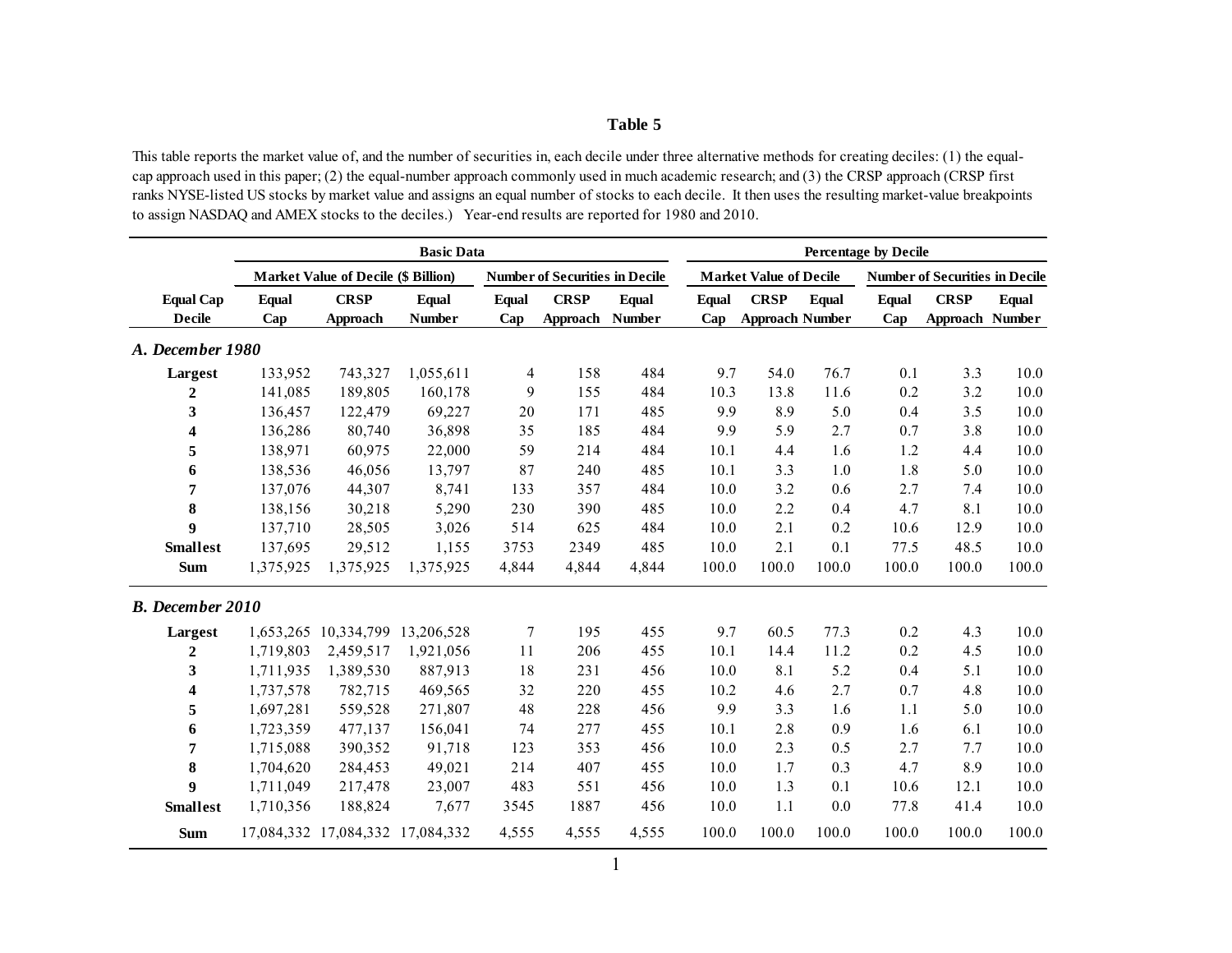## **Institutional Holdings and Liquidity Characteristics: NYSE vs. Nasdaq Stocks (Year End 1982 and 2010)**

This table reports value-weighted averages of *num iq* , *IO iq* , and turnover, and median of Amihud's *Illiquid iq ,* within each equalcap decile at year end 1982 and 2010. Values are reported separately for NYSE and NASDAQ stocks. *num iq* is the number of institutions holding stock i at the end of quarter q, *io iq* is the ratio of the market value of the stock owned by institutions to the total market value of that stock, and turnover is the average of the daily ratio of number of shares traded to number of shares outstanding, annualized and expressed as a percent . We multiply the Amihud illiquidity measure by  $10^9$  and report the median value within each decile.

|                                                   | <b>Market Cap Decile</b> |        |        |       |       |       |       |       |       |              |  |  |  |
|---------------------------------------------------|--------------------------|--------|--------|-------|-------|-------|-------|-------|-------|--------------|--|--|--|
|                                                   | Largest                  | 2nd    | 3rd    | 4th   | 5th   | 6th   | 7th   | 8th   |       | 9th Smallest |  |  |  |
| A. Percentage of Stocks Held by Institutions (IO) |                          |        |        |       |       |       |       |       |       |              |  |  |  |
| 1982                                              |                          |        |        |       |       |       |       |       |       |              |  |  |  |
| <b>NYSE</b>                                       | 34.3                     | 39.4   | 47.0   | 44.7  | 45.0  | 42.0  | 38.8  | 35.8  | 30.0  | 18.9         |  |  |  |
| Nasdaq                                            | 0.0                      | 0.0    | 40.5   | 49.3  | 51.0  | 42.3  | 51.7  | 32.5  | 27.7  | 14.7         |  |  |  |
| 2010                                              |                          |        |        |       |       |       |       |       |       |              |  |  |  |
| <b>NYSE</b>                                       | 48.4                     | 62.0   | 61.7   | 60.4  | 66.4  | 72.2  | 74.7  | 77.1  | 78.2  | 74.7         |  |  |  |
| Nasdaq                                            | 65.2                     | 69.5   | 66.7   | 78.6  | 74.5  | 80.4  | 74.6  | 81.2  | 78.7  | 67.6         |  |  |  |
| <b>B.</b> Number of Institutional Holders (num)   |                          |        |        |       |       |       |       |       |       |              |  |  |  |
| 1982                                              |                          |        |        |       |       |       |       |       |       |              |  |  |  |
| <b>NYSE</b>                                       | 484.2                    | 371.8  | 314.4  | 220.1 | 176.2 | 134.0 | 99.4  | 65.4  | 36.8  | 13.6         |  |  |  |
| Nasdaq                                            |                          |        | 173.0  | 190.0 | 162.0 | 102.9 | 88.3  | 48.8  | 28.0  | 8.8          |  |  |  |
| 2010                                              |                          |        |        |       |       |       |       |       |       |              |  |  |  |
| <b>NYSE</b>                                       | 1493.3                   | 1367.3 | 1071.1 | 717.7 | 652.3 | 550.3 | 439.6 | 345.8 | 232.9 | 135.9        |  |  |  |
| Nasdaq                                            | 1596.9                   | 1231.9 | 1202.3 | 789.1 | 591.1 | 573.4 | 439.7 | 336.4 | 226.2 | 110.2        |  |  |  |
| C. Median Amihud Measure (Illiquid)               |                          |        |        |       |       |       |       |       |       |              |  |  |  |
| 1982                                              |                          |        |        |       |       |       |       |       |       |              |  |  |  |
| <b>NYSE</b>                                       | 0.14                     | 0.88   | 1.00   | 1.75  | 2.50  | 4.36  | 8.37  | 15.02 | 35.79 | 127.47       |  |  |  |
| Nasdaq                                            |                          |        | 1.74   | 0.66  | 1.75  | 0.95  | 3.38  | 12.95 | 24.67 | 105.66       |  |  |  |
| 2010                                              |                          |        |        |       |       |       |       |       |       |              |  |  |  |
| <b>NYSE</b>                                       | 0.01                     | 0.01   | 0.02   | 0.03  | 0.04  | 0.06  | 0.09  | 0.14  | 0.36  | 1.32         |  |  |  |
| Nasdaq                                            | 0.00                     | 0.01   | 0.01   | 0.02  | 0.04  | 0.05  | 0.08  | 0.13  | 0.31  | 2.87         |  |  |  |
| D. Turnover                                       |                          |        |        |       |       |       |       |       |       |              |  |  |  |
| 1982                                              |                          |        |        |       |       |       |       |       |       |              |  |  |  |
| <b>NYSE</b>                                       | 33.3                     | 42.5   | 56.8   | 64.8  | 73.2  | 72.9  | 70.2  | 73.0  | 72.6  | 70.7         |  |  |  |
| Nasdaq                                            |                          |        | 56.6   | 197.8 | 136.6 | 231.2 | 126.5 | 84.3  | 86.8  | 85.0         |  |  |  |
| 2010                                              |                          |        |        |       |       |       |       |       |       |              |  |  |  |
| <b>NYSE</b>                                       | 100.8                    | 182.2  | 149.9  | 158.0 | 188.5 | 202.8 | 236.9 | 272.1 | 280.6 | 246.6        |  |  |  |
| Nasdaq                                            | 335.0                    | 233.8  | 275.7  | 271.9 | 247.2 | 285.1 | 319.4 | 448.1 | 313.8 | 247.1        |  |  |  |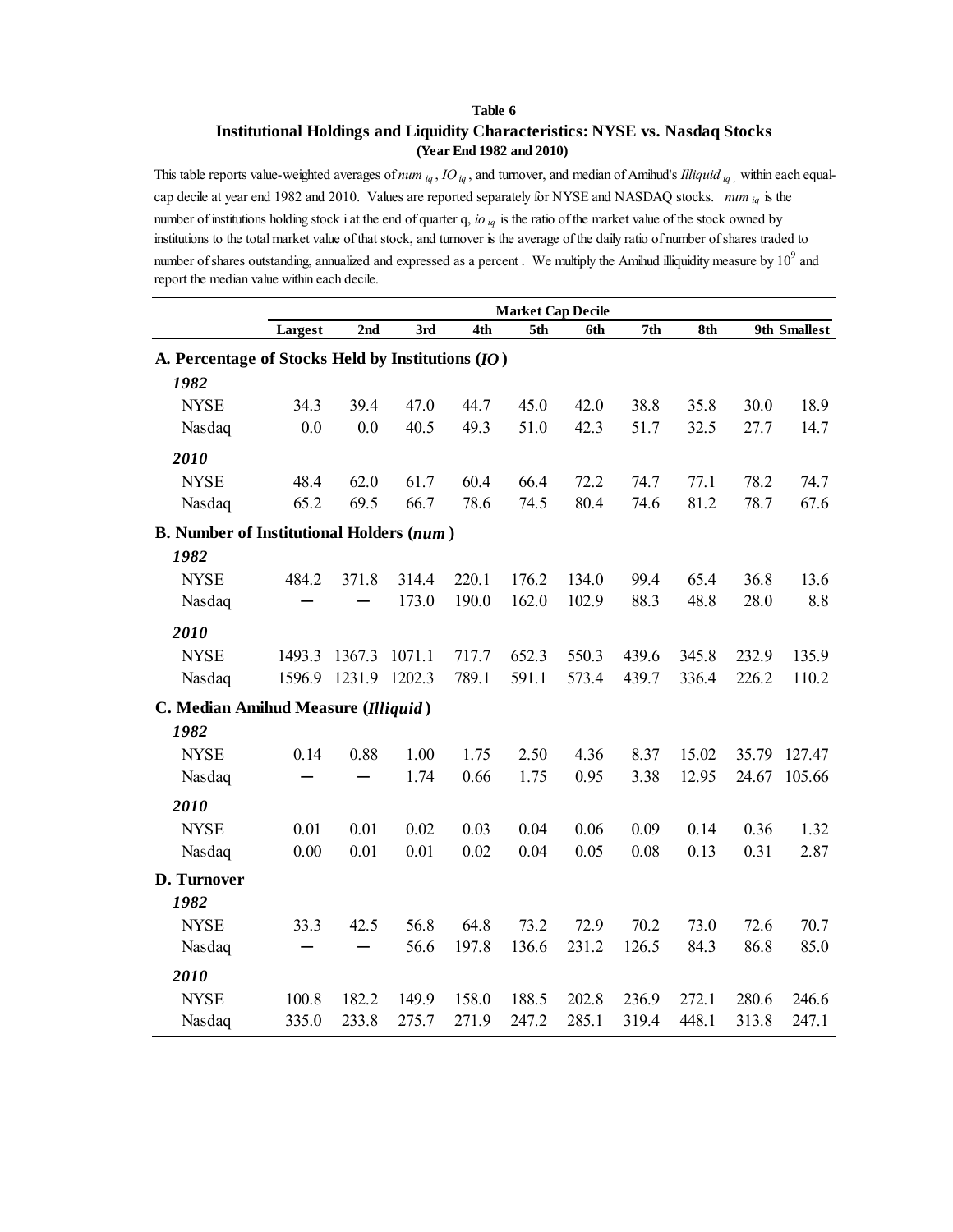# **Estimated coefficients from illquidity regression where the dependent variable is the Amihud measure**

All variables are standardized values of log transformations, computed every quarter. Bold indicates significance at the 0.0001 level. Significance levels are computed with heteroscedasticity-consistent standard errors.

|               | Intercept      | <b>Mktval</b>        | <b>IO</b>            | num      | # obs  | ${\bf R}^2$  |
|---------------|----------------|----------------------|----------------------|----------|--------|--------------|
| <b>NYSE</b>   |                |                      |                      |          |        |              |
| 1982-1985     | 0.000<br>0.000 | $-0.873$<br>$-0.665$ | $-0.104$<br>$-0.018$ | $-0.272$ | 19,788 | 0.86<br>0.87 |
| 1986-1990     | 0.000<br>0.000 | $-0.871$<br>$-0.682$ | $-0.151$<br>$-0.079$ | $-0.241$ | 27,567 | 0.90<br>0.91 |
| 1991-1995     | 0.000<br>0.000 | $-0.860$<br>$-0.631$ | $-0.168$<br>$-0.092$ | $-0.284$ | 33,132 | 0.89<br>0.90 |
| 1996-2000     | 0.000<br>0.000 | $-0.862$<br>$-0.483$ | $-0.174$<br>$-0.040$ | $-0.470$ | 40,395 | 0.88<br>0.90 |
| 2001-2005     | 0.000<br>0.000 | $-0.847$<br>$-0.510$ | $-0.239$<br>$-0.074$ | $-0.436$ | 35,352 | 0.86<br>0.89 |
| 2006-2010     | 0.000<br>0.000 | $-0.873$<br>$-0.518$ | $-0.225$<br>$-0.081$ | $-0.434$ | 33,032 | 0.88<br>0.90 |
| <b>NASDAQ</b> |                |                      |                      |          |        |              |
| 1982-1985     | 0.002<br>0.002 | $-0.750$<br>$-0.678$ | $-0.105$<br>$-0.046$ | $-0.130$ | 29,449 | 0.66<br>0.66 |
| 1986-1990     | 0.001<br>0.001 | $-0.806$<br>$-0.714$ | $-0.022$<br>0.077    | $-0.181$ | 53,316 | 0.67<br>0.67 |
| 1991-1995     | 0.001<br>0.001 | $-0.830$<br>$-0.770$ | $-0.020$<br>0.037    | $-0.114$ | 64,379 | 0.71<br>0.71 |
| 1996-2000     | 0.000<br>0.000 | $-0.844$<br>$-0.643$ | $-0.066$<br>0.075    | $-0.327$ | 83,440 | 0.78<br>0.79 |
| 2001-2005     | 0.000<br>0.000 | $-0.830$<br>$-0.599$ | $-0.136$<br>0.023    | $-0.376$ | 61,330 | 0.84<br>0.86 |
| 2006-2010     | 0.000<br>0.000 | $-0.794$<br>$-0.451$ | $-0.190$<br>0.042    | $-0.545$ | 53,777 | 0.84<br>0.88 |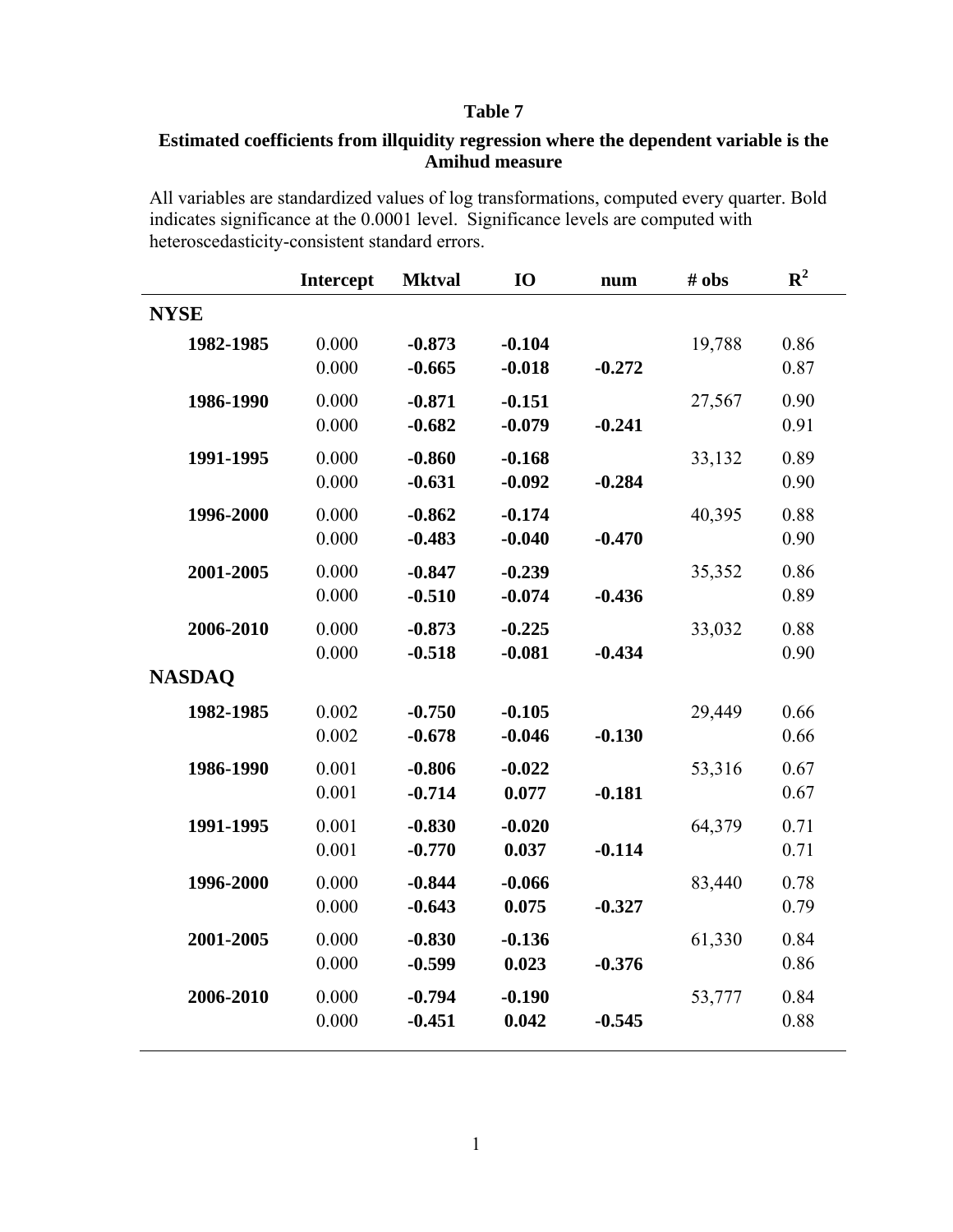

**Fig. 1.** The percentage of stocks in the smallest equal-cap decile that were *not* held in institutional portfolios, 1980 to 2010. Holdings data are for all institutions in the Thomson/IDC 13F database.



**Fig. 2.** Under- and over-weights relative to market weights for four equal-cap-based groupings of stocks across all institutions, reported for yearend 1980 to yearend 2010. Holdings data are for all institutions in the Thomson/IDC 13F database.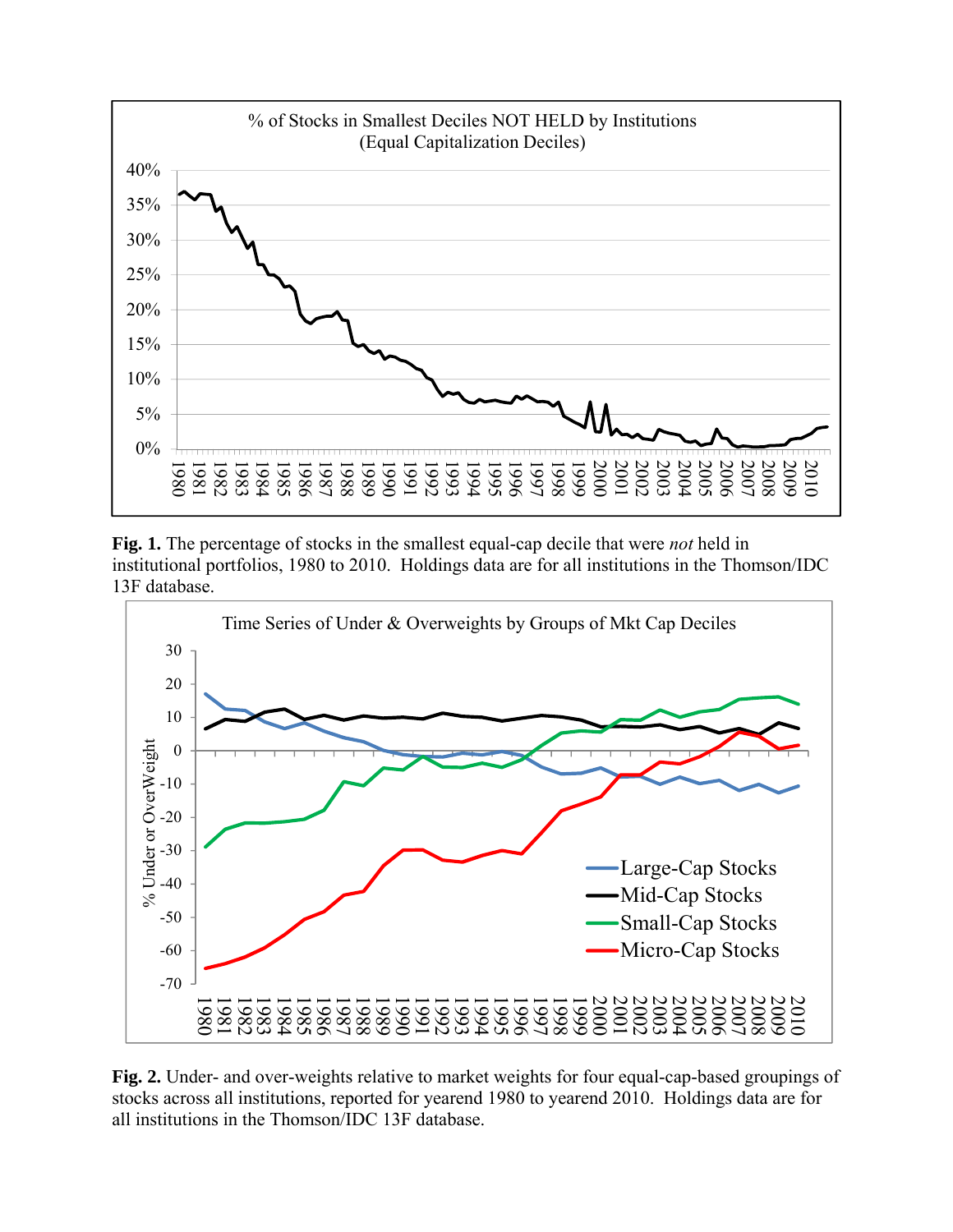

**Fig. 3.** Under- and over-weights relative to market weights for four equal-cap-based groupings of stocks, separately for NYSE and NASDAQ stocks and reported for yearend 1980 to yearend 2010. Holdings data are for all institutions in the Thomson/IDC 13F database.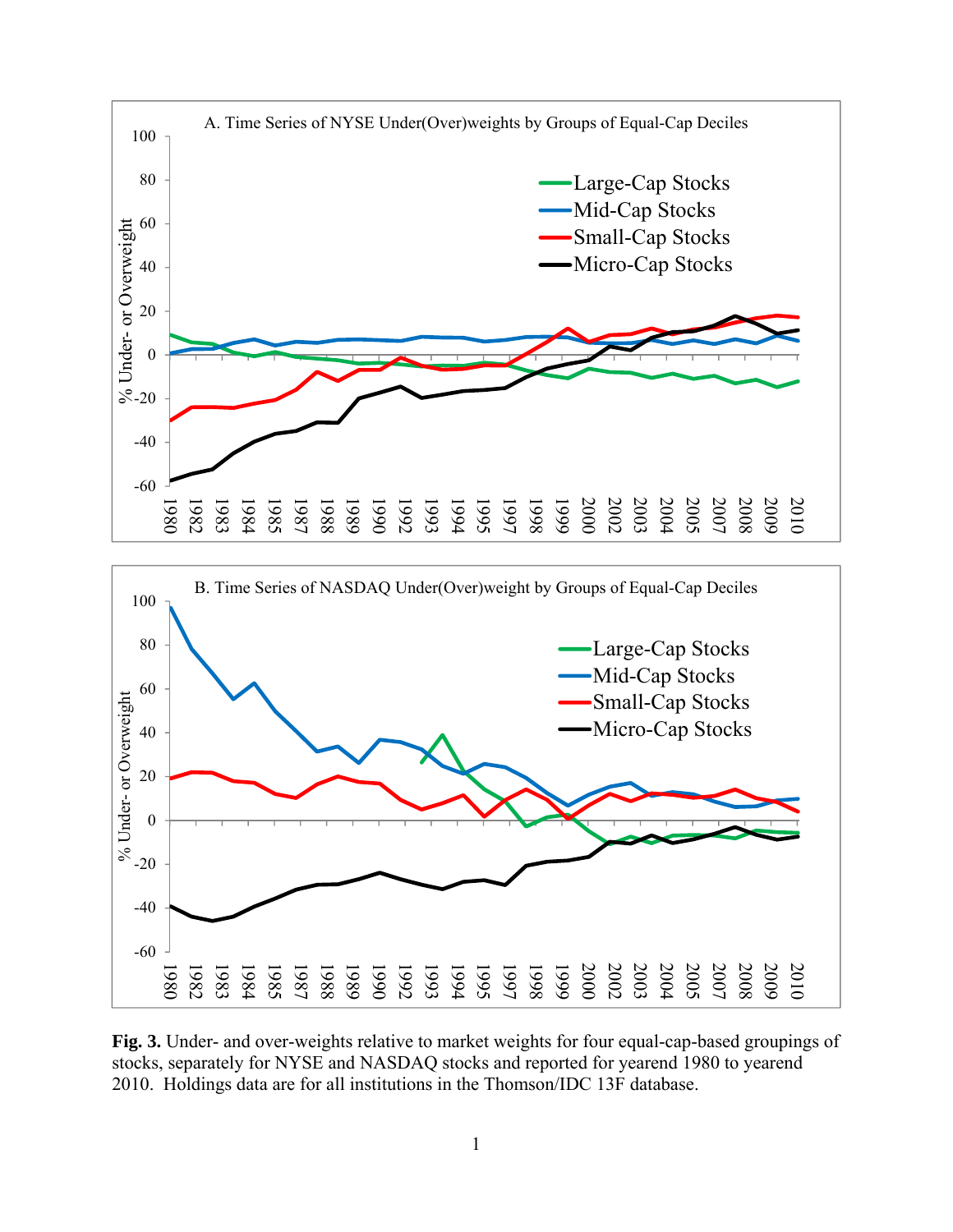

**Fig. 4.** Under- and overweights relative to market weights for the four quartiles of institutions. The quartiles are constructed each year by breaking our 13F sample into four equal-market-value quartiles of institutions. Thus, the largest quartile contains far fewer institutions (e.g., six in Dec 2010) than does the smallest quartile (e.g. 2991 in Dec 2010). Results are reported for yearend 1980 to yearend 2010.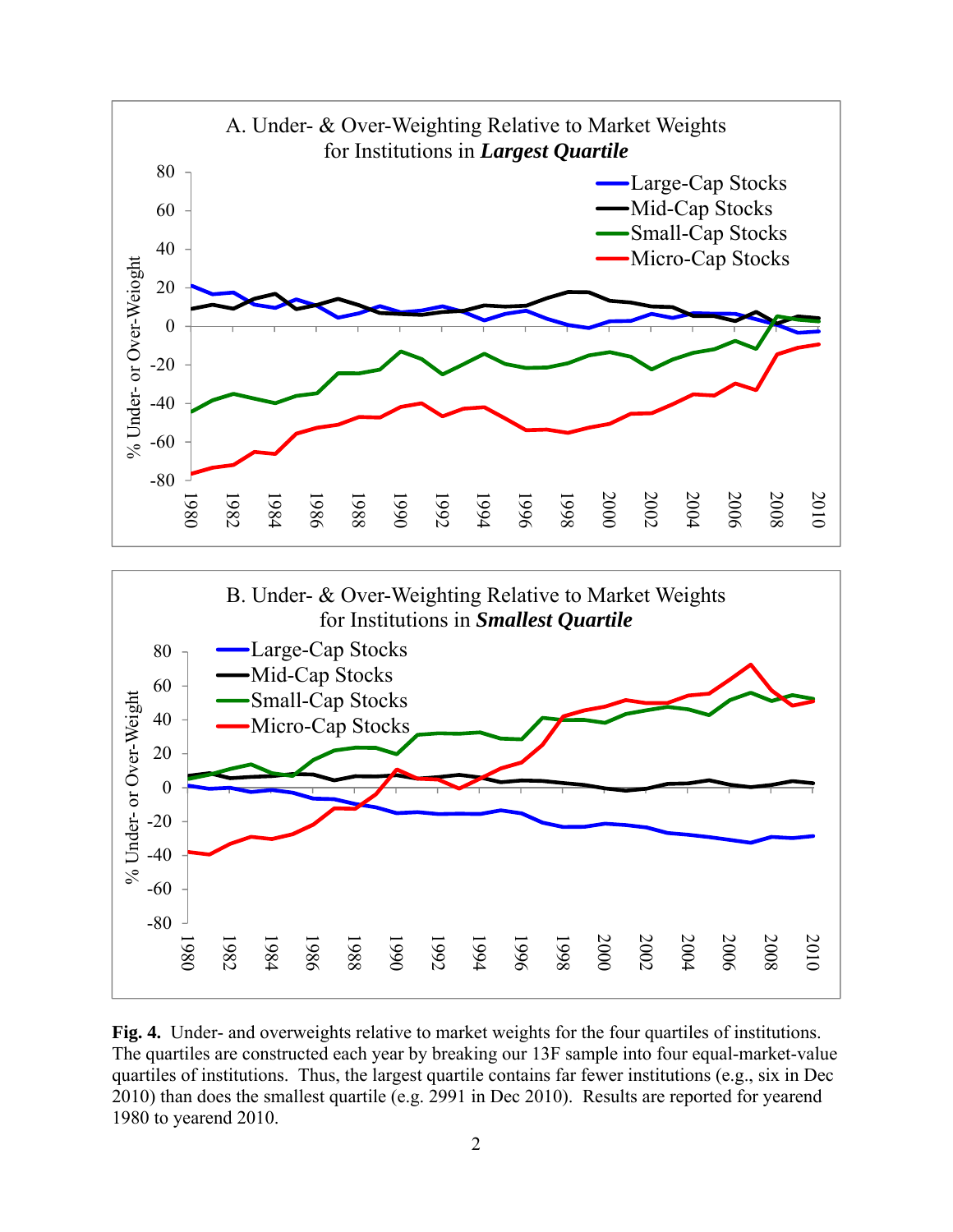



**Fig. 5.** These figures plot the linear regression of the percent of institutional ownership in each stock on the logarithm of its market value. We also plot the unweighted means of these two variables for each equal-cap decile and center upon each point a disk whose area is proportional to the number of stocks in the decile used in the regression. As a measure of specification, we also indicate the average residual for each decile.